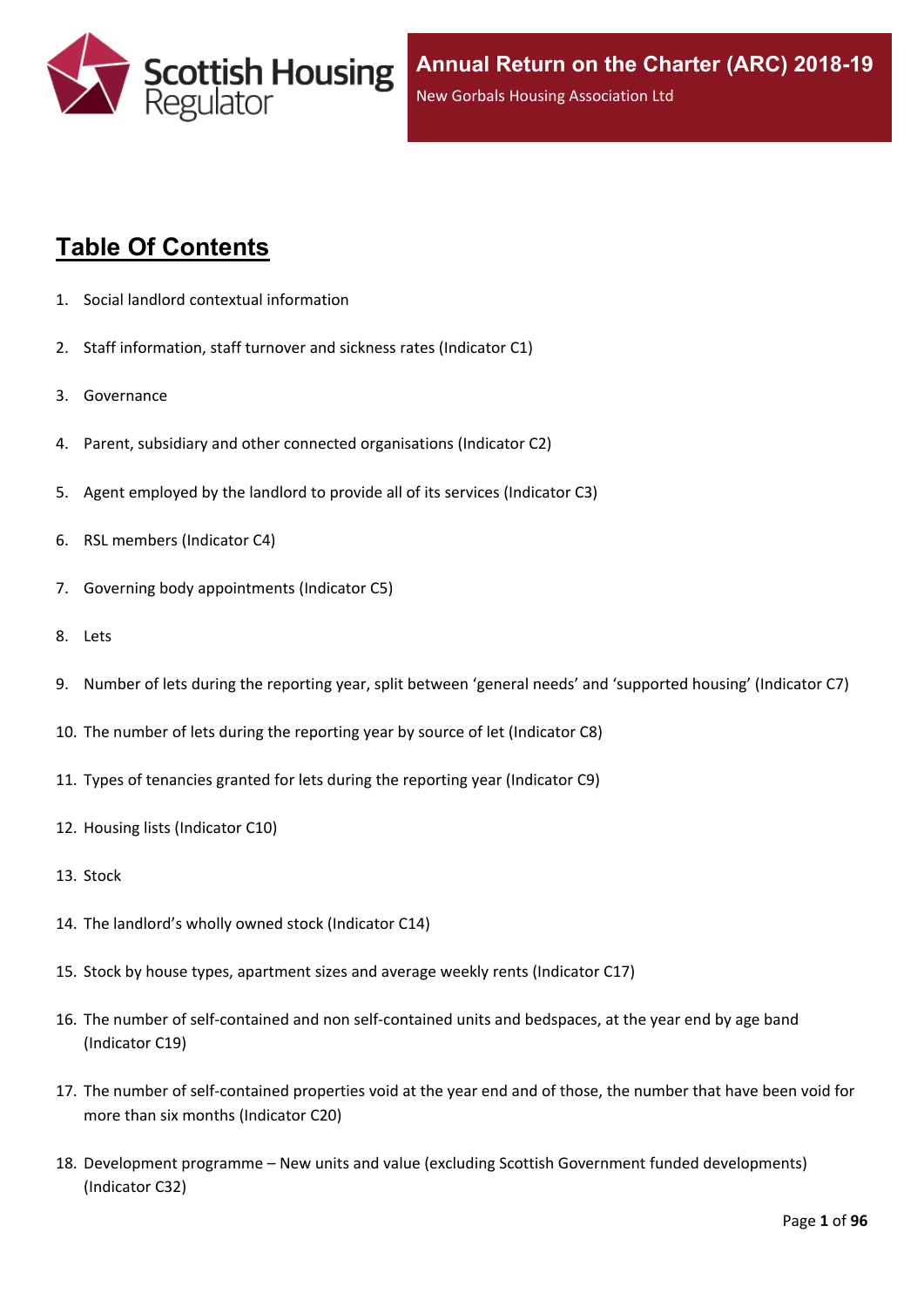

- 19. Comments (Social landlord contextual [information\)](#page-25-0)
- 20. Overall [satisfaction](#page-26-0)
- 21. [Percentage](#page-27-0) of tenants satisfied with the overall service provided by their landlord (Indicator 1)
- 22. Comments (Overall [satisfaction\)](#page-29-0)
- 23. The [Customer/Landlord](#page-30-0) relationship
- 24. Ethnic origins and disability details of service users, staff and for RSLs only, [governing](#page-31-0) body members (Indicator [2\)](#page-31-0)
- 25. [Percentage](#page-33-0) of tenants who feel their landlord is good at keeping them informed about their services and [decisions](#page-33-0) [\(Indicator](#page-33-0) 3)
- 26. Percentage of tenants satisfied with the [opportunities](#page-34-0) given to them to participate in their landlord's decision making [processes](#page-34-0) (Indicator 6)
- 27. Comments (The customer / landlord [relationship\)](#page-35-0)
- 28. Housing Quality and [Maintenance](#page-36-0)
- 29. Quality of [Housing](#page-37-0)
- 30. Scottish Housing Quality [Standard](#page-38-0) (SHQS) [–](#page-38-0) Stock condition survey [information](#page-38-0) (Indicator C24)
- 31. Scottish Housing Quality [Standard](#page-39-0) (SHQS) [–](#page-39-0) Stock summary [\(Indicator](#page-39-0) C25)
- 32. Scottish Housing Quality [Standard](#page-41-0) (SHQS) [–](#page-41-0) Stock failing by criterion [\(Indicator](#page-41-0) C26)
- 33. Scottish Housing Quality [Standard](#page-42-0) (SHQS) [–](#page-42-0) Working towards the standard [\(Indicator](#page-42-0) C27)
- 34. Scottish Housing Quality Standard (SHQS) [\(Indicator](#page-43-0) C28.1)
- 35. Scottish Housing Quality [Standard](#page-44-0) (SHQS) [–](#page-44-0) [Abeyances](#page-44-0) at the year end (Indicator C28.2)
- 36. Scottish Housing Quality [Standard](#page-45-0) (SHQS) [–](#page-45-0) Actual and projected investment by [criteria/element](#page-45-0) (Indicator C29)
- 37. [Percentage](#page-46-0) of stock meeting the Scottish Housing Quality Standard (SHQS) (Indicator 7)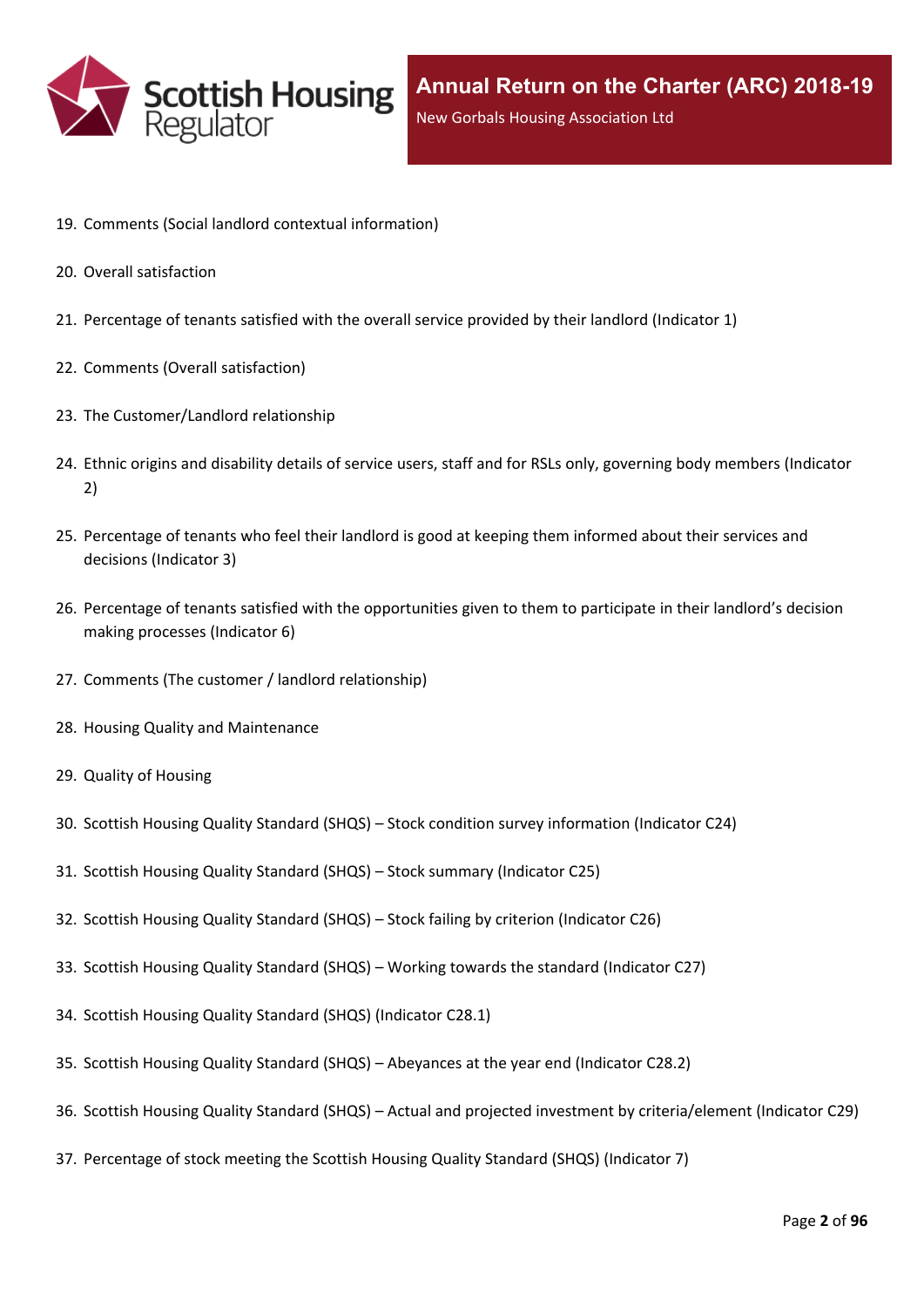

- 38. Percentage of properties at or above the [appropriate](#page-47-0) NHER or SAP ratings specified in element 35 of the SHQS, as at 31 March each year [\(Indicator](#page-47-0) 8)
- 39. [Percentage](#page-48-0) of tenants satisfied with the standard of their home when moving in (Indicator 9)
- 40. [Percentage](#page-49-0) of tenants satisfied with the quality of their home (Indicator 10)
- 41. Repairs, Maintenance & [Improvements](#page-50-0)
- 42. Average number of reactive repairs [completed](#page-51-0) per occupied property (Indicator C13)
- 43. Average length of time taken to complete [emergency](#page-52-0) repairs (Indicator 11)
- 44. Average length of time taken to complete [non-emergency](#page-53-0) repairs (Indicator 12)
- 45. [Percentage](#page-54-0) of reactive repairs carried out in the last year completed right first time (Indicator 13)
- 46. Percentage of repairs [appointments](#page-55-0) kept (Indicator 14)
- 47. [Percentage](#page-56-0) of properties that require a gas safety record which had a gas safety check and record completed by the [anniversary](#page-56-0) date (Indicator 15)
- 48. Percentage of tenants who have had repairs or [maintenance](#page-57-0) carried out in last 12 months satisfied with the repairs and [maintenance](#page-57-0) service (Indicator 16)
- 49. Comments (Housing quality and [maintenance\)](#page-58-0)
- 50. [Neighbourhood](#page-59-0) and Community
- 51. Estate [Management,](#page-60-0) anti-social behaviour, neighbour nuisance and tenancy disputes
- 52. [Percentage](#page-61-0) of 1st and 2nd stage complaints resolved by the landlord (Indicators 4 & 5)
- 53. Percentage of tenants satisfied with the management of the [neighbourhood](#page-64-0) they live in (Indicator 17)
- 54. [Percentage](#page-65-0) of tenancy offers refused during the year (Indicator 18)
- 55. [Percentage](#page-66-0) of anti-social behaviour cases reported in the last year which were resolved within locally agreed targets [\(Indicator](#page-66-0) 19)
- 56. [Percentage](#page-67-0) of the court actions initiated which resulted in eviction and the reasons for eviction (Indicator 24)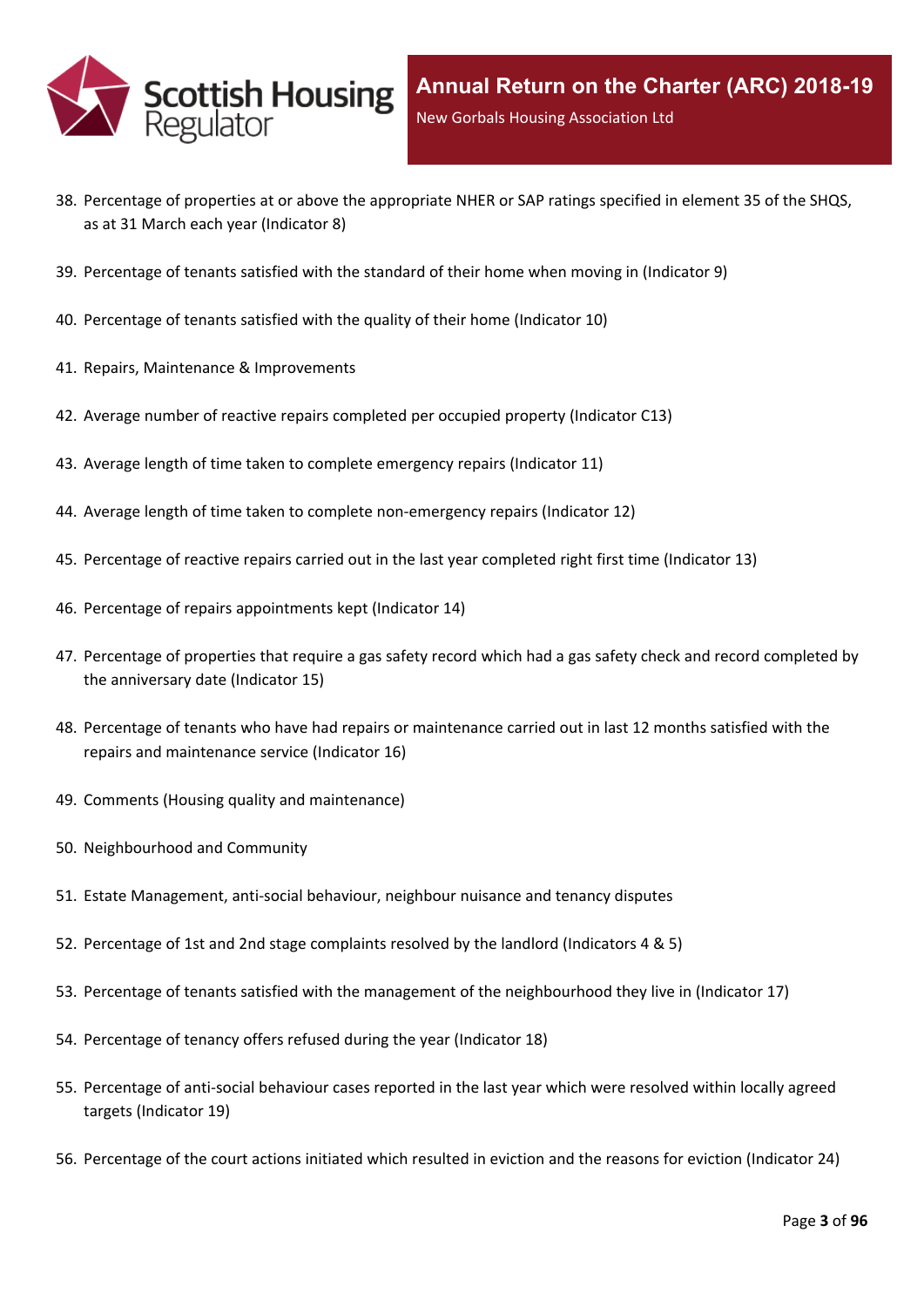

- 57. [Abandoned](#page-68-0) properties (Indicator C11)
- 58. Number of notices of [proceedings](#page-69-0) issued and court action initiated (Indicator C12)
- 59. Comments [\(Neighbourhood](#page-70-0) & community)
- 60. Access to [housing](#page-71-0) and support
- 61. [Housing](#page-72-0) Options and Access to Social Housing
- 62. [Percentage](#page-73-0) of lettable houses that became vacant in the last year (Indicator 21)
- 63. Average time to re-let [properties](#page-74-0) in the last year (Indicator 35)
- 64. Percentage of approved [applications](#page-75-0) for medical adaptations completed during the reporting year and the average time to complete [applications](#page-75-0) (Indicators 22 & 23)
- 65. [Percentage](#page-76-0) of new tenancies sustained for more than a year, by source of let (Indicator 20)
- 66. [Comments](#page-78-0) (Access to housing and support)
- 67. Getting good value from rents and service [charges](#page-79-0)
- 68. Value for [money](#page-80-0)
- 69. [Percentage](#page-81-0) of tenants who feel that the rent for their property represents good value for money (Indicator 29)
- 70. [Percentage](#page-82-0) of factored owners satisfied with the factoring service they receive (Indicator 33)
- 71. Rents and service [charges](#page-83-0)
- 72. Rent collected as [percentage](#page-84-0) of total rent due in the reporting year (Indicator 30)
- 73. Gross rent arrears (all tenants) as at 31 March each year as a [percentage](#page-85-0) of rent due for the reporting year [\(Indicator](#page-85-0) 31)
- 74. Average annual [management](#page-86-0) fee per factored property (Indicator 32)
- 75. [Percentage](#page-87-0) of rent due lost through properties being empty during the last year (Indicator 34)
- 76. Rent increase [\(Indicator](#page-88-0) C21)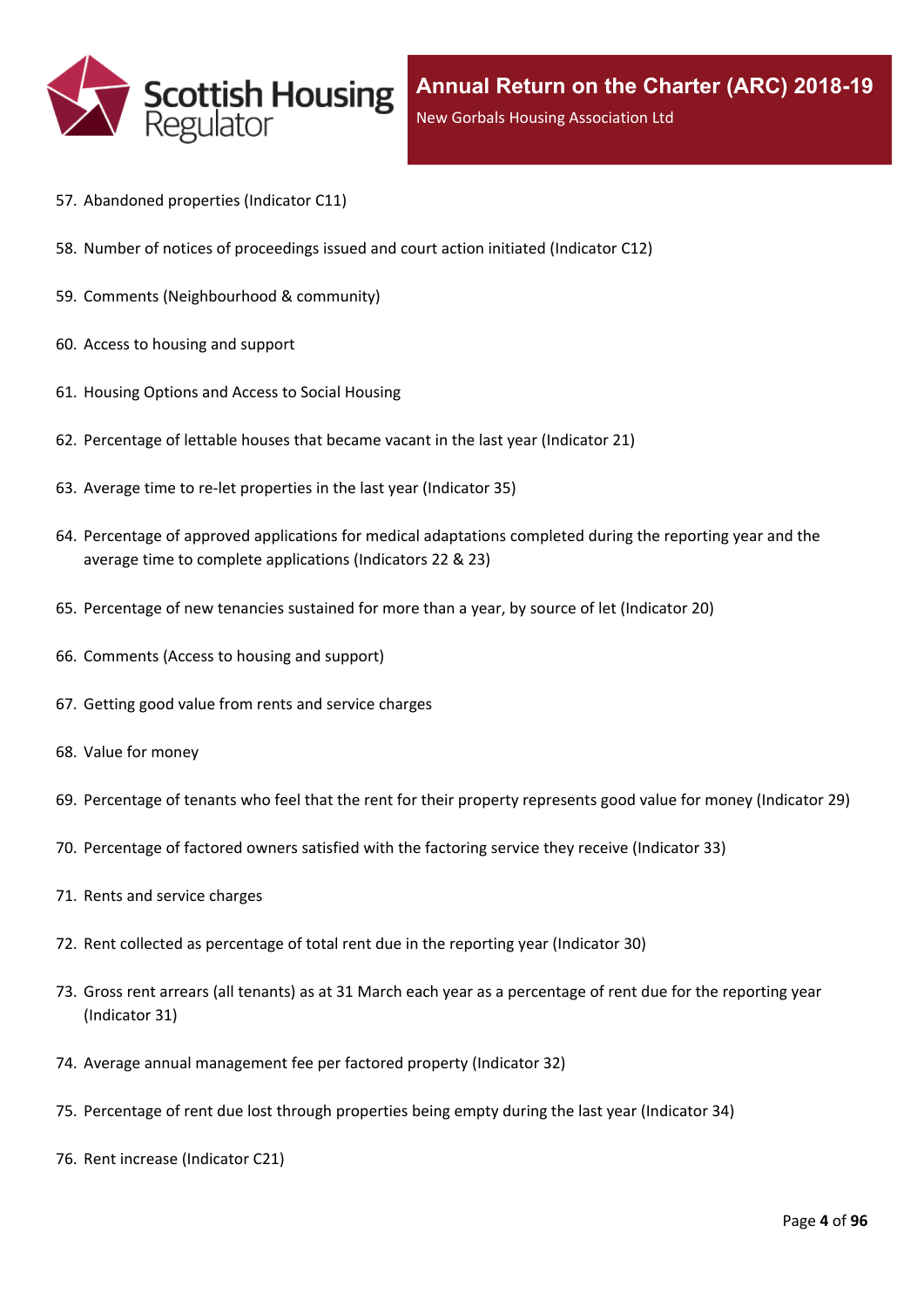

- 77. The number of [households](#page-89-0) for which landlords are paid housing costs directly and the total value of payments received in the reporting year [\(Indicator](#page-89-0) C22)
- 78. Amount and [percentage](#page-90-0) of former tenant rent arrears written off at the year end (Indicator C23)
- 79. [Comments](#page-91-0) (Getting good value from rents and service charges)
- 80. Other [Customers](#page-92-0)
- 81. [Gypsies/travellers](#page-93-0) [–](#page-93-0) Average weekly rent per pitch [\(Indicator](#page-93-0) 36)
- 82. For those who [provide](#page-94-0) sites [–](#page-94-0) percentage of [gypsies/travellers](#page-94-0) satisfied with the landlord's management of the site [\(Indicator](#page-94-0) 37)
- 83. Comments (Other [customers\)](#page-95-0)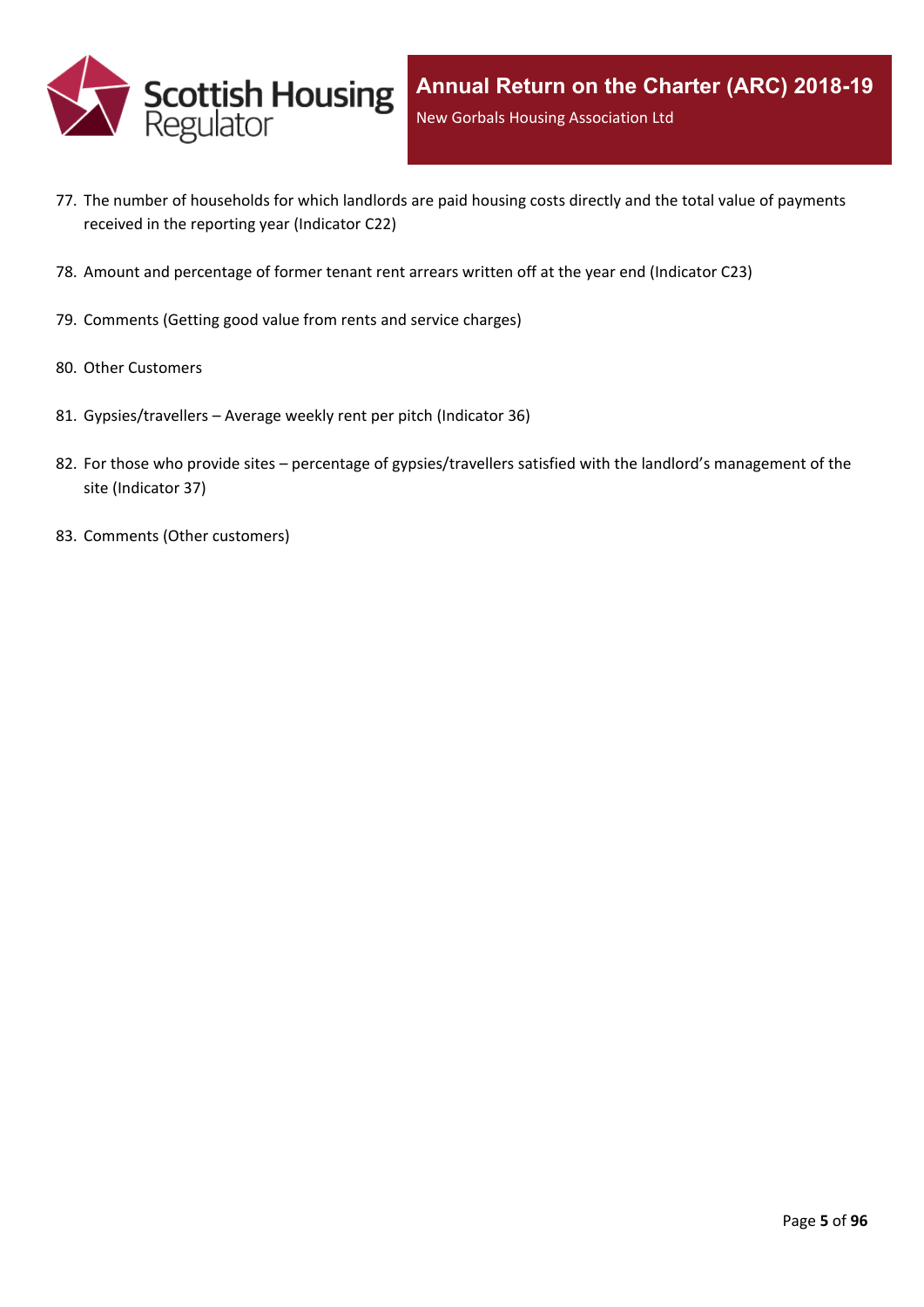

### <span id="page-5-0"></span>*Social landlord contextual information*

The information you give us here will allow us to build a profile of you as a landlord and the housing sector. We **will use this information to assess performance against the Charter.**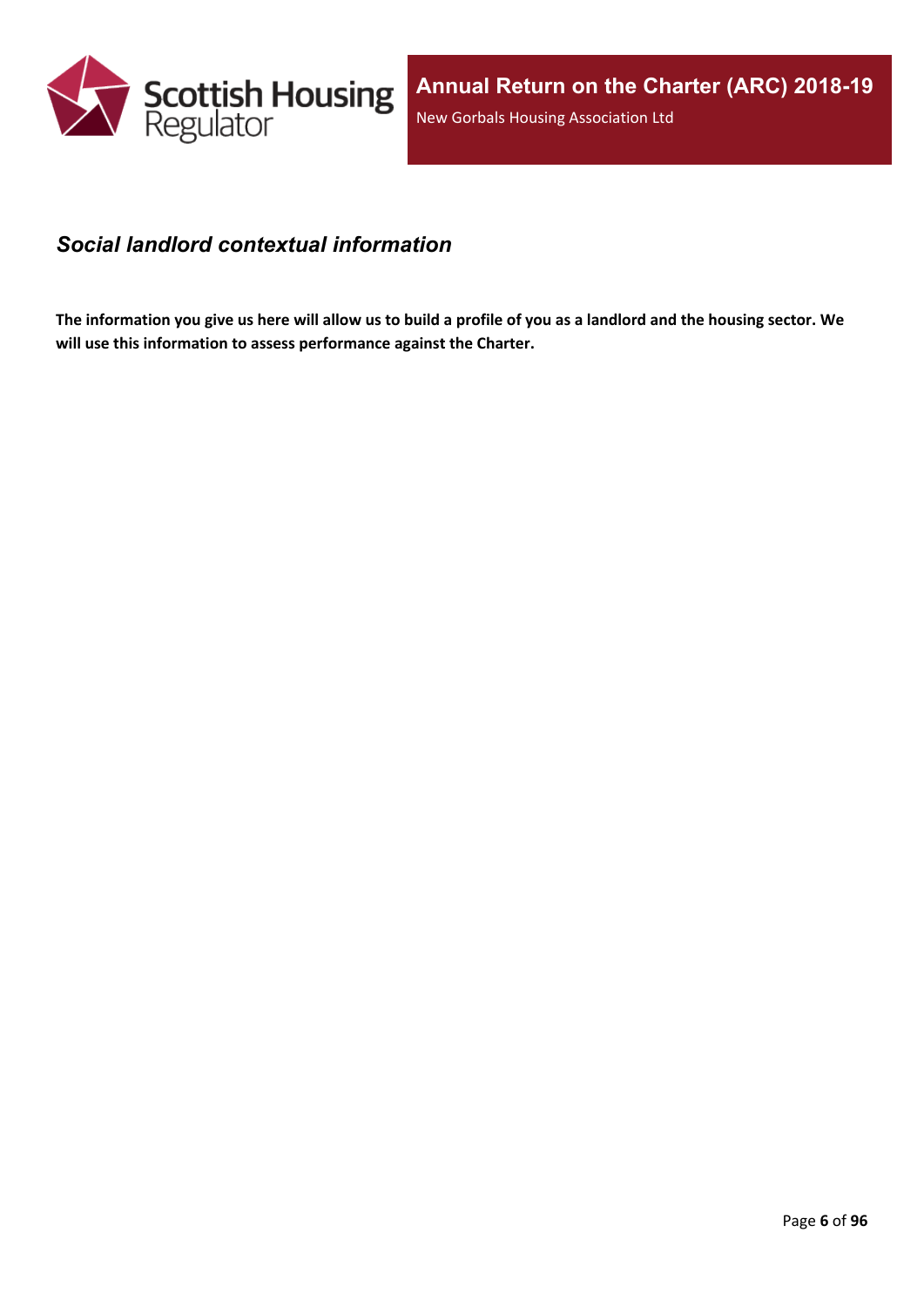

### <span id="page-6-0"></span>*Staff information, staff turnover and sickness rates (Indicator C1)*

The information you give us here will allow us to build a profile of you as a landlord and the housing sector. We **will use this information to assess performance against the Charter.**

| C1.2 Staff employed by the RSL:                                                            |                                                                                             | 6         |
|--------------------------------------------------------------------------------------------|---------------------------------------------------------------------------------------------|-----------|
| C1.2.1 the number of senior staff                                                          |                                                                                             |           |
| C1.1 the name of Chief Executive                                                           | <b>Fraser Stewart</b>                                                                       |           |
|                                                                                            |                                                                                             |           |
| C1.2.2 the number of office based staff                                                    |                                                                                             | 57        |
| C1.2.3 the number of care / support staff                                                  |                                                                                             | $\pmb{0}$ |
|                                                                                            |                                                                                             |           |
| C1.2.4 the number of concierge staff                                                       |                                                                                             | 12        |
|                                                                                            |                                                                                             |           |
| C1.2.5 the number of direct labour staff                                                   |                                                                                             | 33        |
|                                                                                            |                                                                                             |           |
| C1.2.6 the total number of staff                                                           |                                                                                             | 108.0     |
| C1.3 Staff turnover and sickness absence:                                                  |                                                                                             |           |
|                                                                                            | C1.3.1 the percentage of senior staff turnover in the year to the end of the reporting year | $\pmb{0}$ |
| C1.3.2 the percentage of total staff turnover in the year to the end of the reporting year |                                                                                             | 5.59      |
|                                                                                            |                                                                                             |           |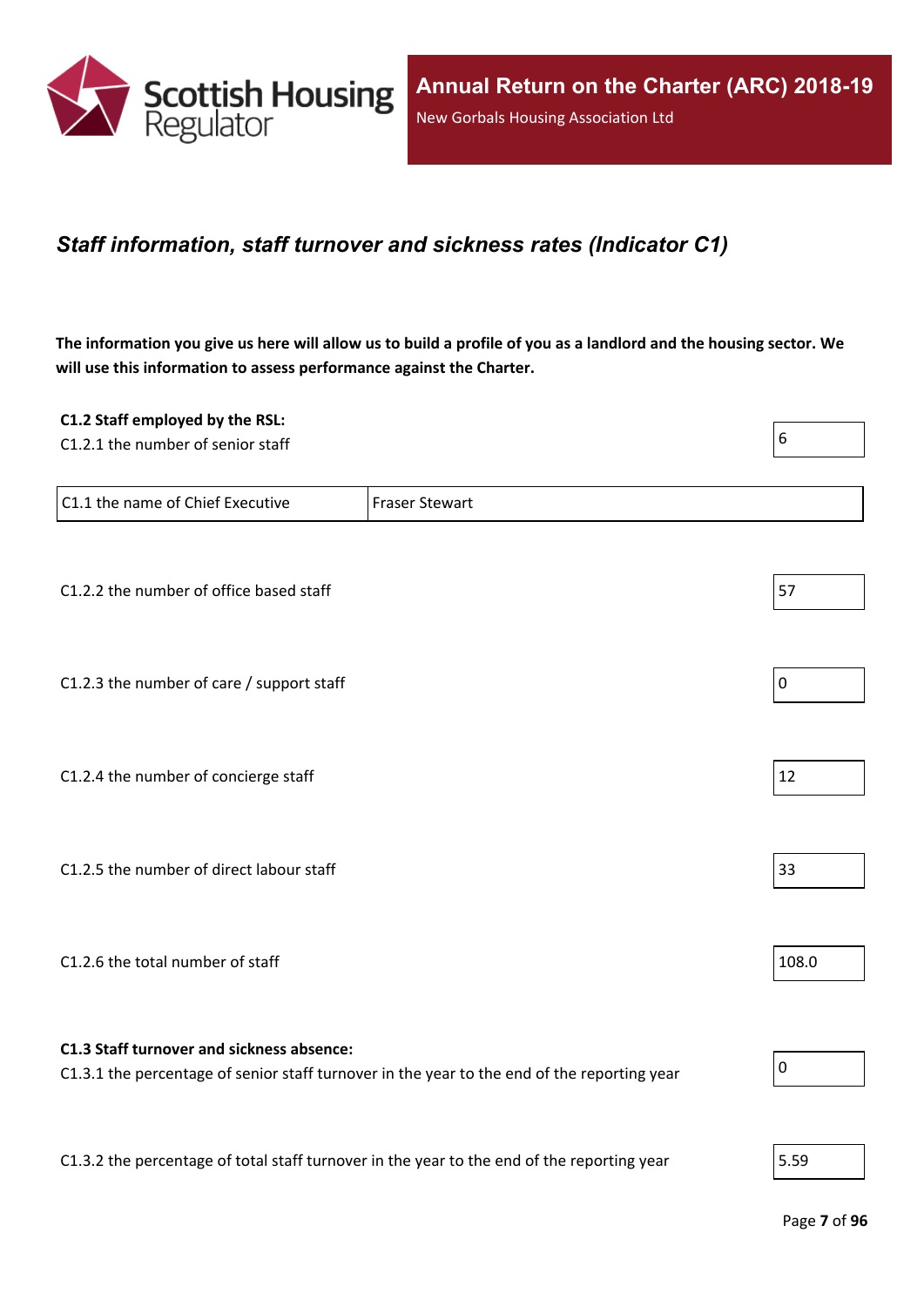

C1.3.3 the percentage of days lost through staff sickness absence in the reporting year  $\vert$  3.43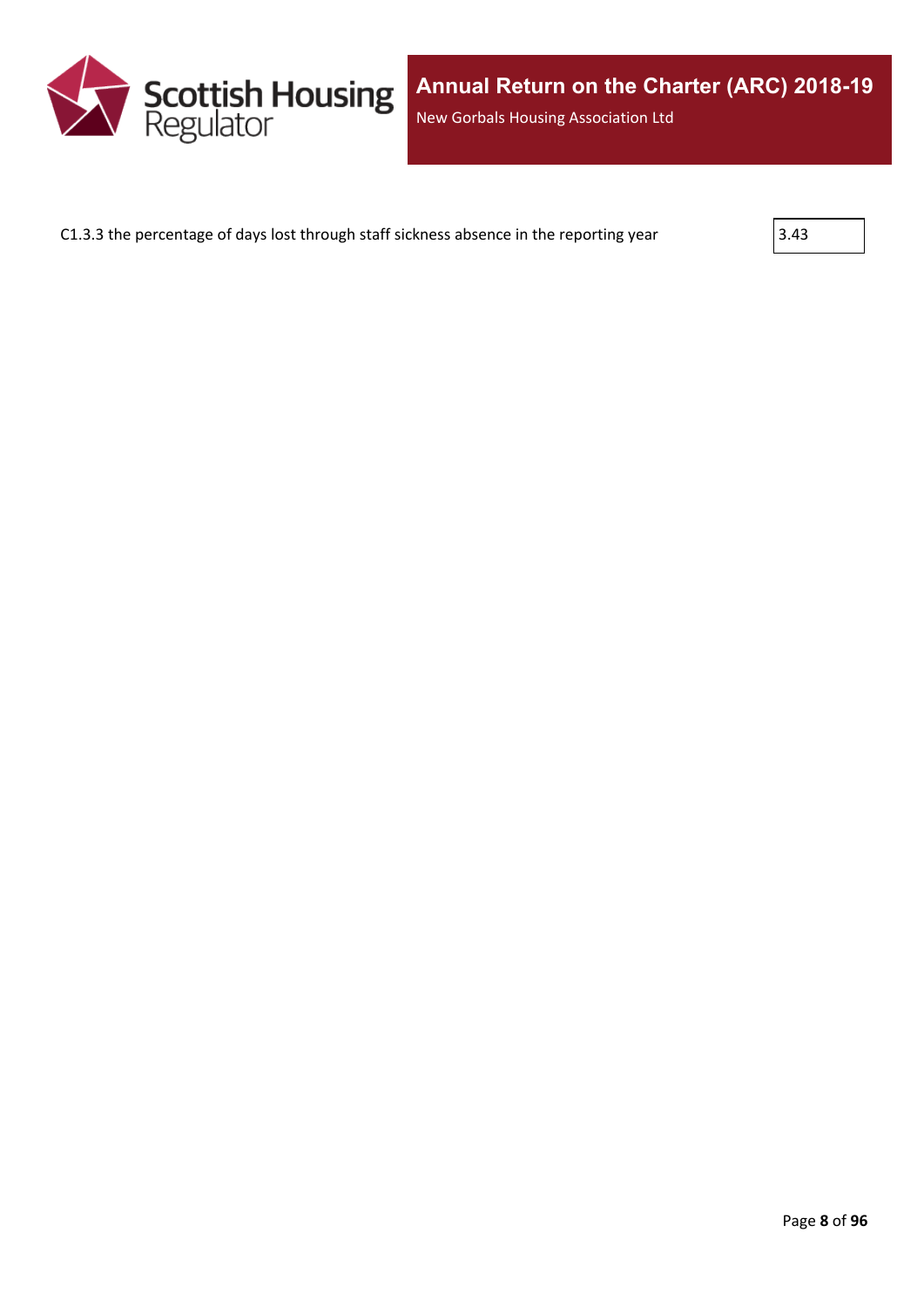

### <span id="page-8-0"></span>*Governance*

The information you give us here will tell us about your governing body and how your organisation is structured.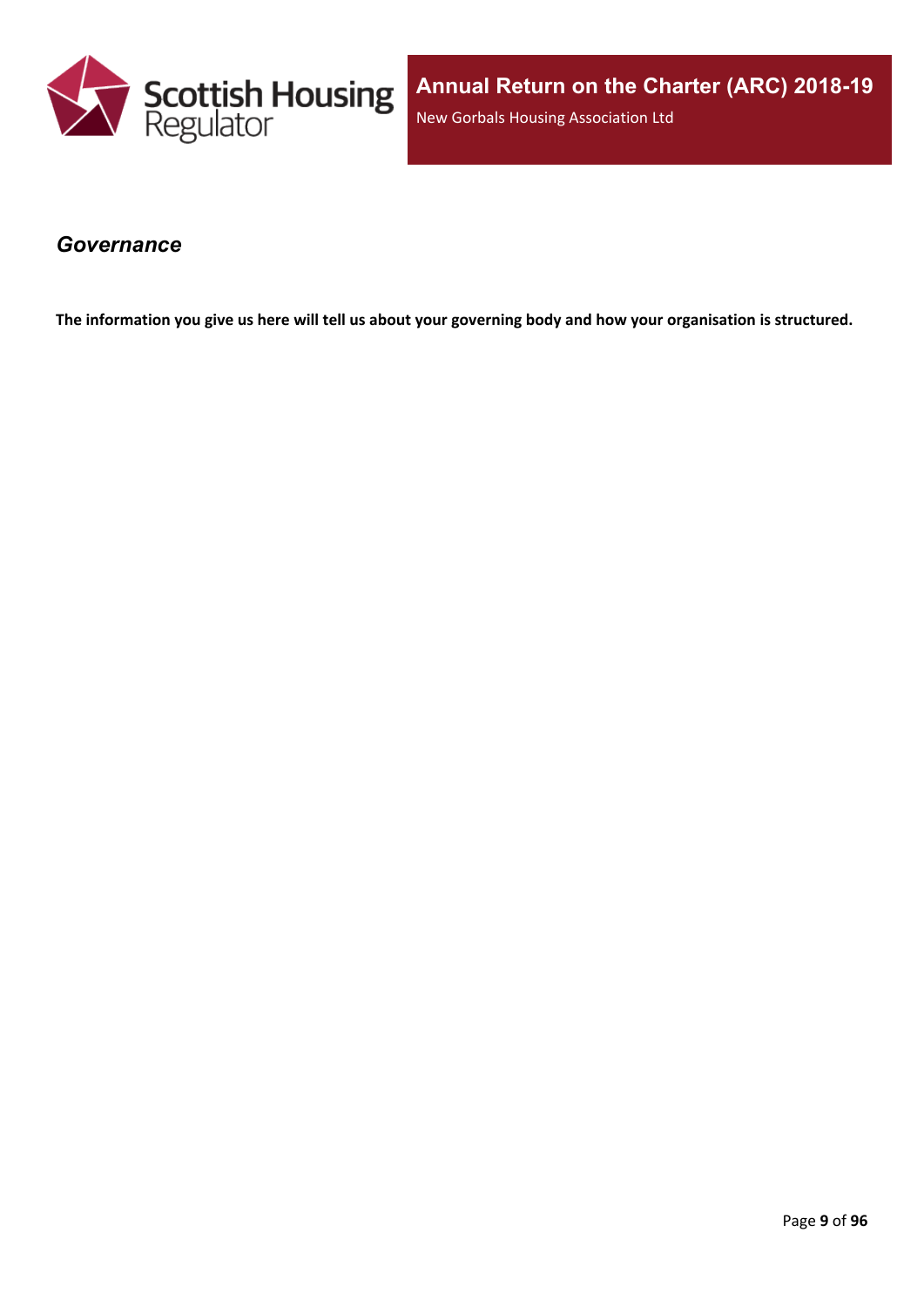

### <span id="page-9-0"></span>*Parent, subsidiary and other connected organisations (Indicator C2)*

#### **If parent organisation**

| C2.1                        | C2.1.2         | C2.1.3         | C2.1.4                    |
|-----------------------------|----------------|----------------|---------------------------|
| New Gorbals Property<br>Man | Not Registered | Not Charitable | other business activities |

#### **C2.2 If subsidiary of another organisation, please state:**

C2.2.1 the name of the parent organisation

C2.2.2 the address of the parent organisation

**If connected with another organisation, please state:**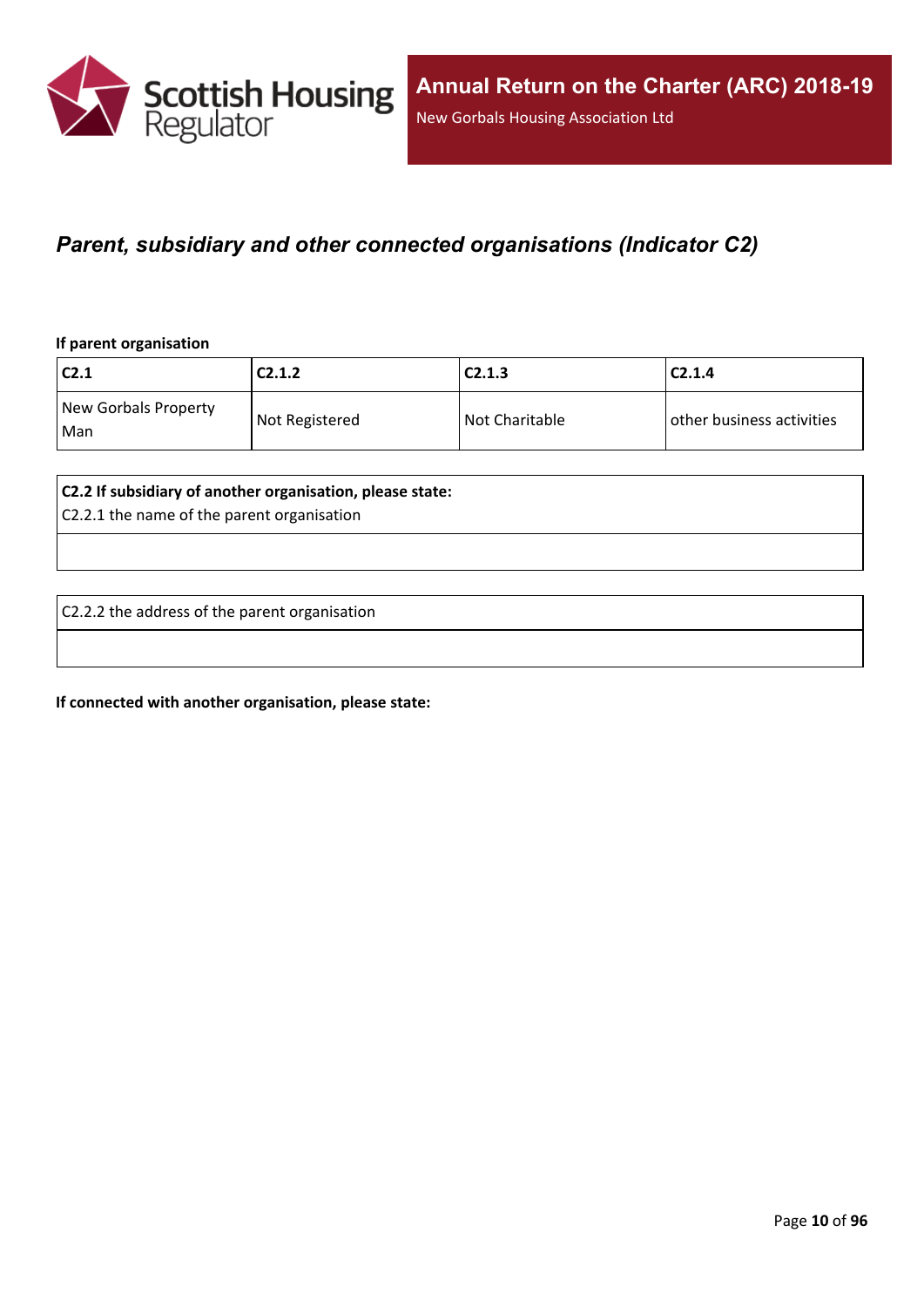

### <span id="page-10-0"></span>*Agent employed by the landlord to provide all of its services (Indicator C3)*

**If an agent is employed by the landlord to provide all its services, please state:**

#### **(i) the name of the organisation**

#### **(ii) contact details of the organisation**

C3.1 The name of organisation

C3.2 Contact name:

C3.2.1 title

C3.2.2 forename

#### C3.2.3 surname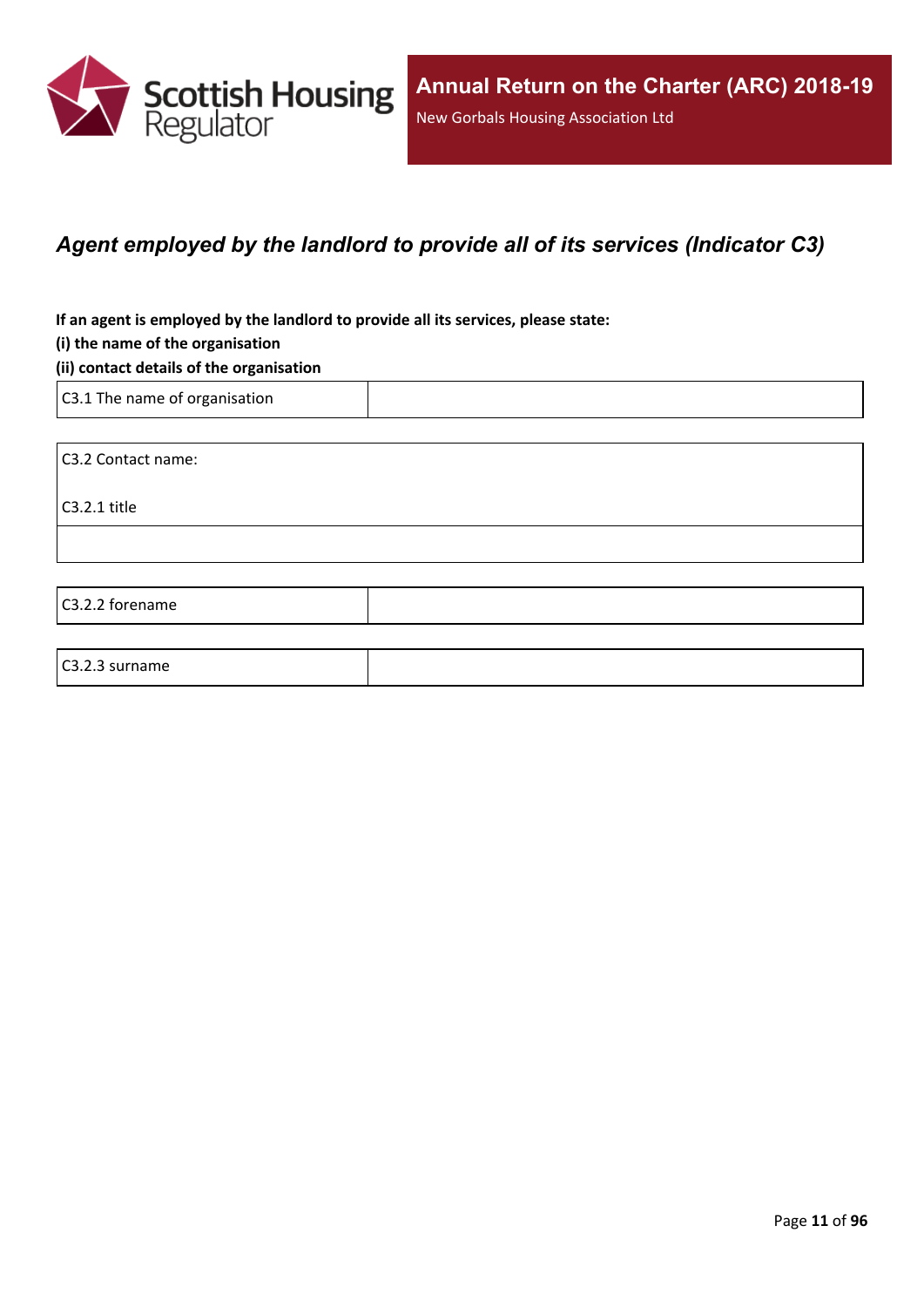

### <span id="page-11-0"></span>*RSL members (Indicator C4)*

**Please state:**

C4.1 The total number of RSL members as at the time of the last Annual General Meeting  $\vert$ 95

C4.2 The number of members attending last RSL Annual General Meeting 25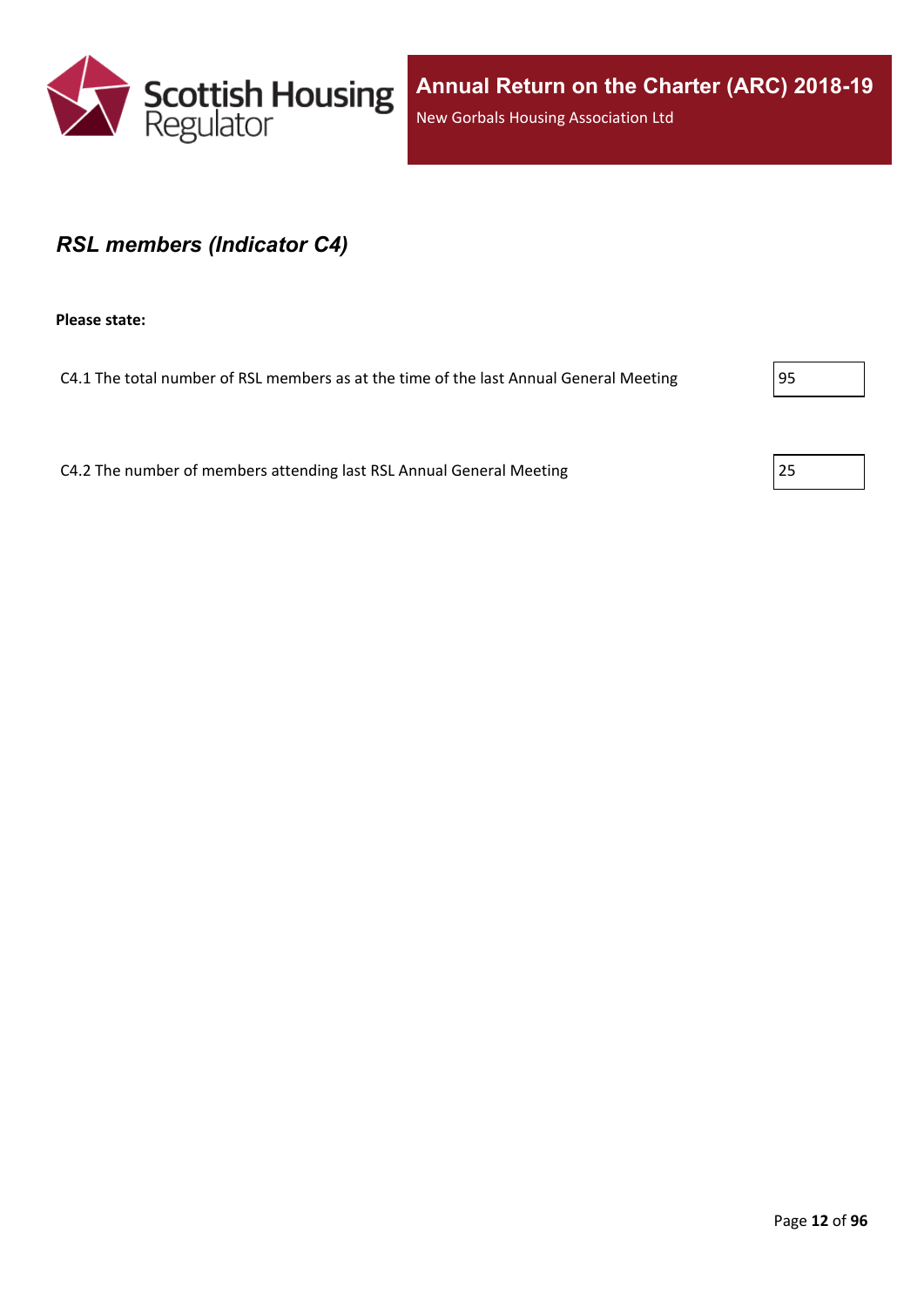

## <span id="page-12-0"></span>*Governing body appointments (Indicator C5)*

**Please state:**

C5.1 The number of governing body vacancies at last Annual General Meeting  $\vert$  7

 $C5.2$  The number of candidates for the vacancies  $\vert 4 \vert$ 

C5.3 The number of vacancies filled  $\vert 4 \vert$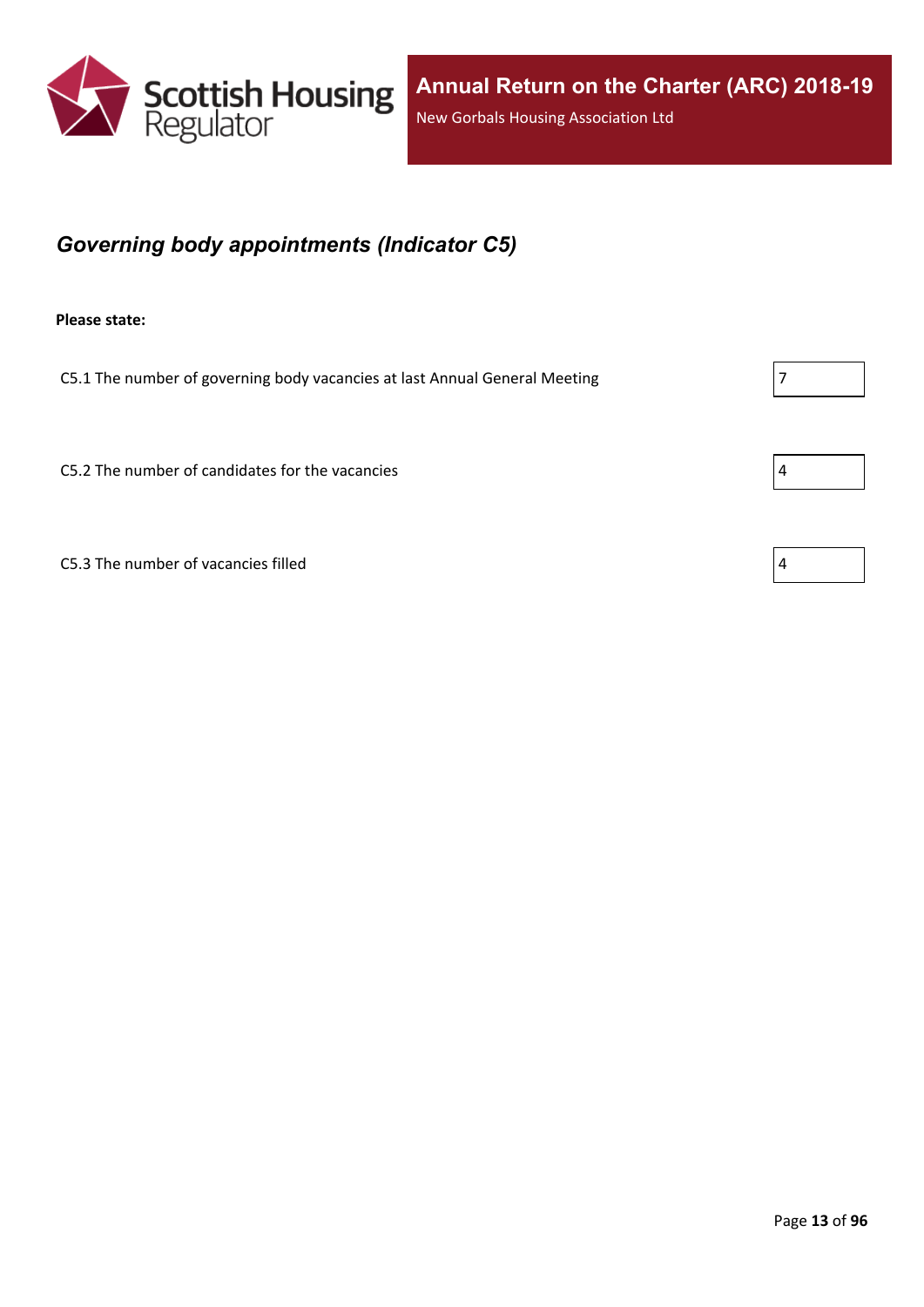

### <span id="page-13-0"></span>*Lets*

**The information you give us here will allow us to build a profile of your lets.**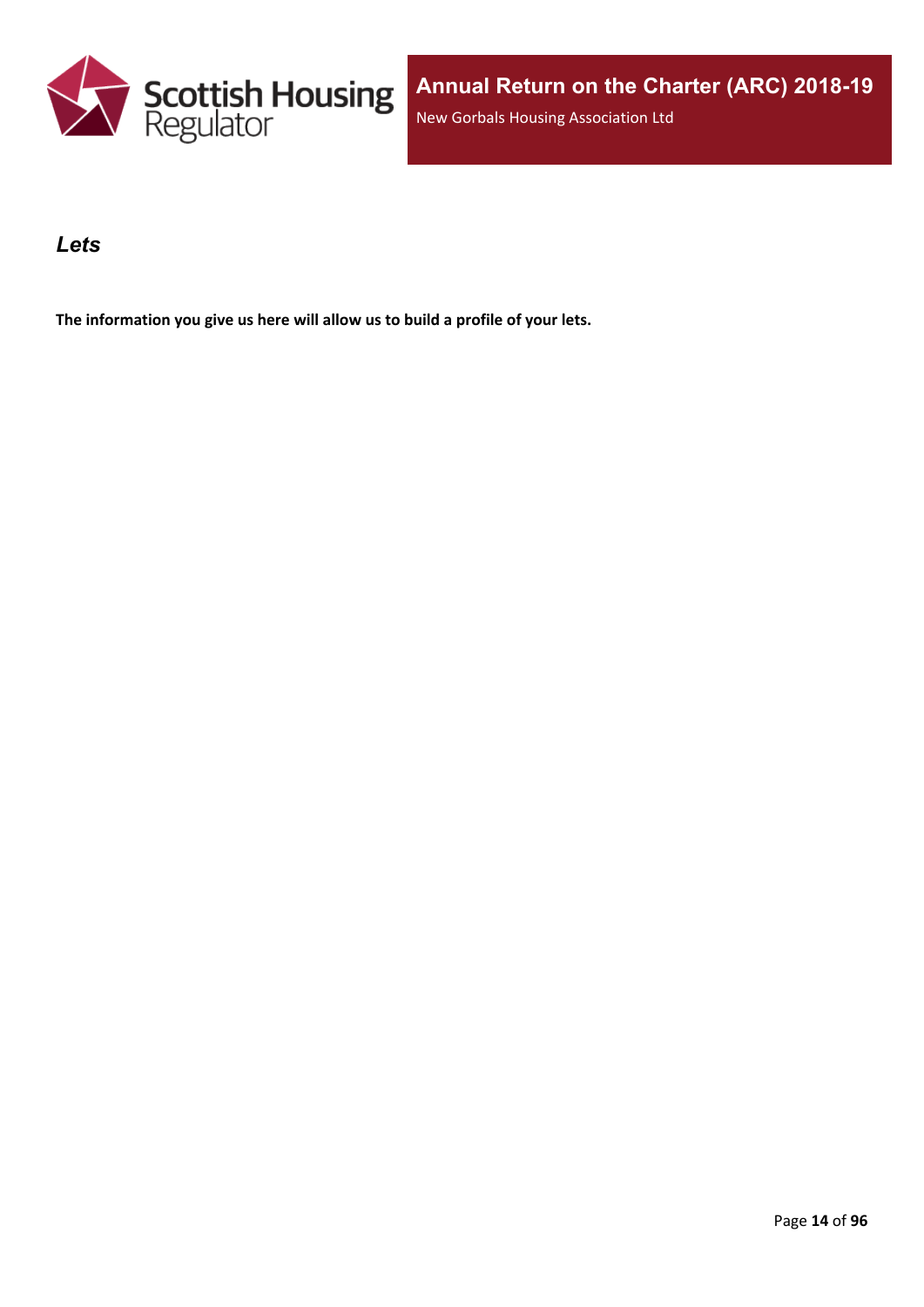

## <span id="page-14-0"></span>*Number of lets during the reporting year, split between 'general needs' and 'supported housing' (Indicator C7)*

**Please state, excluding mutual exchanges:**

C7.1 The number of 'general needs' lets during the reporting year 196

C7.2 The number of 'supported housing' lets during the reporting year  $1$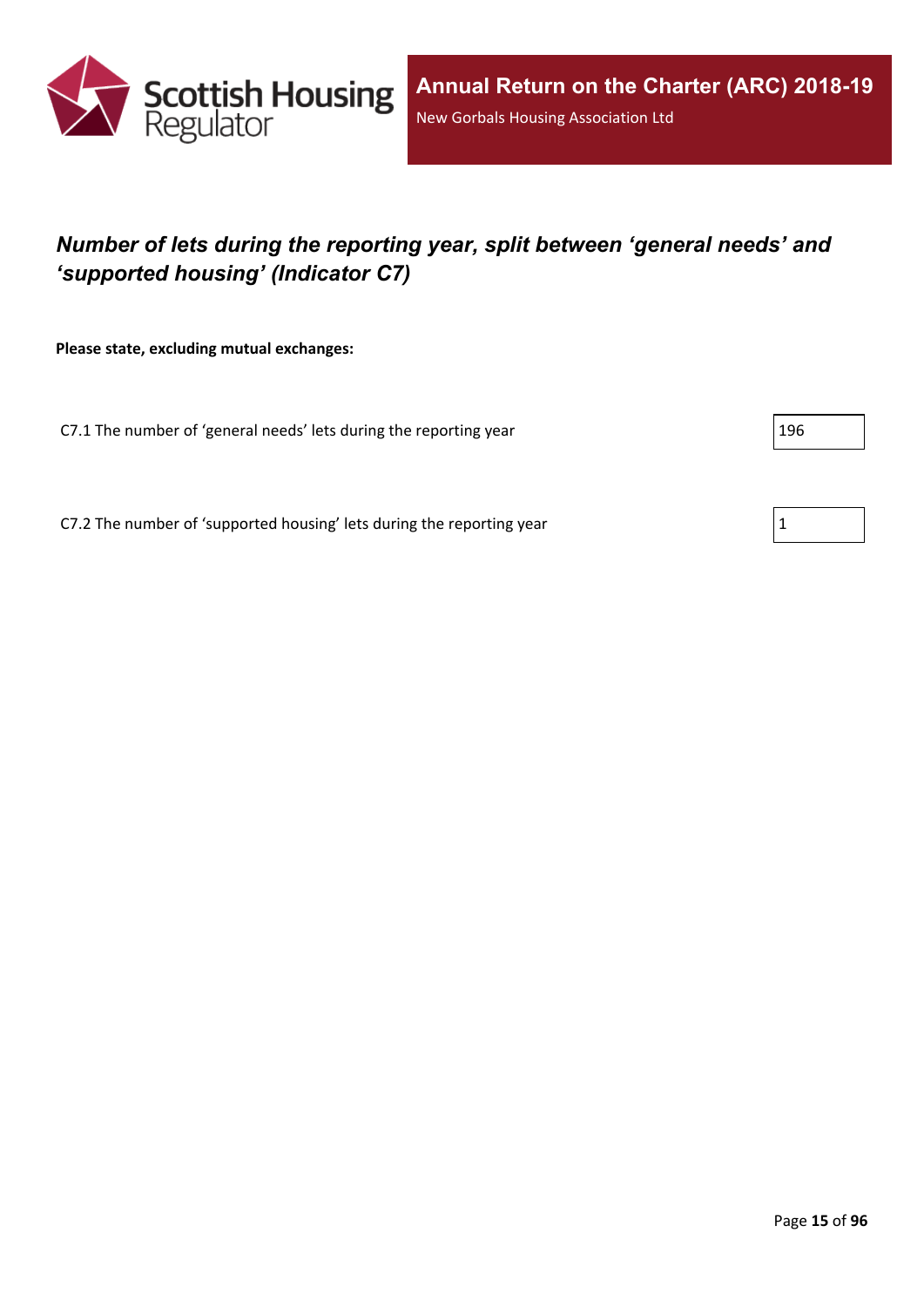

### <span id="page-15-0"></span>*The number of lets during the reporting year by source of let (Indicator C8)*

#### **Please state:**

| C8.1 The number of lets to existing tenants                                                                                              | 57                      |
|------------------------------------------------------------------------------------------------------------------------------------------|-------------------------|
| C8.2 The number of lets to housing list applicants                                                                                       | 90                      |
| C8.3 The number of mutual exchanges                                                                                                      | $\overline{\mathbf{4}}$ |
| C8.4 The number of lets from other sources                                                                                               | $\overline{2}$          |
|                                                                                                                                          |                         |
| C8.5 The number of applicants who have been assessed as statutorily homeless by the local<br>authority as:<br>C8.5.1 section 5 referrals | 48                      |
| C8.5.2 nominations from the local authority                                                                                              | $\pmb{0}$               |
| C8.5.3 other                                                                                                                             | $\pmb{0}$               |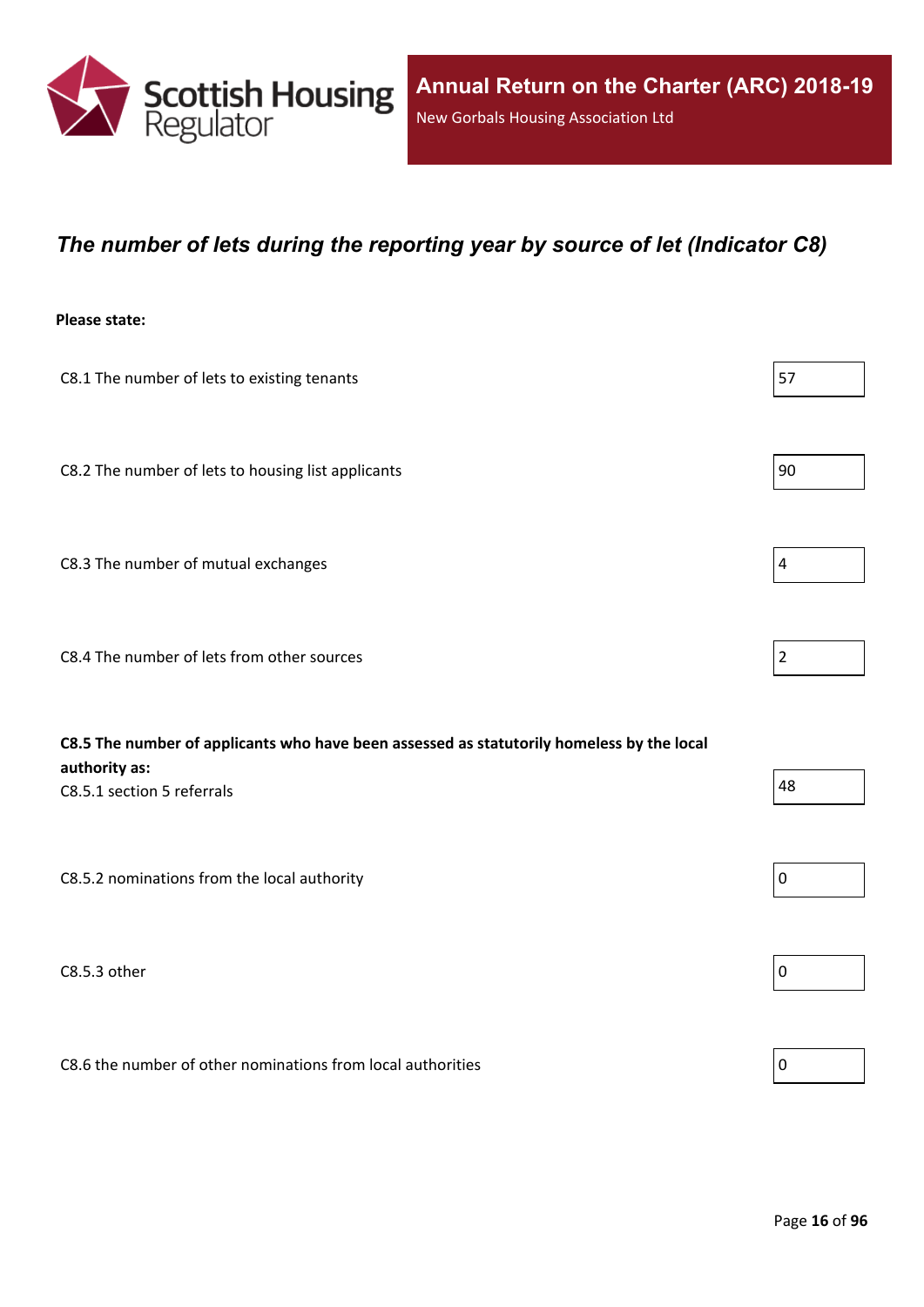

### <span id="page-16-0"></span>*Types of tenancies granted for lets during the reporting year (Indicator C9)*

**Please state, excluding mutual exchanges:**

C9.1 The number of occupancy agreements granted in the reporting year  $\vert 0 \rangle$ 

C9.2 The number of short SSTs granted in the reporting year  $\vert$  0

C9.3 The number of SSTs granted in the reporting year  $|197|$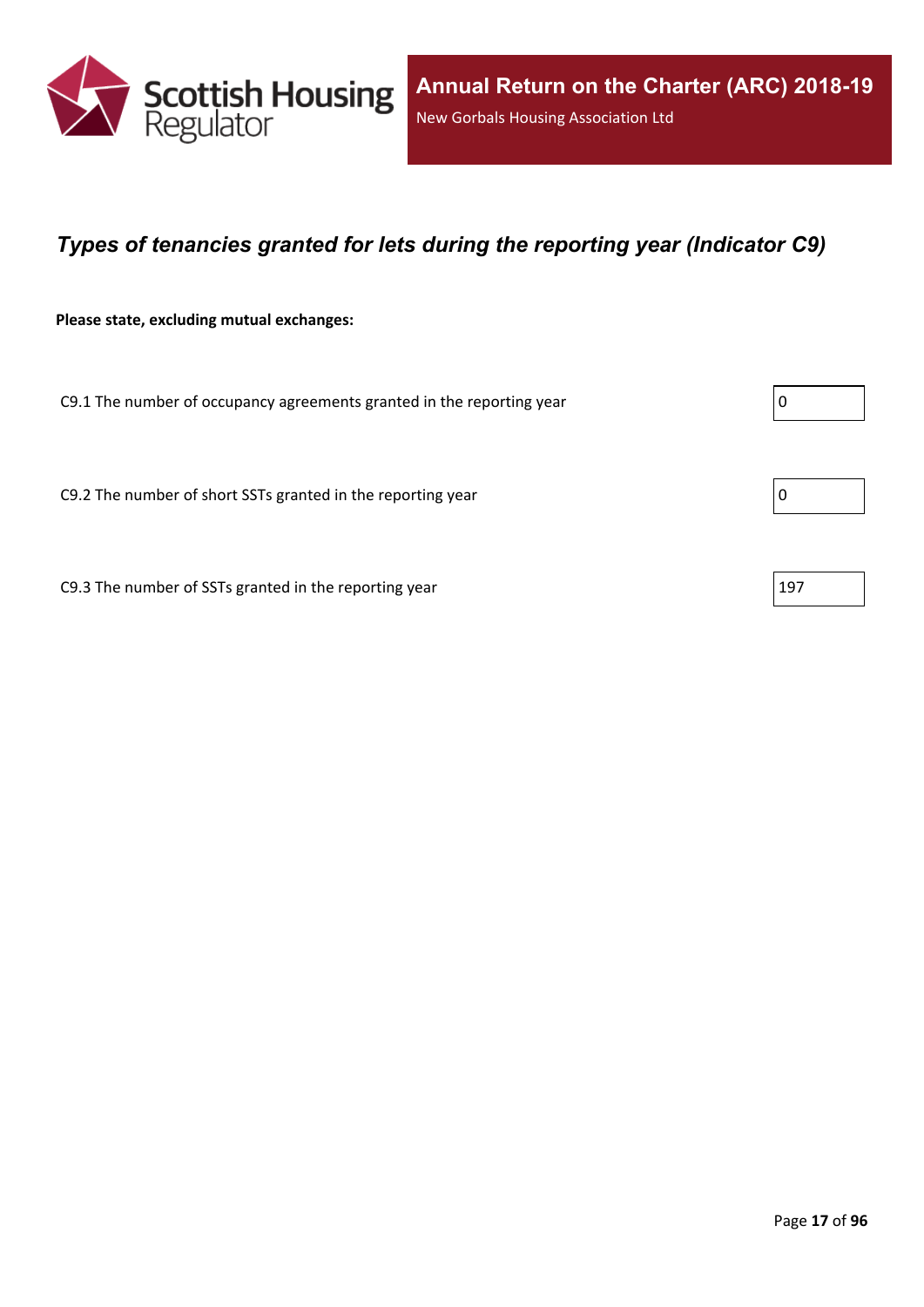

## <span id="page-17-0"></span>*Housing lists (Indicator C10)*

#### **Please state:**

C10.1 What type of housing list do you operate (select all that apply)

| Your own housing list, Mutual exchange scheme                                              |      |
|--------------------------------------------------------------------------------------------|------|
|                                                                                            |      |
| C10.2 The number of new applicants added to the housing list(s)                            | 1021 |
|                                                                                            |      |
| C10.3 The number of applicants on the housing list(s) at end of reporting year             | 2860 |
|                                                                                            |      |
| C10.4 The number of suspensions from the housing list at end of reporting year             | 0    |
|                                                                                            |      |
| C10.5 The number of applications cancelled from the housing list during the reporting year | 41   |
|                                                                                            |      |
|                                                                                            | 118  |
| C10.6 The number of Section 5 referrals received during the last reporting year            |      |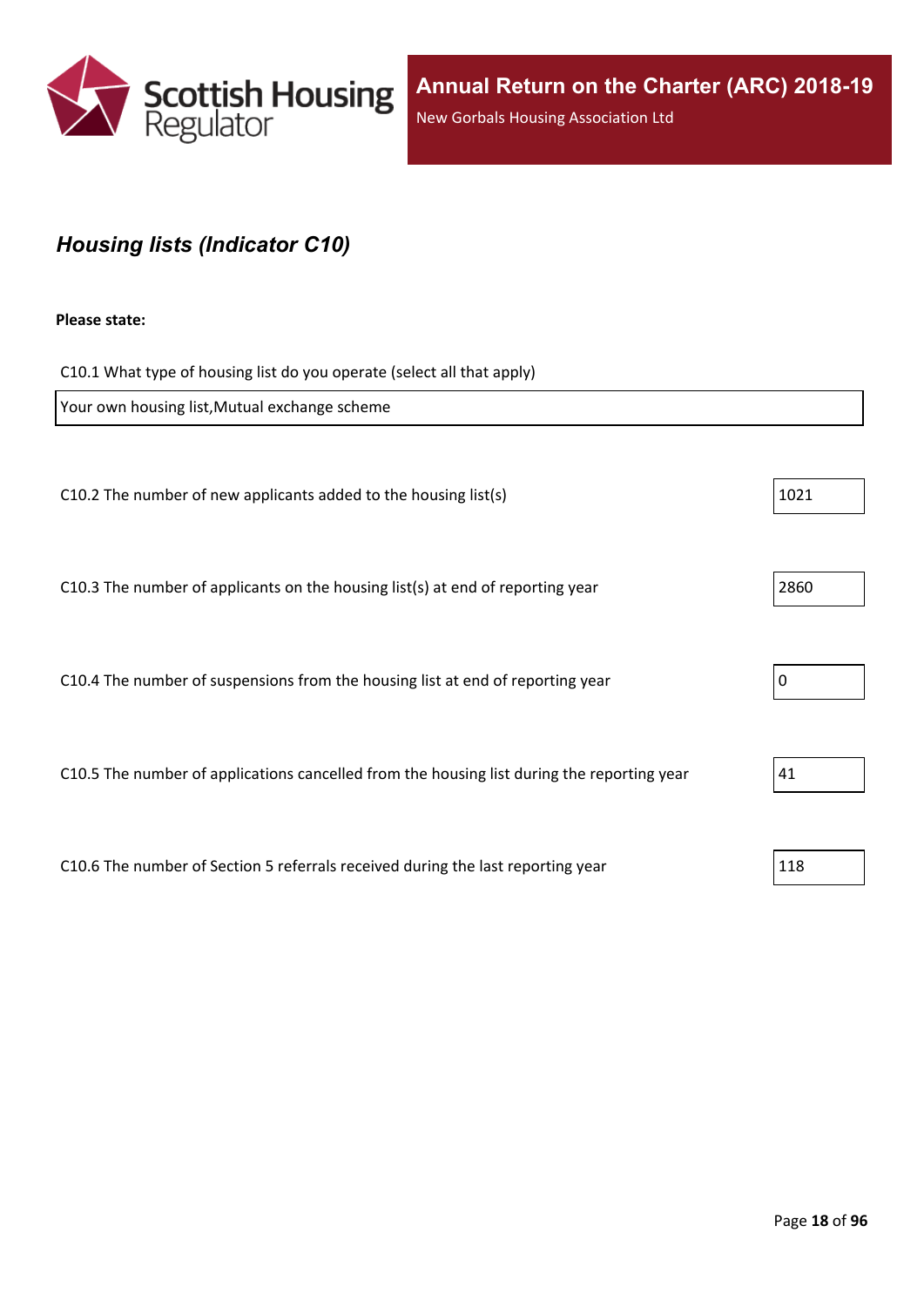

**Annual Return on the Charter (ARC) 2018-19** New Gorbals Housing Association Ltd

### <span id="page-18-0"></span>*Stock*

The information you give us here will allow us to build a profile of your stock and your average weekly rents.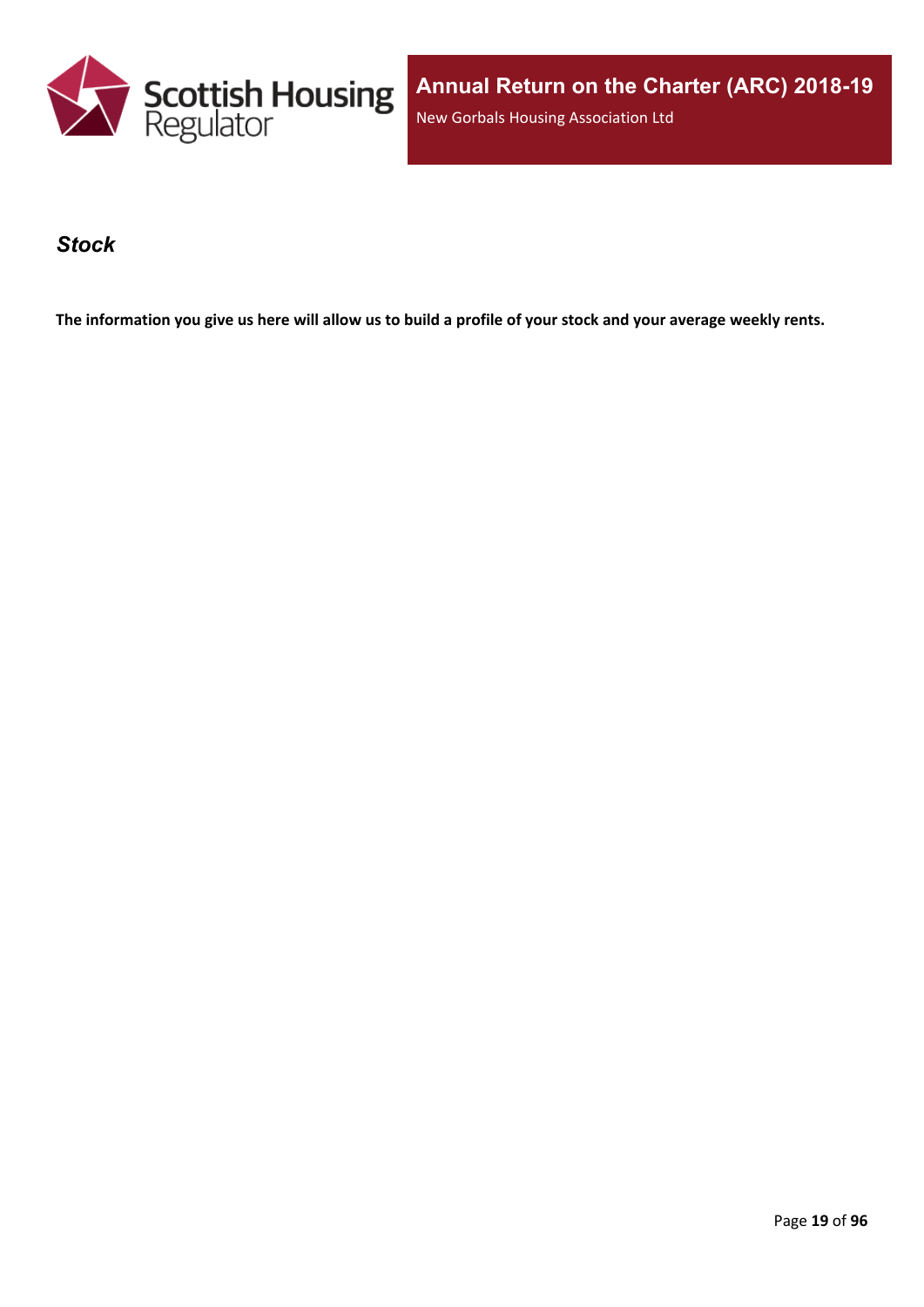

### <span id="page-19-0"></span>*The landlord's wholly owned stock (Indicator C14)*

**Self contained dwellings are properties where the household has exclusive use of WC, bathroom and kitchen facilities contained within the property.**

**Non-self contained units/bedspaces are properties where WC, bathroom or kitchen facilities are communal or shared.**

**Non-housing units are properties that could be used for respite care; commercial activities; office space.** Please note, parts (a), (b) and (c) of indicator C14 are located at the 'Organisation details' section on the Portal and are not included in the ARC return itself. Further information on this is available in the FAQs at the 'Help & **Guidance' section.**

**Please state:**

|                                                   |                                                                            | Of the<br>stock at<br>year end: |                  |                   |           |                                            |             |
|---------------------------------------------------|----------------------------------------------------------------------------|---------------------------------|------------------|-------------------|-----------|--------------------------------------------|-------------|
|                                                   |                                                                            | (d) Low<br>Demand               |                  | (e)<br>unlettable |           | (f) used for<br>temporary<br>accommodation |             |
| For the<br>landlord's<br>wholly<br>owned<br>stock | C14.1 The<br>number of<br>self-<br>contained<br>units                      | 0                               |                  | 11                |           | $\overline{7}$                             |             |
|                                                   | C14.2 The<br>number of<br>non self-<br>contained<br>units $/$<br>bedspaces | $\mathbf 0$                     | $\boldsymbol{0}$ | $\boldsymbol{0}$  | $\pmb{0}$ | $\mathbf 0$                                | $\mathbf 0$ |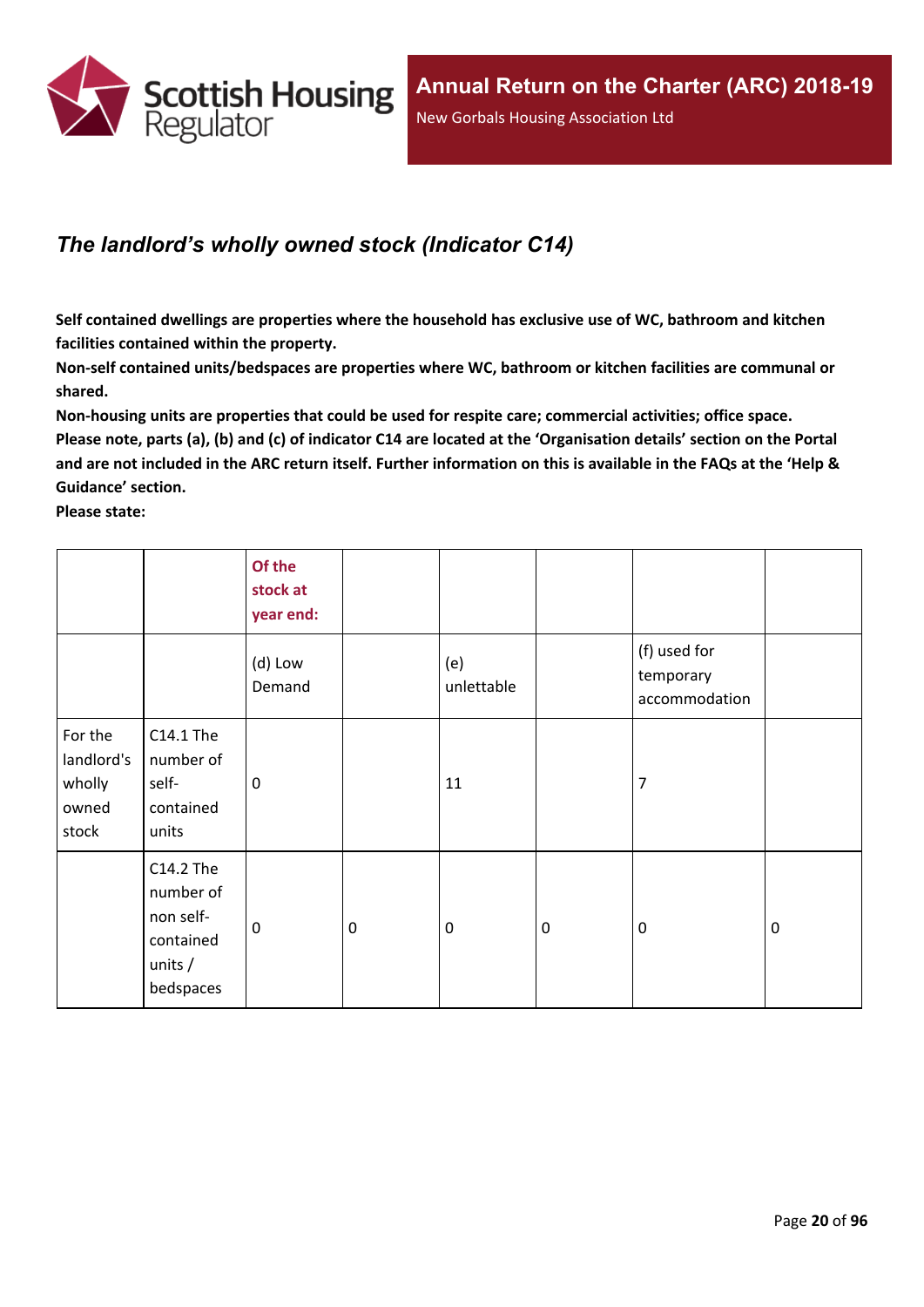

## <span id="page-20-0"></span>*Stock by house types, apartment sizes and average weekly rents (Indicator C17)*

The stock by type and apartment size reported in this indicator are wholly owned by the landlord and should **match the totals provided at C14.**

The average weekly rent in this indicator includes service or other charges and is calculated for lettable stock only. **For all wholly owned stock, please state:**

| C17 Stock<br>by type,<br>apartment<br>size and<br>rent | House          | High rise    | Tenement | 4 in a block | Other flat<br>/ maisonett<br>e | Total | Nos. of<br>lettable<br>units | Average<br>weekly rent<br>$\pmb{\mathsf{f}}$ |
|--------------------------------------------------------|----------------|--------------|----------|--------------|--------------------------------|-------|------------------------------|----------------------------------------------|
| 1 Apt                                                  | $\mathbf 0$    | $\mathbf 0$  | 19       | $\mathbf 0$  | 0                              | 19    | 19                           | 56.72                                        |
| 2 Apt                                                  | $\overline{2}$ | 349          | 379      | $\mathbf 0$  | 153                            | 883   | 882                          | 71                                           |
| 3 Apt                                                  | $\overline{7}$ | 416          | 545      | 4            | 323                            | 1295  | 1280                         | 81.23                                        |
| 4 Apt                                                  | 37             | $\mathbf{1}$ | 121      | $\mathbf 0$  | 134                            | 293   | 291                          | 92.61                                        |
| $5$ Apt +                                              | 24             | 0            | 0        | $\mathbf 0$  | 34                             | 58    | 58                           | 105.43                                       |
| <b>Total SC</b>                                        | 70             | 766          | 1064     | 4            | 644                            | 2548  | 2530                         | 79.34                                        |

Number of lettable non self contained units at year end 2

Number of lettable non self contained bed spaces at year end  $16$ 

Average weekly rent charge per bed space for the reporting year  $\vert$  59.89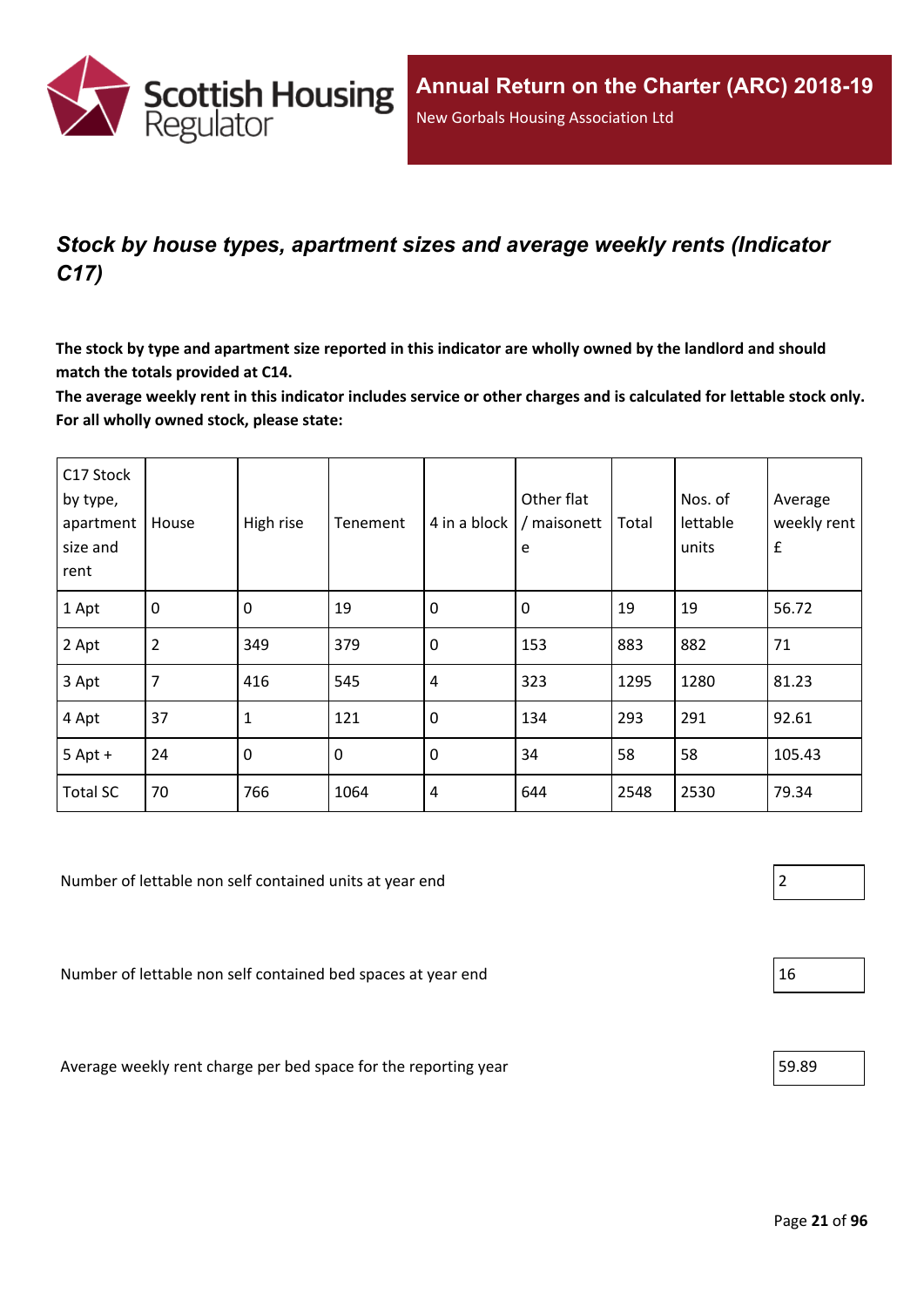

## <span id="page-21-0"></span>*The number of self-contained and non self-contained units and bedspaces, at the year end by age band (Indicator C19)*

The stock by age band reported in this indicator are wholly owned by the landlord and should match the totals **provided at C14.**

**For all wholly owned stock, please state:**

|                                                   | (a)<br>pre-<br>1919 | (b)<br>1919<br>1944 | (c)<br>1945<br>$\overline{\phantom{a}}$<br>1964 | (d)<br>1965<br>1982 | (e)<br>1983<br>2002 | (f)<br>Post-<br>2002 | Total |
|---------------------------------------------------|---------------------|---------------------|-------------------------------------------------|---------------------|---------------------|----------------------|-------|
| C19.1 The number of self-contained units          | 23                  | 156                 | 495                                             | 830                 | 292                 | 752                  | 2548  |
| C19.2 The number of non self-contained units      | -0                  | 0                   | l 0                                             | 0                   | 2                   | 0                    | 2     |
| C19.2 The number of non self-contained bed spaces | -0                  | 0                   | l 0                                             | 0                   | 16                  | 0                    | 16    |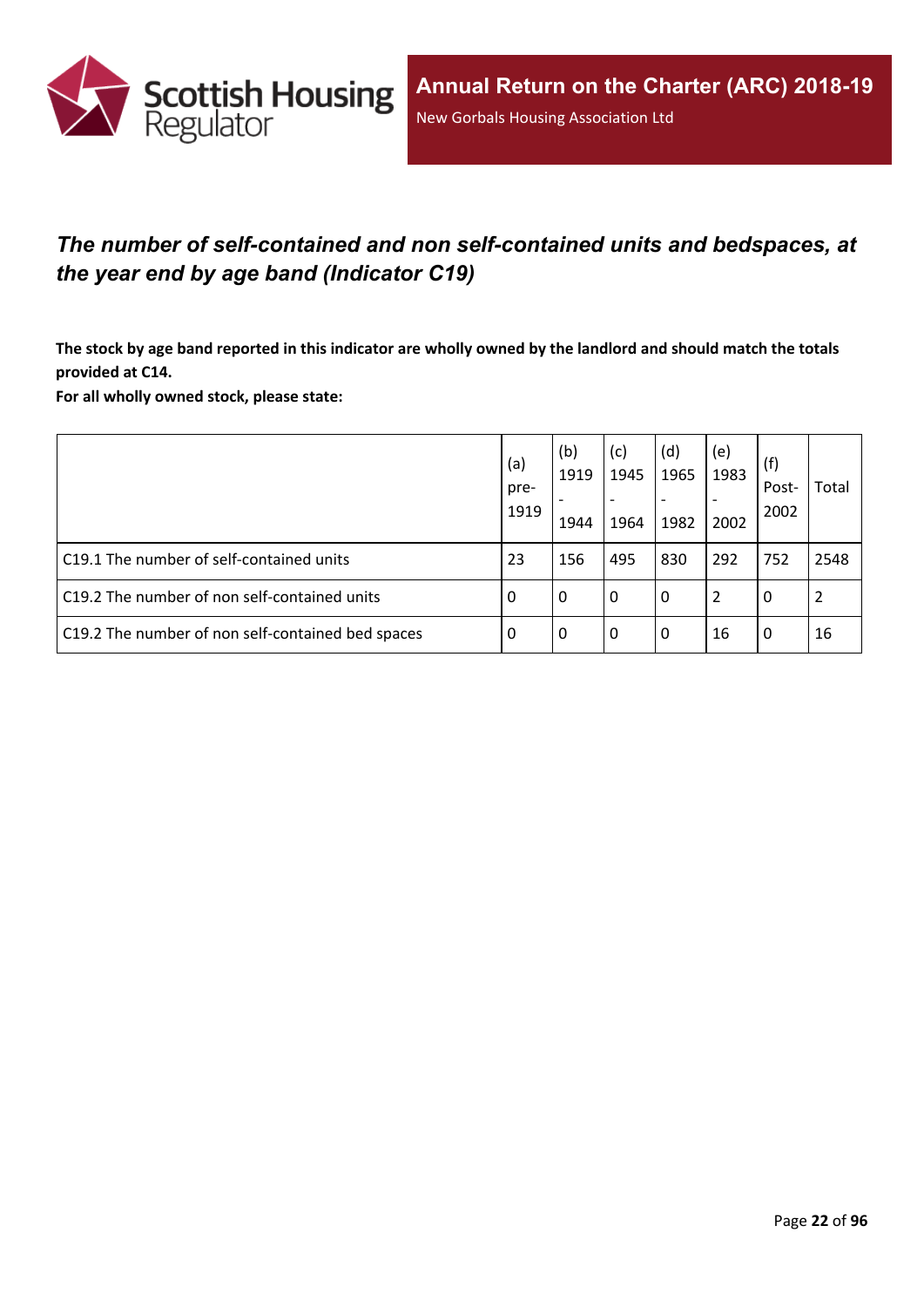

## <span id="page-22-0"></span>*The number of self-contained properties void at the year end and of those, the number that have been void for more than six months (Indicator C20)*

**Please state the number of self-contained properties that:**

C20.1 were void at the year end  $|7|$ 

C20.2 have been void for more than six months  $\vert 0 \rangle$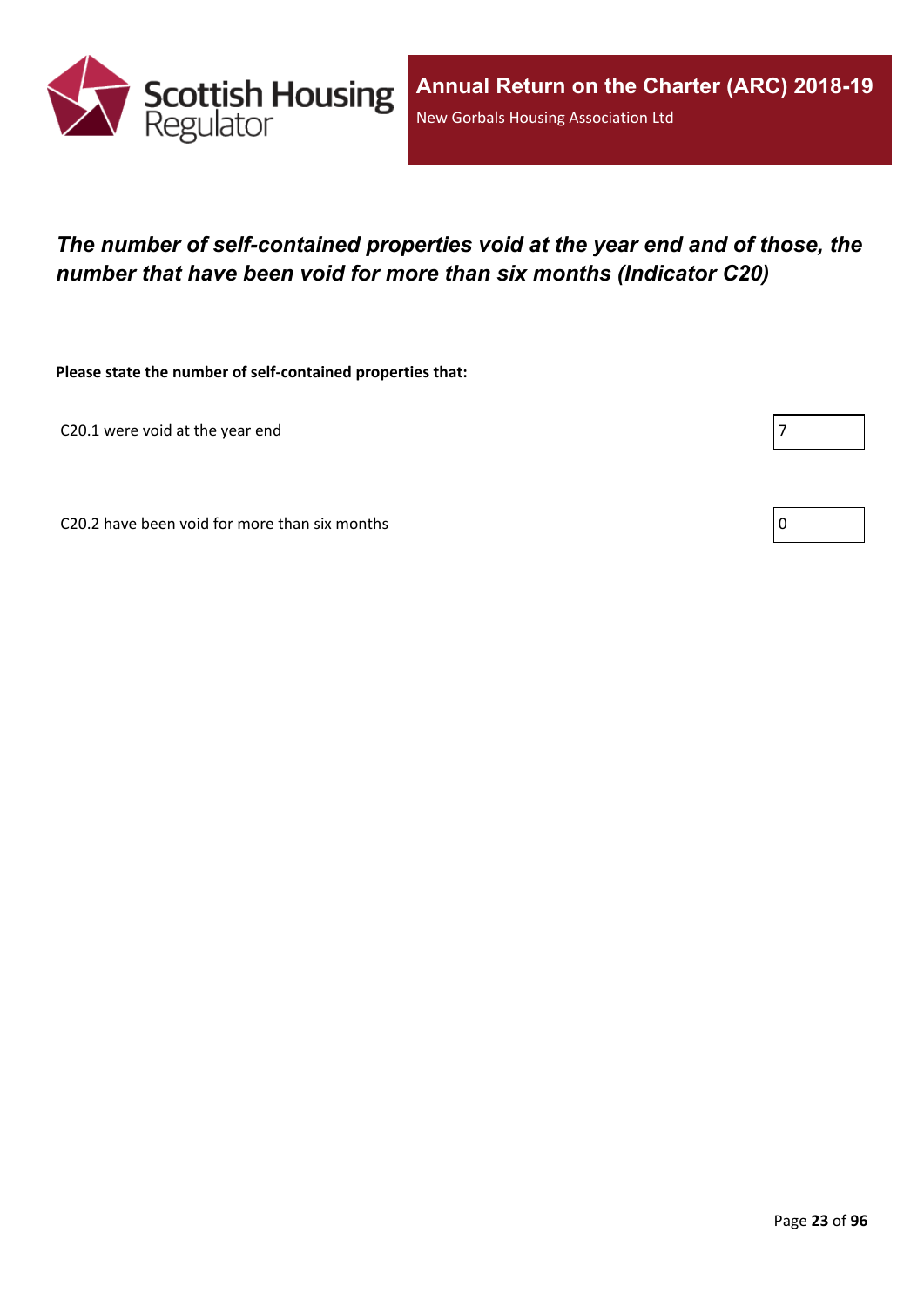

## <span id="page-23-0"></span>*Development programme – New units and value (excluding Scottish Government funded developments) (Indicator C32)*

**Please state:**

|                       | in the current reporting year |                          |                         |
|-----------------------|-------------------------------|--------------------------|-------------------------|
|                       | Social letting                | Midmarket / market rents | Low cost home ownership |
| C32.1.1 RSL           | u                             | υ                        | ∣U                      |
| C32.1.2<br>subsidiary | 0                             | υ                        | O                       |

|                       | projected for the next<br>reporting year |                          |                         |
|-----------------------|------------------------------------------|--------------------------|-------------------------|
|                       | Social letting                           | Midmarket / market rents | Low cost home ownership |
| C32.1.1 RSL           | 0                                        | <b>U</b>                 | 0                       |
| C32.1.2<br>subsidiary | 0                                        | 0                        | 0                       |

|                       | projected for the following<br>year |                          |                         |
|-----------------------|-------------------------------------|--------------------------|-------------------------|
|                       | Social letting                      | Midmarket / market rents | Low cost home ownership |
| C32.1.1 RSL           | 0                                   | -U                       | 0                       |
| C32.1.2<br>subsidiary | 0                                   | 0                        | 0                       |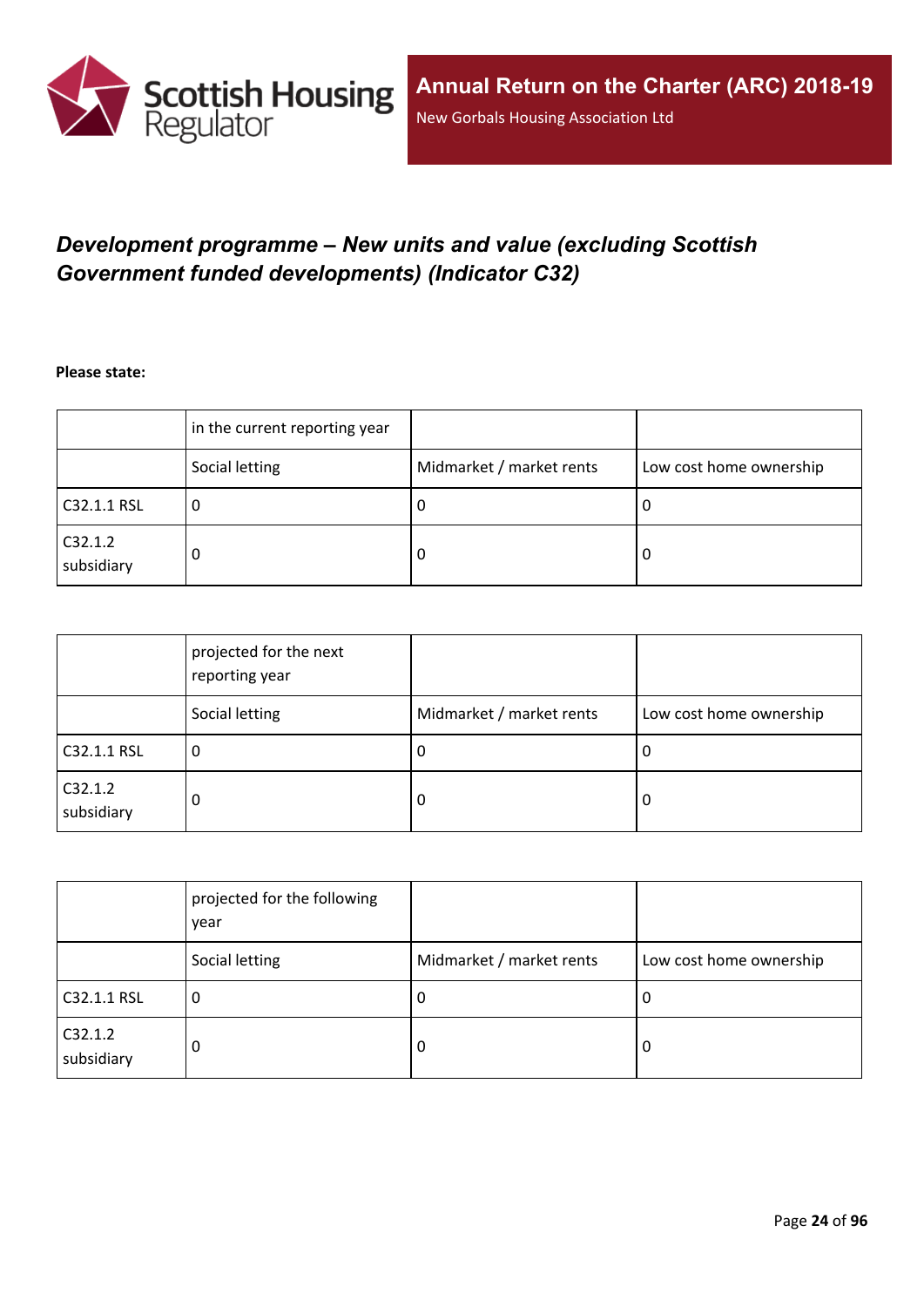

New Gorbals Housing Association Ltd

|                                                     | in the current reporting year | projected for the next<br>reporting year | projected for the following<br>year |
|-----------------------------------------------------|-------------------------------|------------------------------------------|-------------------------------------|
| C32.2.1 funded<br>through own<br>cash / reserves    | 0                             | 0                                        | 0                                   |
| C32.2.2 funded<br>through private<br>finance        | $\mathbf 0$                   | 0                                        | 0                                   |
| C32.2.3 funded<br>through other<br>grants / sources | 0                             | 0                                        | 0                                   |
| C32.2.4 funded<br>through sales                     | 0                             | 0                                        | 0                                   |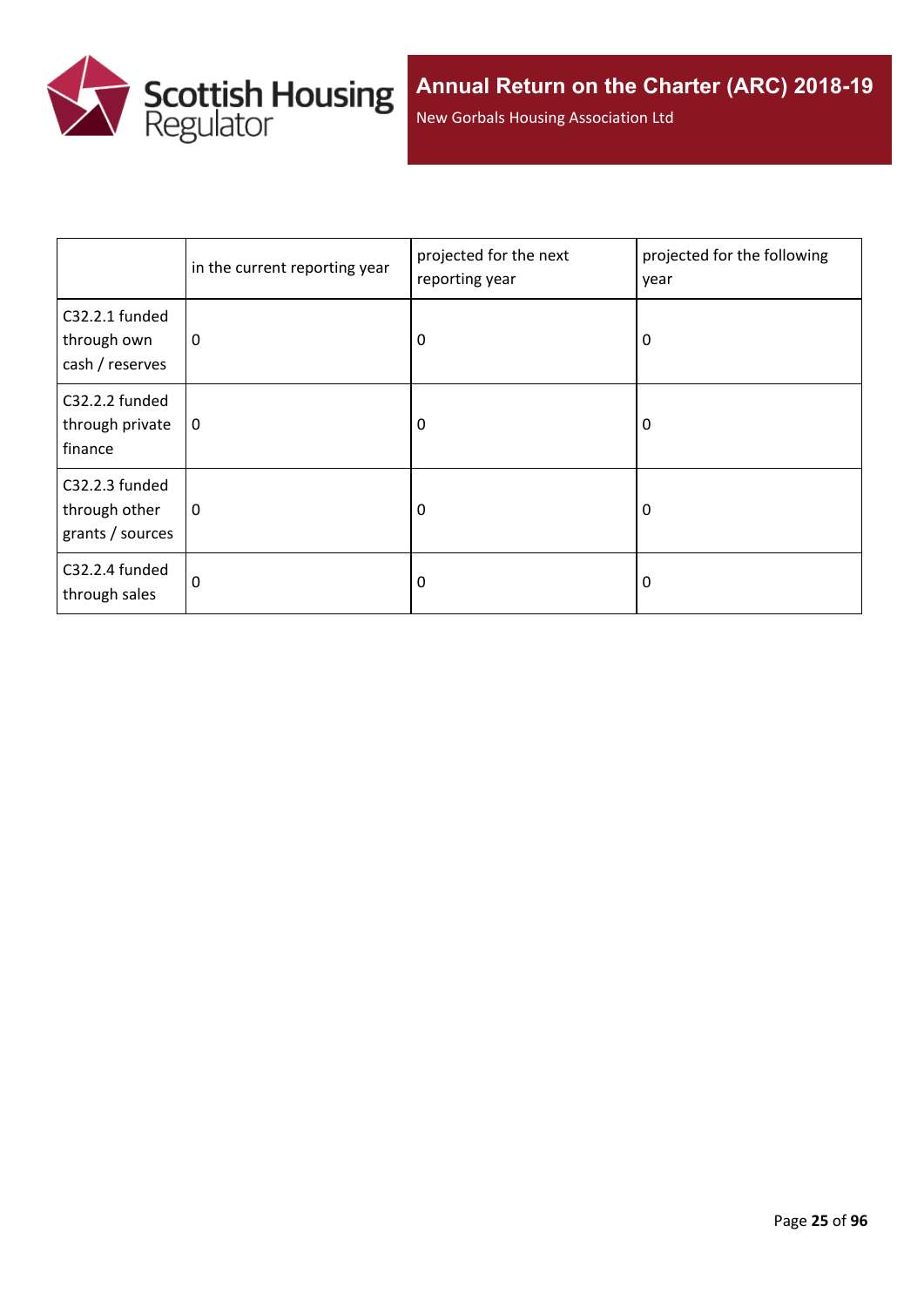

### <span id="page-25-0"></span>*Comments (Social landlord contextual information)*

Please use the comment field below to tell the regulator about any exceptional circumstances regards the figures **supplied in the "Social landlord contextual information" section.**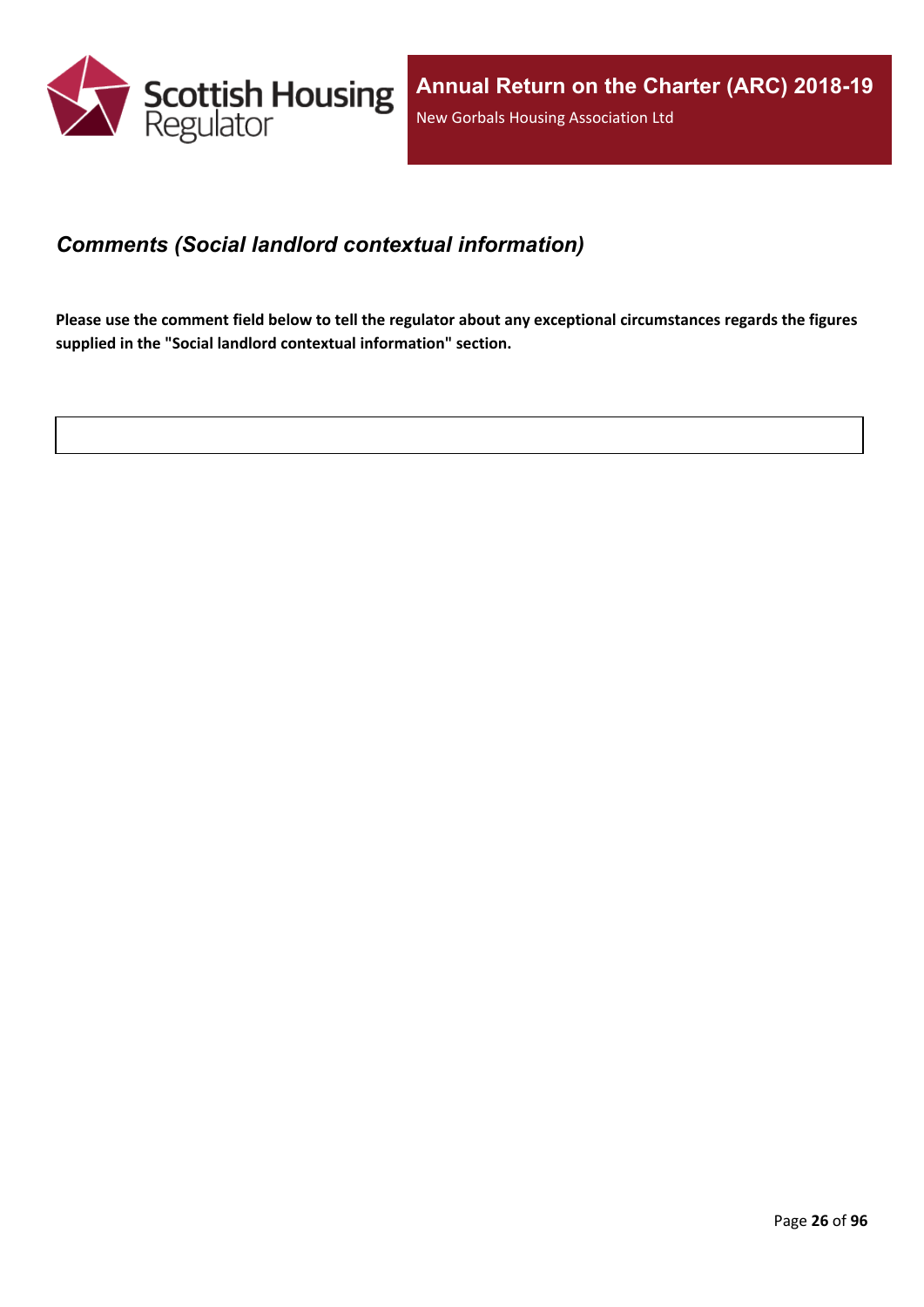

### <span id="page-26-0"></span>*Overall satisfaction*

The information you give us here will tell us how satisfied your tenants are with the overall service you provide.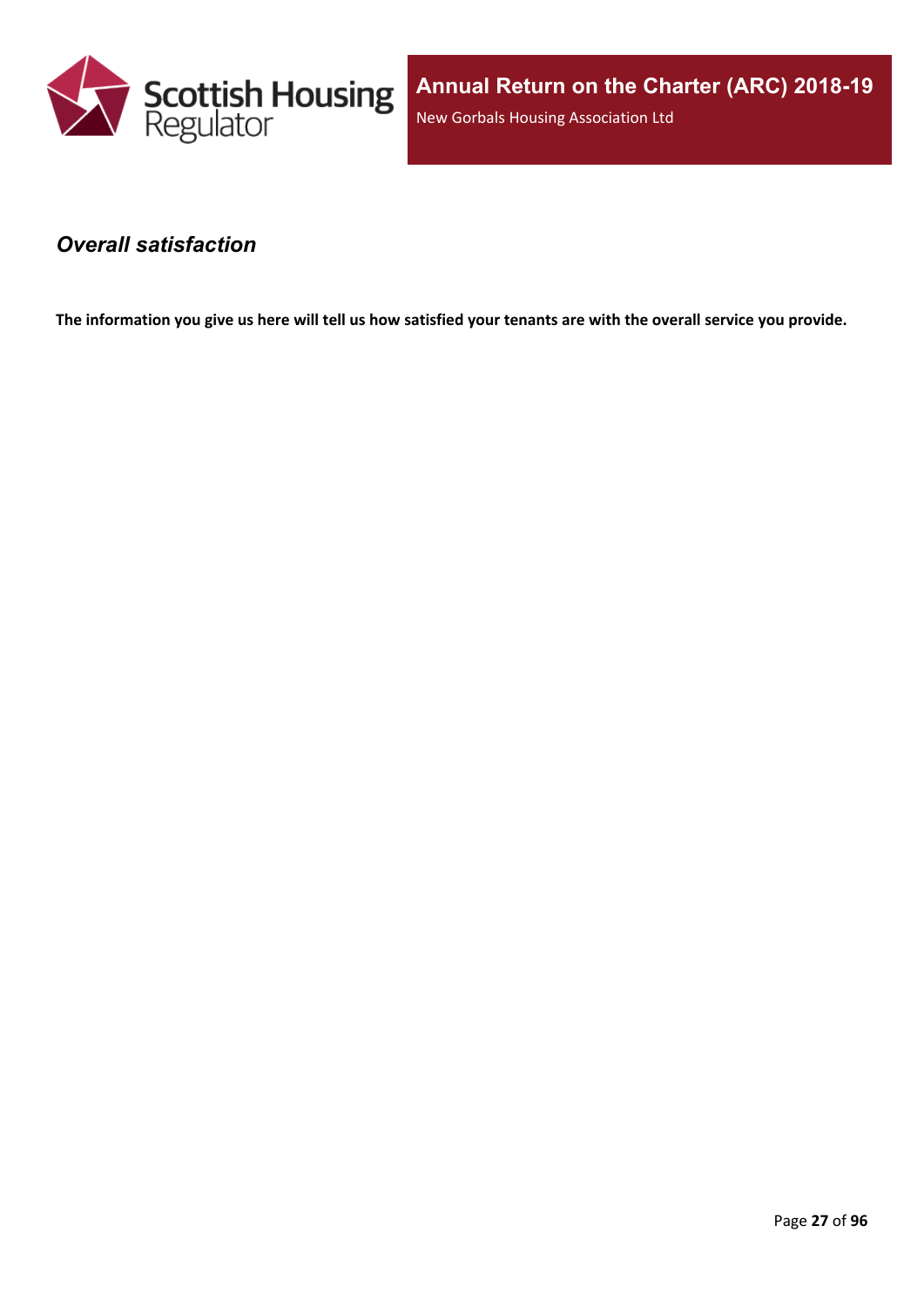

## <span id="page-27-0"></span>*Percentage of tenants satisfied with the overall service provided by their landlord (Indicator 1)*

| 1.1 In relation to the overall tenant satisfaction survey carried out, please state:<br>1.1.1 the number of tenants who were surveyed                 | 400              |
|-------------------------------------------------------------------------------------------------------------------------------------------------------|------------------|
| 1.1.2 the fieldwork dates of the survey                                                                                                               | September 2018   |
| 1.1.3 the method(s) of administering the survey                                                                                                       |                  |
| Telephone                                                                                                                                             |                  |
| 1.2 In relation to the tenant satisfaction question on overall services, please state the number of<br>tenants who responded:<br>1.2.1 very satisfied | 239              |
| 1.2.2 fairly satisfied                                                                                                                                | 122              |
| 1.2.3 neither satisfied nor dissatisfied                                                                                                              | 21               |
| 1.2.4 fairly dissatisfied                                                                                                                             | $\boldsymbol{9}$ |
| 1.2.5 very dissatisfied                                                                                                                               | 9                |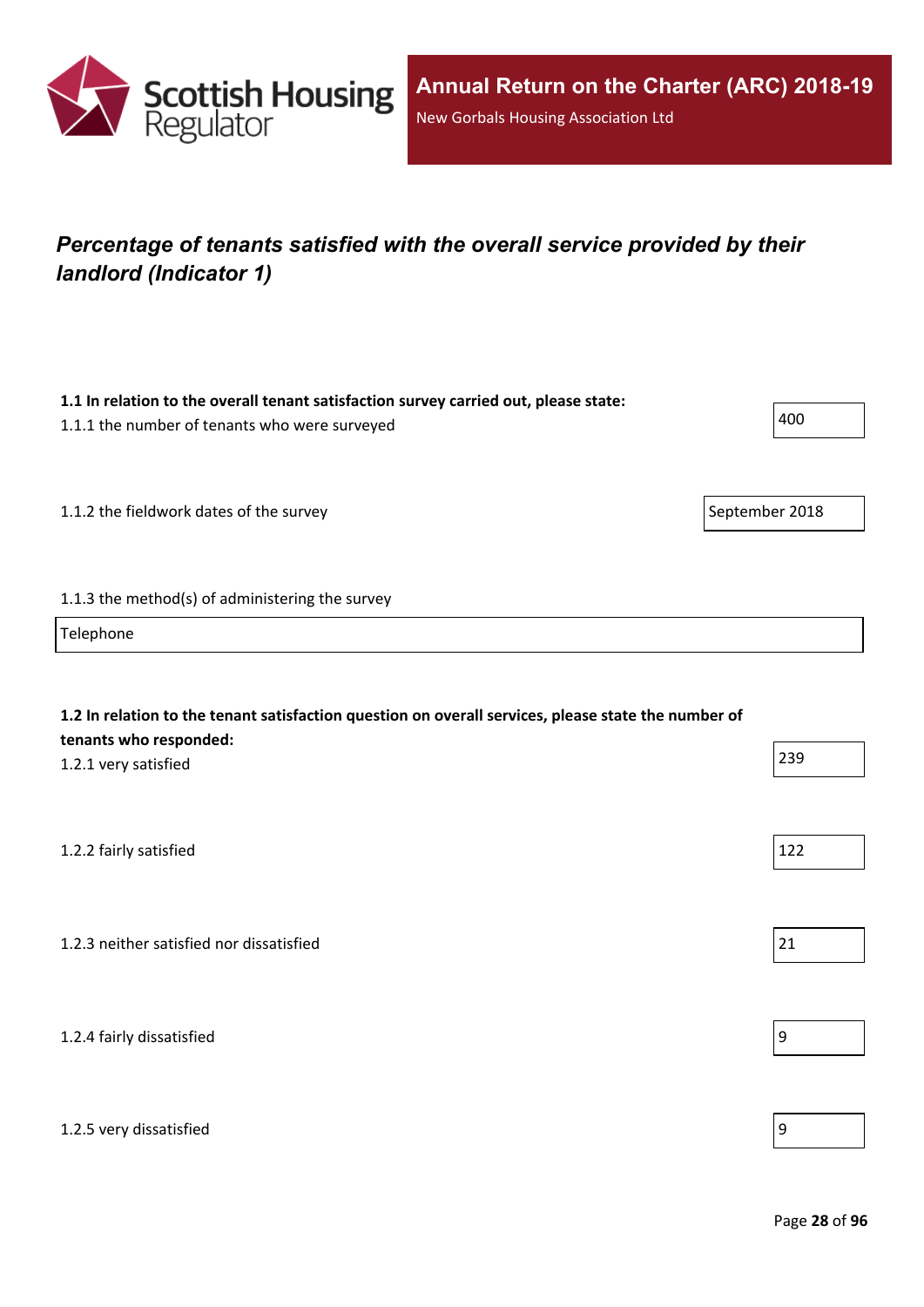

New Gorbals Housing Association Ltd

1.2.6 no opinion

| ٠ |  |
|---|--|
|---|--|

| $\vert$ 400 |  |
|-------------|--|
|-------------|--|

| Percentage of tenants satisfied with the overall service provided by their landlord | 90.25 | '% |
|-------------------------------------------------------------------------------------|-------|----|
| $\vert$ (Indicator 1)                                                               |       |    |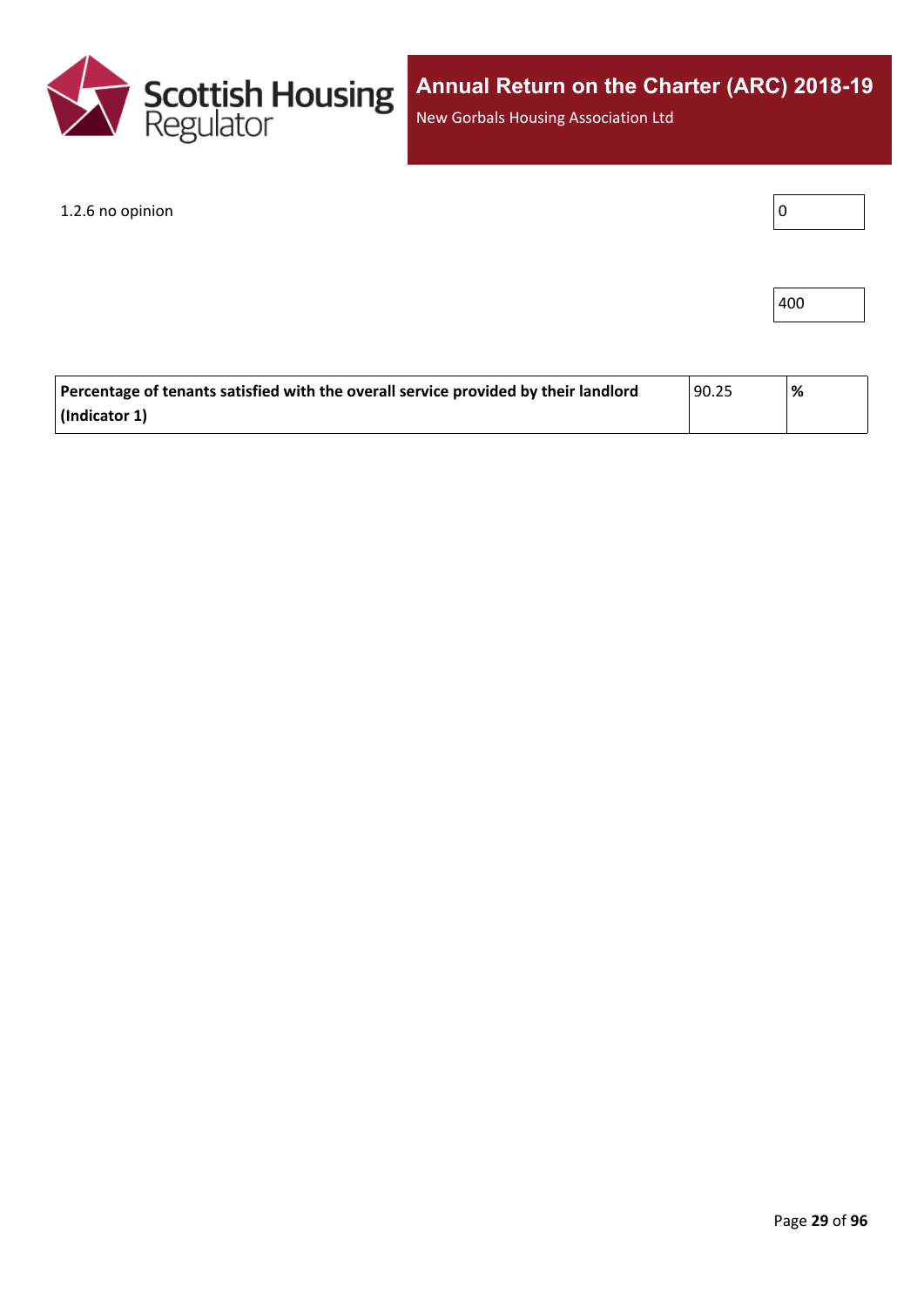

### <span id="page-29-0"></span>*Comments (Overall satisfaction)*

Please use the comment field below to tell the regulator about any exceptional circumstances regards the figures **supplied in the "Overall satisfaction" section.**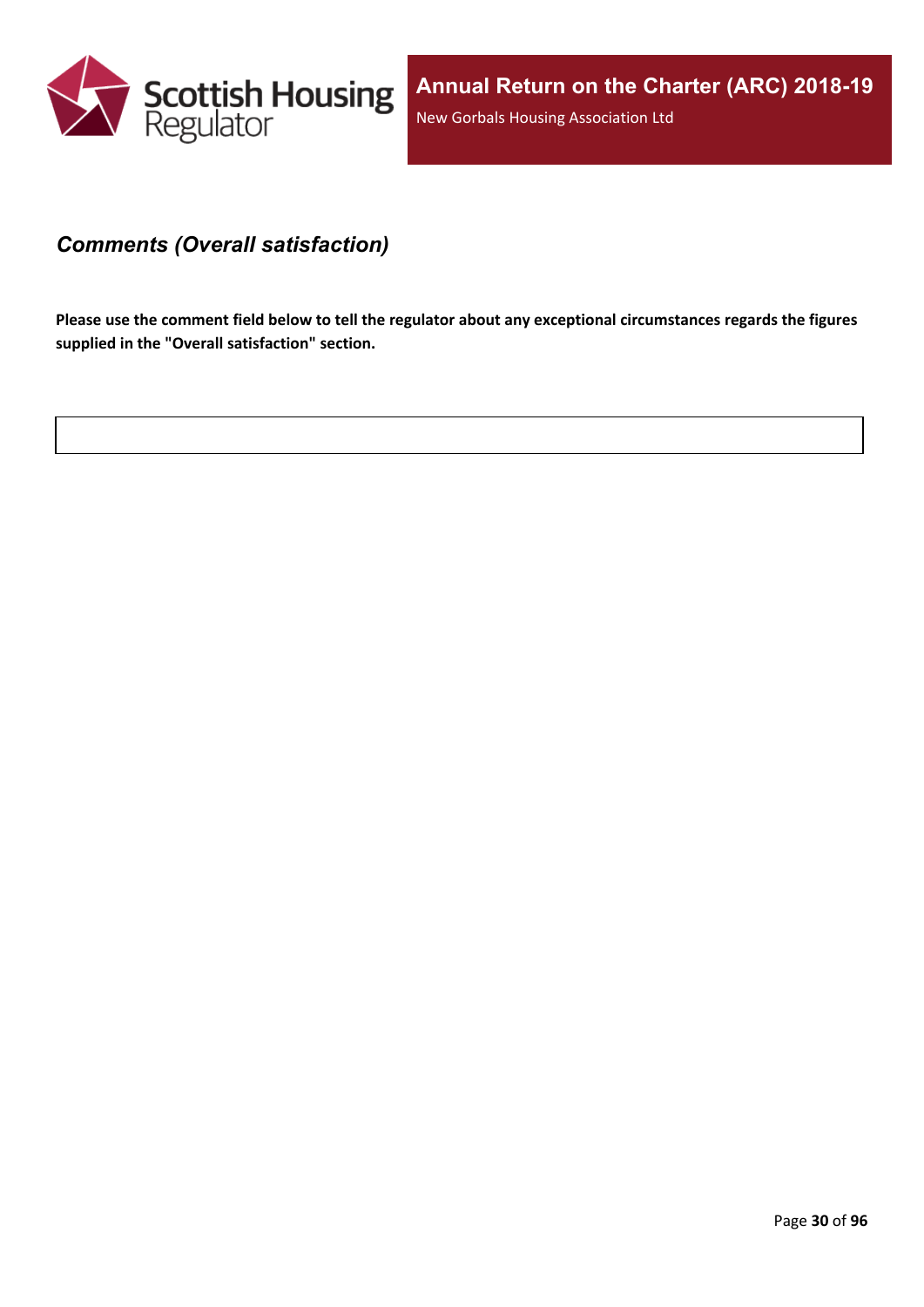

### <span id="page-30-0"></span>*The Customer/Landlord relationship*

The information you give us here will tell us about the relationships you have with your tenants and other service **users.**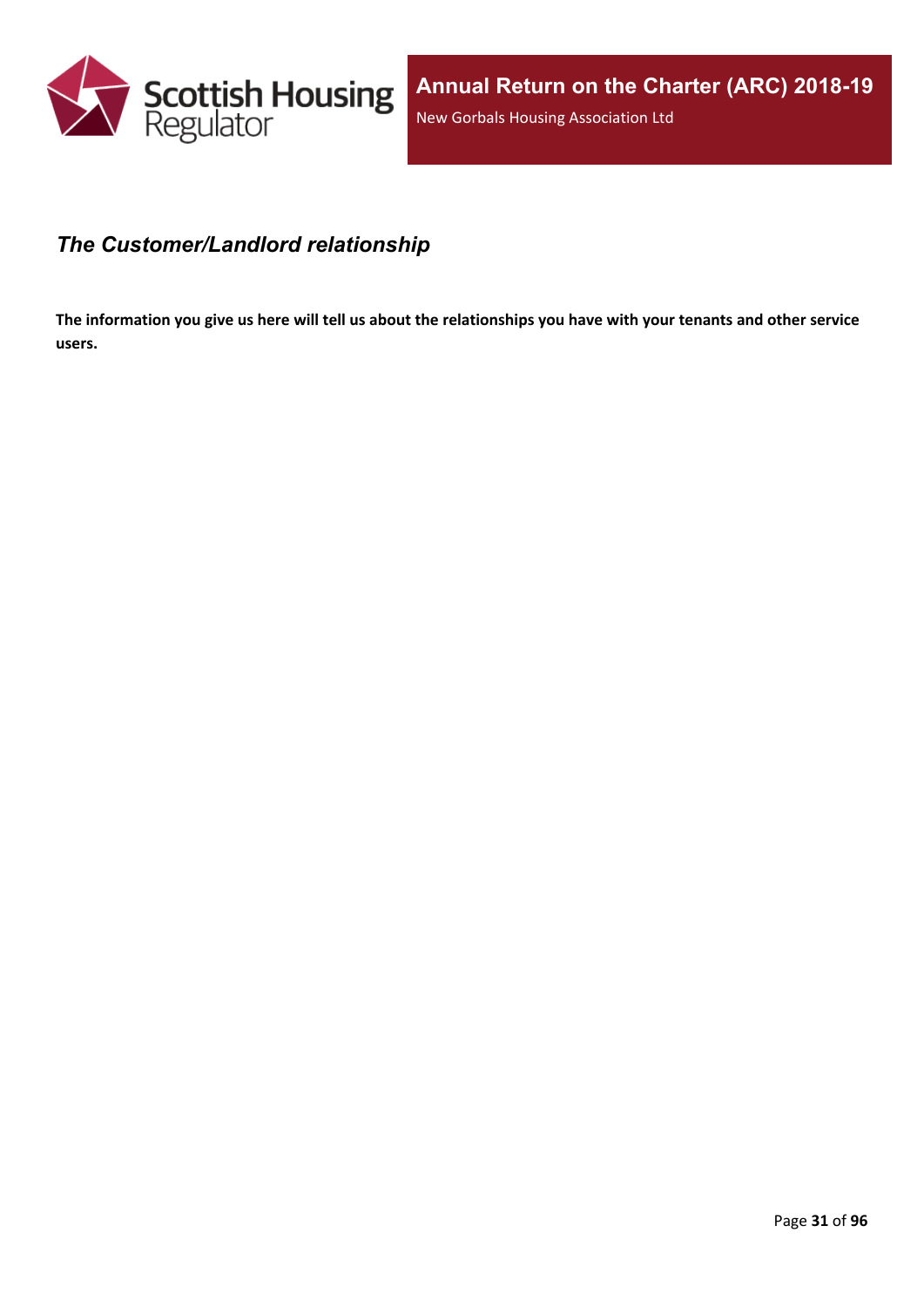

## <span id="page-31-0"></span>*Ethnic origins and disability details of service users, staff and for RSLs only, governing body members (Indicator 2)*

Ethnic origins are as based on The Scottish Government and General Register Office for Scotland official Ethnicity **Classification for Scottish Official Statistics. Disability is as defined under the Equality Act 2010. Please state:**

2.1 The ethnic origins of:

2.2 The number of people who consider themselves to have a disability by:

|       |                                                      | (a) staff      | (b) existing<br>tenants | (c) applicants<br>on housing list | (d) new tenants | (e) governing<br>body members |
|-------|------------------------------------------------------|----------------|-------------------------|-----------------------------------|-----------------|-------------------------------|
| 2.1.1 | White (total)                                        | 59             | 2175                    | 1635                              | 138             | 11                            |
|       | (a) Scottish                                         | 54             | 2060                    | 1356                              | 116             | 11                            |
|       | (b) Other British                                    | $\overline{2}$ | 23                      | 26                                | $\overline{7}$  | $\mathbf 0$                   |
|       | (c) Irish                                            | $\mathbf 0$    | 7                       | 10                                | $\mathbf 0$     | $\mathbf 0$                   |
|       | (d)<br>Gypsy/traveller                               | $\mathbf 0$    | 0                       | $\mathbf{1}$                      | $\mathbf 0$     | $\mathbf 0$                   |
|       | (e) Polish                                           | $\overline{2}$ | 44                      | 151                               | 6               | $\mathbf 0$                   |
|       | (f) any other<br>white backgroun $ 1$<br>d           |                | 41                      | 91                                | 9               | $\mathbf 0$                   |
| 2.1.2 | <b>Mixed or</b><br>multiple<br>ethnic backgrou<br>nd | $\Omega$       | 71                      | 367                               | 11              | $\mathbf 0$                   |
|       | Asian, Asian                                         |                |                         |                                   |                 |                               |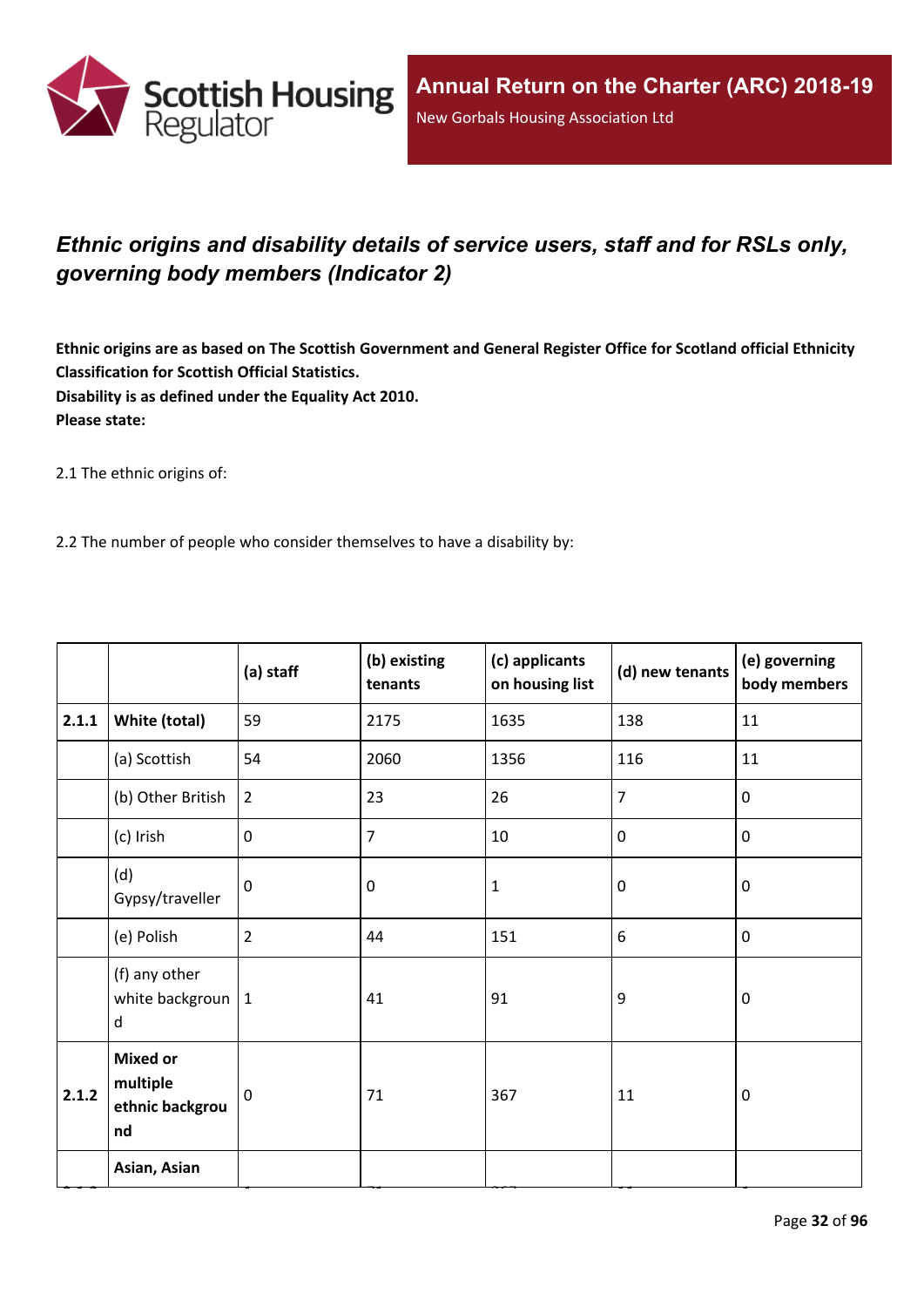

New Gorbals Housing Association Ltd

|       | Scottish, Asian<br><b>British (total)</b>                               |                  |                |      |              |              |
|-------|-------------------------------------------------------------------------|------------------|----------------|------|--------------|--------------|
|       | (a) Indian                                                              | $\mathbf 0$      | $\overline{3}$ | 18   | $\pmb{0}$    | $\mathbf{1}$ |
|       | (b) Pakistani                                                           | $\mathbf 1$      | 28             | 197  | 6            | $\pmb{0}$    |
|       | (c) Bangladeshi                                                         | $\boldsymbol{0}$ | $1\,$          | 12   | $\pmb{0}$    | $\pmb{0}$    |
|       | (d) Chinese                                                             | $\pmb{0}$        | 6              | 15   | $\pmb{0}$    | $\pmb{0}$    |
|       | (e) Any other<br>Asian backgroun<br>d                                   | $\bf{0}$         | 33             | 125  | 5            | $\pmb{0}$    |
| 2.1.4 | <b>Black, Black</b><br><b>Scottish, Black</b><br><b>British (total)</b> | $\boldsymbol{0}$ | 121            | 447  | 23           | $\pmb{0}$    |
|       | (a) Caribbean                                                           | $\pmb{0}$        | $\overline{2}$ | 8    | $\mathbf{1}$ | $\pmb{0}$    |
|       | (b) African                                                             | $\mathbf 0$      | 95             | 385  | 17           | $\pmb{0}$    |
|       | (c) Any other<br>black backgroun<br>d                                   | $\bf{0}$         | 24             | 54   | 5            | $\pmb{0}$    |
| 2.1.5 | Other<br>ethnic backgrou<br>nd                                          | $\bf{0}$         | 70             | 287  | 17           | $\pmb{0}$    |
|       | (a) Arab, Arab<br>Scottish or Arab<br><b>British</b>                    | $\pmb{0}$        | 28             | 115  | 7            | $\pmb{0}$    |
|       | (b) any other<br>group                                                  | $\pmb{0}$        | 42             | 172  | $10\,$       | $\pmb{0}$    |
| 2.1.6 | <b>Unknown</b>                                                          | 48               | 46             | 124  | 8            | $\pmb{0}$    |
| 2.1.7 | <b>Total</b>                                                            | 108              | 2554           | 3227 | 208          | 12           |

| (a) staff | (b) existing<br>tenants | (c) applicants on<br>housing list | (d) new tenants $ $ | $\vert$ (e) governing<br>body members |
|-----------|-------------------------|-----------------------------------|---------------------|---------------------------------------|
|           | 42                      | 254                               | 24                  |                                       |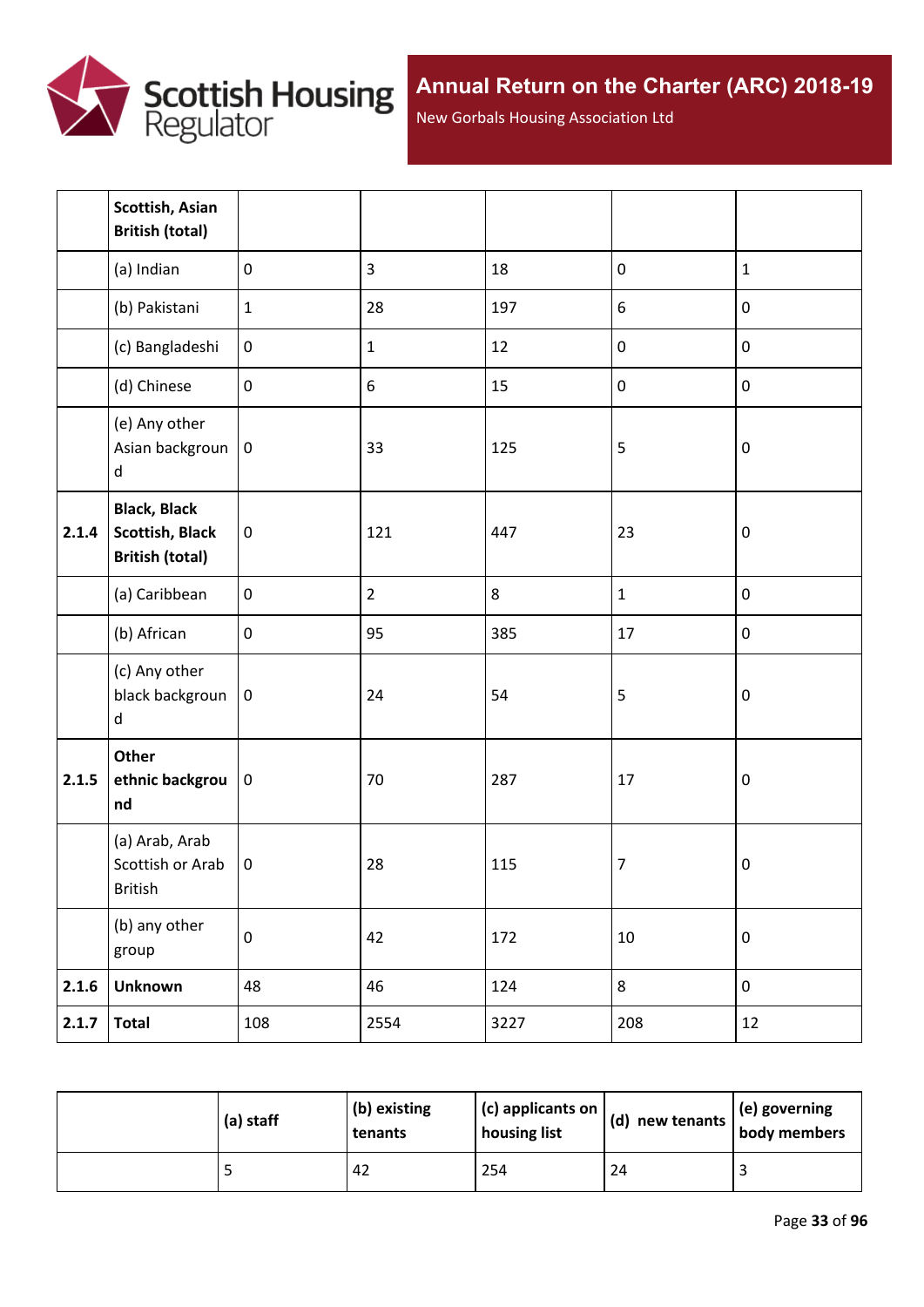

## <span id="page-33-0"></span>*Percentage of tenants who feel their landlord is good at keeping them informed about their services and decisions (Indicator 3)*

In relation to satisfaction with how well their landlord keeps tenants informed about their services, please state:

| 3.1 "How many tenants answered the question How good or poor do you feel your landlord is at<br>keeping you informed about their services and decisions?" | 400 |
|-----------------------------------------------------------------------------------------------------------------------------------------------------------|-----|
|                                                                                                                                                           |     |
| 3.2 Of the tenants who answered, how many said that their landlord was:                                                                                   | 232 |
| 3.2.1 very good at keeping them informed                                                                                                                  |     |
| 3.2.2 fairly good at keeping them informed                                                                                                                | 133 |
|                                                                                                                                                           |     |
| 3.2.3 neither good nor poor at keeping them informed                                                                                                      | 13  |
|                                                                                                                                                           |     |
| 3.2.4 fairly poor at keeping them informed                                                                                                                | 12  |
|                                                                                                                                                           |     |
| 3.2.5 very poor at keeping them informed                                                                                                                  | 10  |
|                                                                                                                                                           |     |
|                                                                                                                                                           | 400 |
|                                                                                                                                                           |     |

| Percentage of tenants who feel their landlord is good at keeping them informed about | 91.25 | % |
|--------------------------------------------------------------------------------------|-------|---|
| their services and decisions (Indicator 3)                                           |       |   |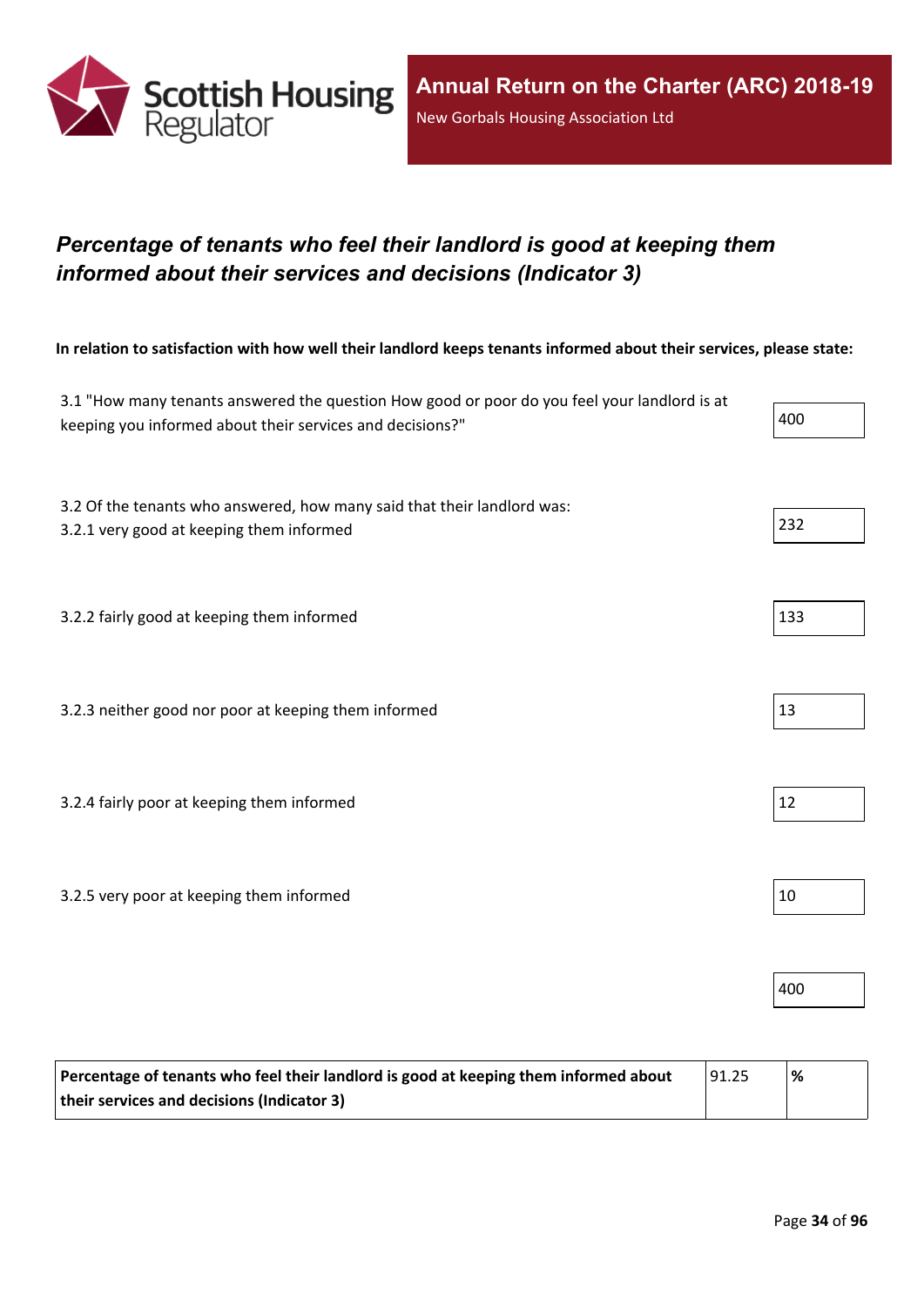

## <span id="page-34-0"></span>*Percentage of tenants satisfied with the opportunities given to them to participate in their landlord's decision making processes (Indicator 6)*

In relation to satisfaction with opportunities given to tenants to participate in their landlord's decision making **process, please state:**

| 6.1 "How many tenants answered the question How satisfied or dissatisfied are you with   |       |
|------------------------------------------------------------------------------------------|-------|
| opportunities given to you to participate in your landlord's decision making processes?" | l 400 |

6.2 Of the tenants who answered, how many said that they were:  $6.2.1$  very satisfied  $\vert$  218

6.2.2 fairly satisfied  $\vert$  154

6.2.3 neither satisfied nor dissatisfied 18

6.2.4 fairly dissatisfied  $\vert$  5

6.2.5 very dissatisfied 5

| 93.00<br>Percentage of tenants satisfied with the opportunities given to them to participate in |  | $\frac{9}{6}$ |
|-------------------------------------------------------------------------------------------------|--|---------------|
| their landlord's decision making processes (Indicator 6)                                        |  |               |





400

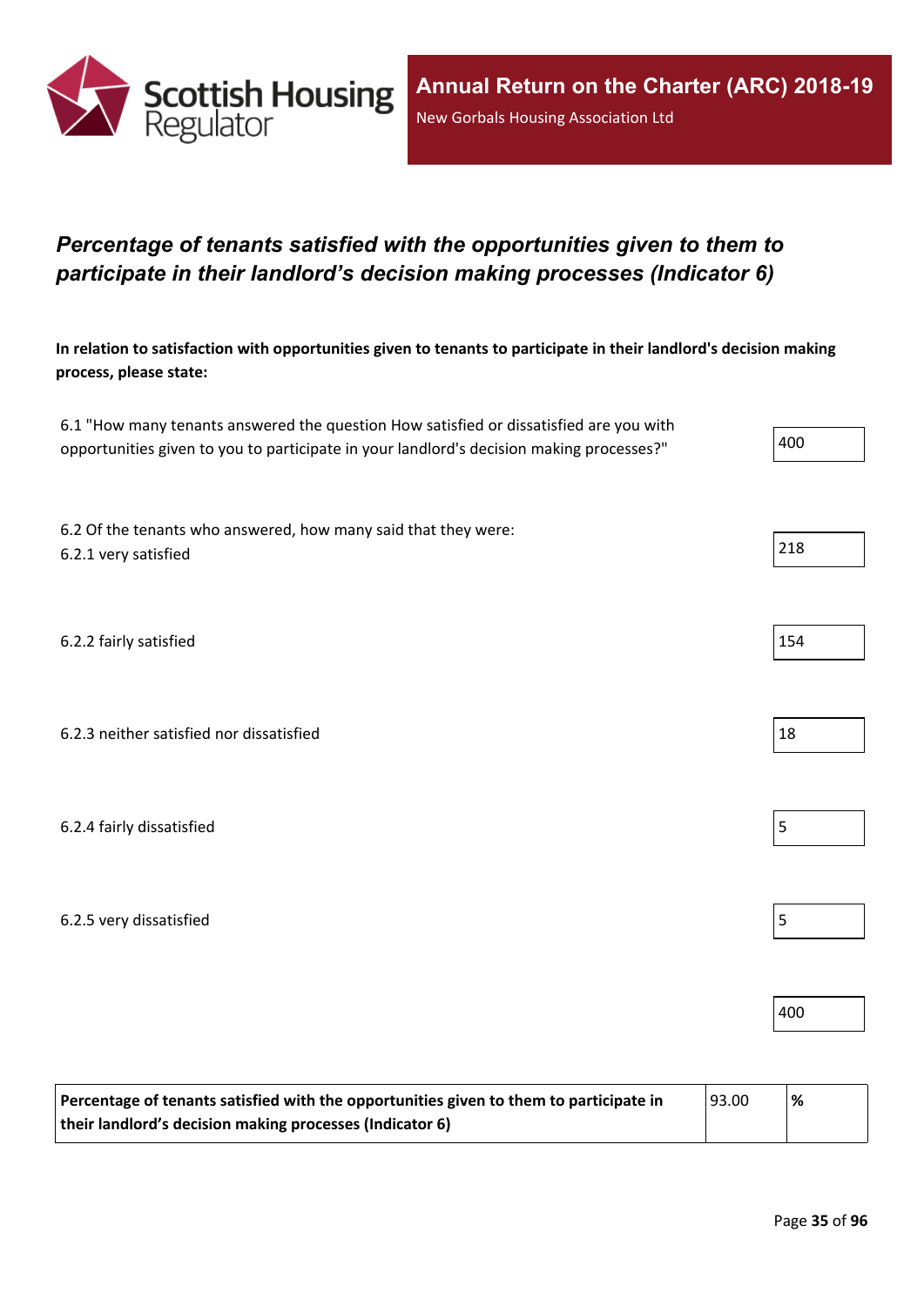

### <span id="page-35-0"></span>*Comments (The customer / landlord relationship)*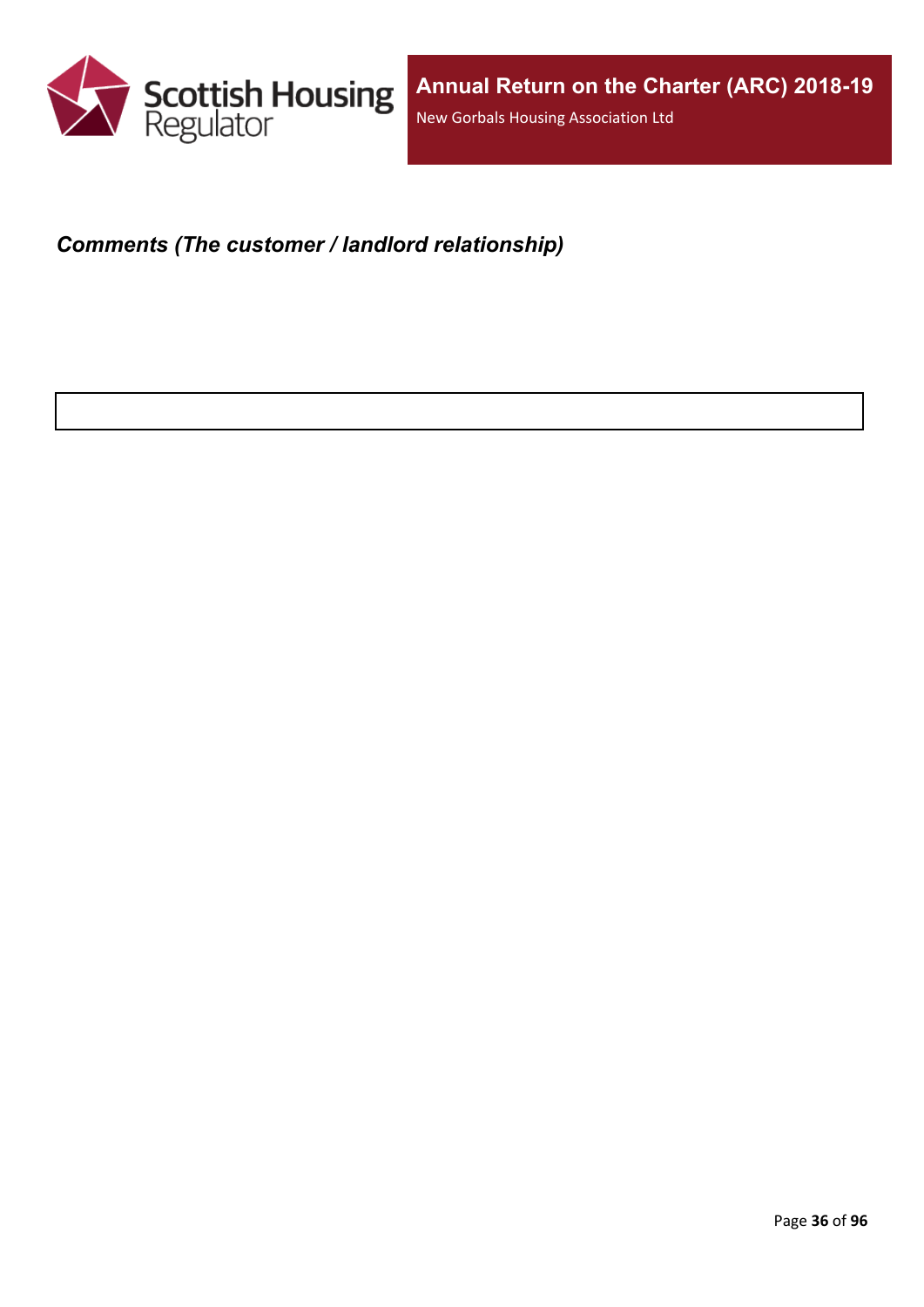

### *Housing Quality and Maintenance*

The information you give us here will tell us about the quality and energy efficiency of the housing you provide **and the repairs service you offer.**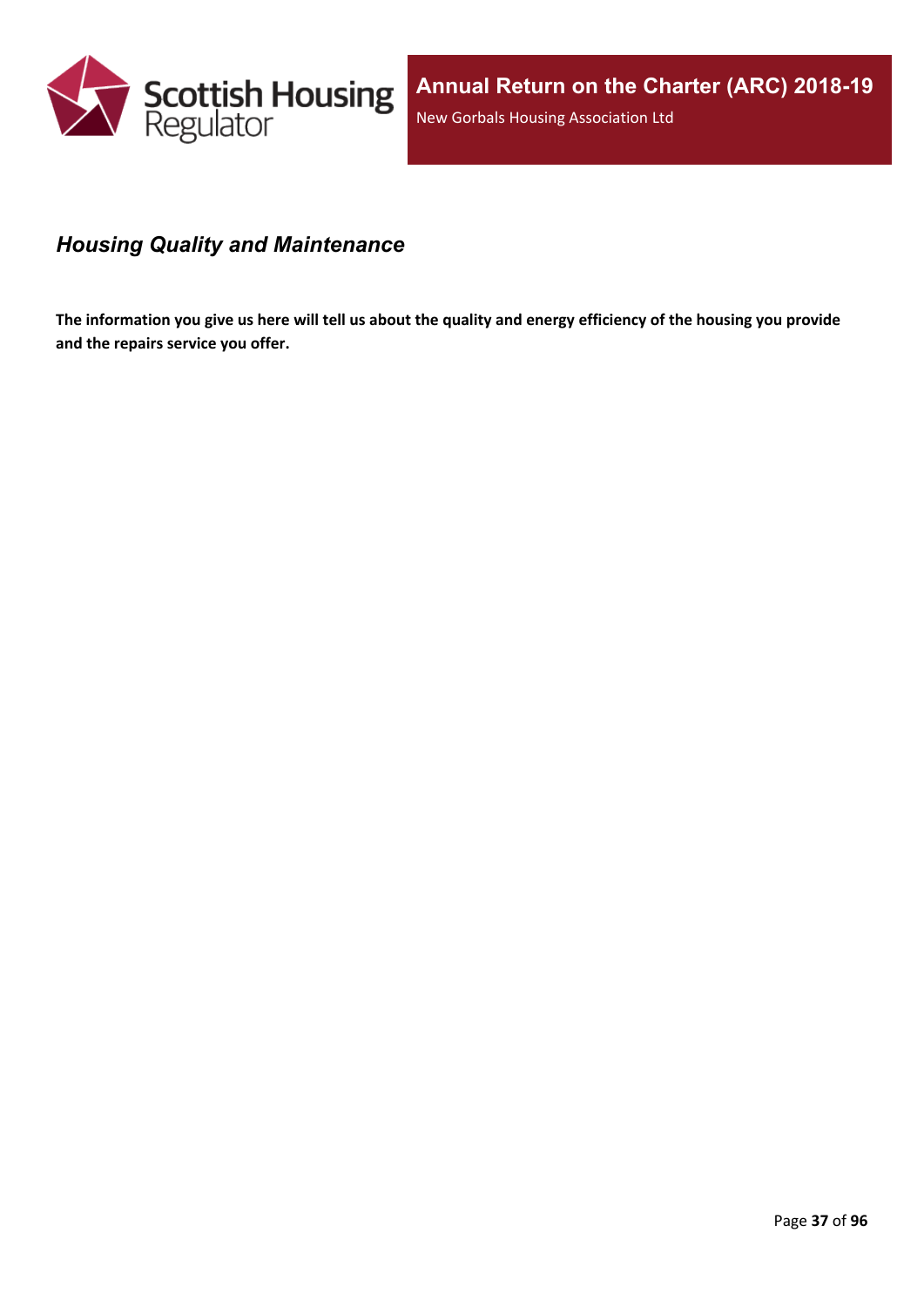

**Annual Return on the Charter (ARC) 2018-19** New Gorbals Housing Association Ltd

### *Quality of Housing*

The information you give us here will tell us about the quality and energy efficiency of the housing you provide **and the repairs service you offer.**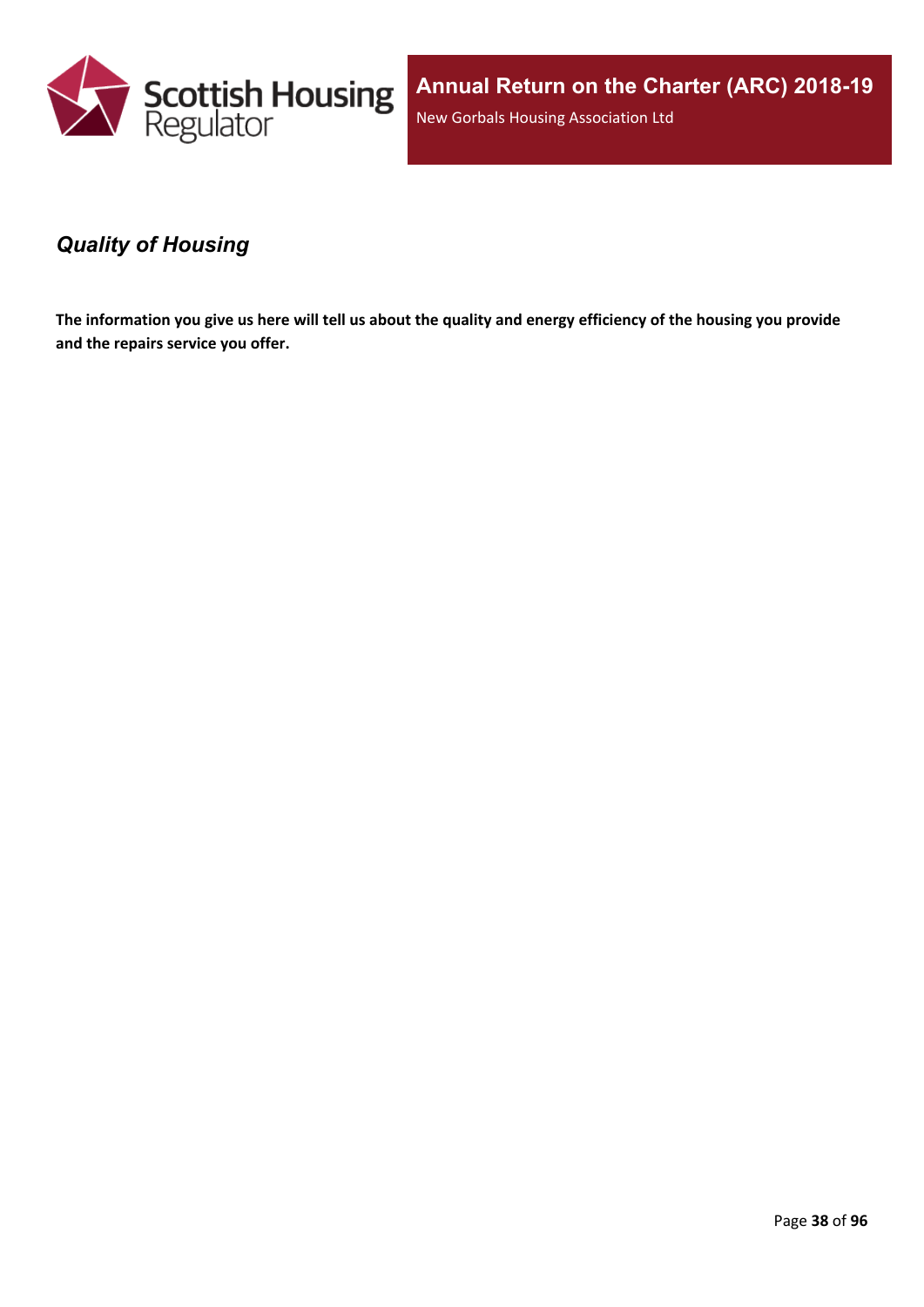

# *Scottish Housing Quality Standard (SHQS) – Stock condition survey information (Indicator C24)*

**Please state:**

C24.1 The date your organisation's stock was last surveyed or assessed for compliance with the SHQS August 2017

C24.2 What percentage of stock did your organisation fully assess for compliance in the last four years?  $\begin{vmatrix} 100 \end{vmatrix}$ 

C24.3 The date of your next scheduled stock condition survey or assessment  $\vert$  May 2020

C24.4 What percentage of your organisation's stock will be fully assessed in the next survey 20

C24.5 How did your organisation use the survey data stated at C24.2 to establish how the stock complied overall with the SHQS

Surveys were carried out to a selection of properties within each block/property type, with some additional targeted inspections.

Compliance was assessed by testing the stock condition against the SHQS criteria. Energy Efficiency assessments have been completed for a fully representative sample of all prroperty types and combined with existing EPC data to assess compliance with energy efficiency standards.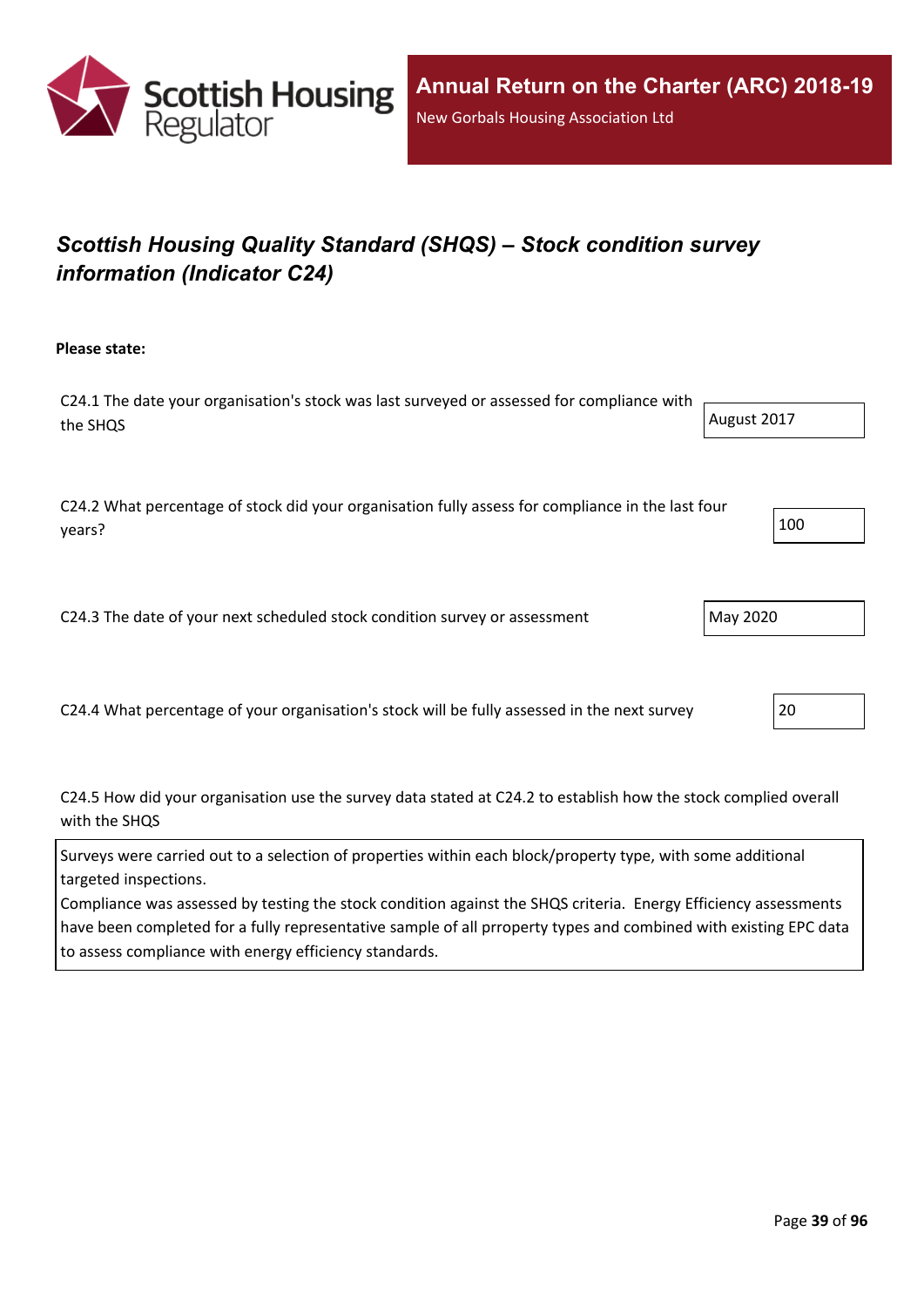

# *Scottish Housing Quality Standard (SHQS) – Stock summary (Indicator C25)*

**Please state:**

|                                                                    | End of the reporting<br>year | End of the next<br>reporting year |
|--------------------------------------------------------------------|------------------------------|-----------------------------------|
| C <sub>25.1</sub> Total self-contained stock                       | 2548                         | 2548                              |
| C25.2 Self-contained stock exempt from SHQS                        | 255                          | 255                               |
| C25.3 Self-contained stock in abeyance from SHQS                   | 9                            | 0                                 |
| C25.4.1 Self-contained stock failing SHQS for one criterion        | 0                            | 0                                 |
| C25.4.2 Self-contained stock failing SHQS for two or more criteria | $\Omega$                     | 0                                 |
| C25.4.3 Total self-contained stock failing SHQS                    | 0                            | 0                                 |
| C25.5 Stock meeting the SHQS                                       | 2284                         | 2293                              |

### **C25.6 Total self-contained stock meeting the SHQS by local authority**

| Aberdeen City              | 0        | 0           |
|----------------------------|----------|-------------|
| Aberdeenshire              | 0        | 0           |
| Angus                      | $\Omega$ | 0           |
| Argyll & Bute              | 0        | 0           |
| City of Edinburgh          | 0        | $\mathbf 0$ |
| Clackmannanshire           | $\Omega$ | $\Omega$    |
| Dumfries & Galloway        | $\Omega$ | $\Omega$    |
| Dundee City                | 0        | 0           |
| East Ayrshire              | 0        | 0           |
| <b>East Dunbartonshire</b> | 0        | $\Omega$    |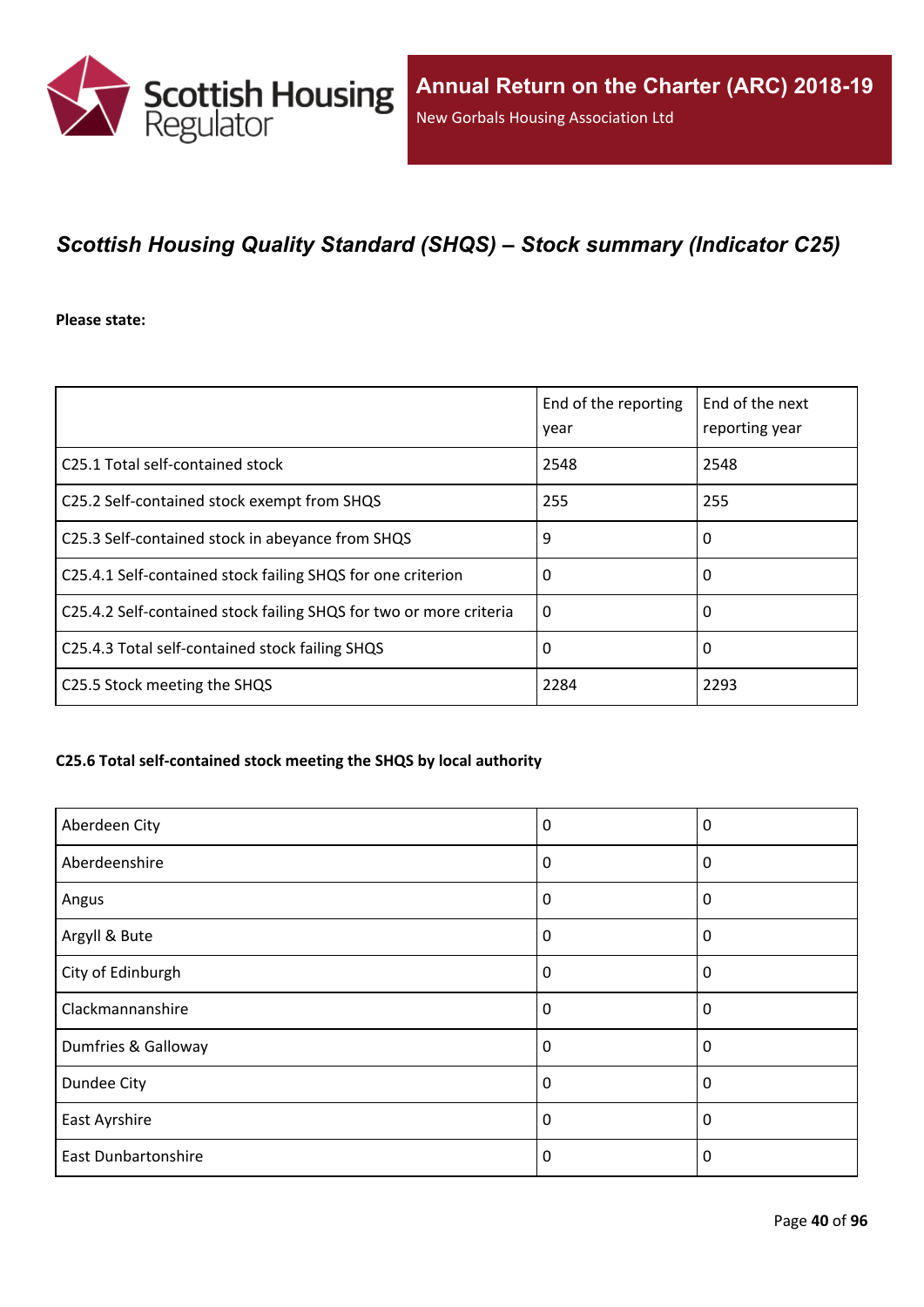

New Gorbals Housing Association Ltd

| East Lothian            | $\pmb{0}$        | $\pmb{0}$        |
|-------------------------|------------------|------------------|
| East Renfrewshire       | $\pmb{0}$        | $\pmb{0}$        |
| Eilean Siar             | $\pmb{0}$        | $\pmb{0}$        |
| <b>Falkirk</b>          | $\boldsymbol{0}$ | $\boldsymbol{0}$ |
| Fife                    | $\boldsymbol{0}$ | $\boldsymbol{0}$ |
| <b>Glasgow City</b>     | 2284             | 2293             |
| Highland                | $\boldsymbol{0}$ | $\pmb{0}$        |
| Inverclyde              | $\boldsymbol{0}$ | $\pmb{0}$        |
| Midlothian              | $\pmb{0}$        | $\pmb{0}$        |
| Moray                   | $\pmb{0}$        | $\pmb{0}$        |
| North Aryshire          | $\boldsymbol{0}$ | $\pmb{0}$        |
| North Lanarkshire       | $\pmb{0}$        | $\pmb{0}$        |
| Orkney Islands          | $\boldsymbol{0}$ | $\pmb{0}$        |
| Perth & Kinross         | $\pmb{0}$        | $\pmb{0}$        |
| Renfrewshire            | $\boldsymbol{0}$ | $\pmb{0}$        |
| <b>Scottish Borders</b> | $\pmb{0}$        | $\pmb{0}$        |
| Shetland Islands        | $\pmb{0}$        | $\pmb{0}$        |
| South Ayrshire          | $\pmb{0}$        | $\pmb{0}$        |
| South Lanarkshire       | $\pmb{0}$        | $\pmb{0}$        |
| Stirling                | $\boldsymbol{0}$ | $\pmb{0}$        |
| West Dunbartonshire     | $\boldsymbol{0}$ | $\pmb{0}$        |
| West Lothian            | $\pmb{0}$        | $\pmb{0}$        |

| Totals | 2284 | りつロコ<br>ررےے |
|--------|------|--------------|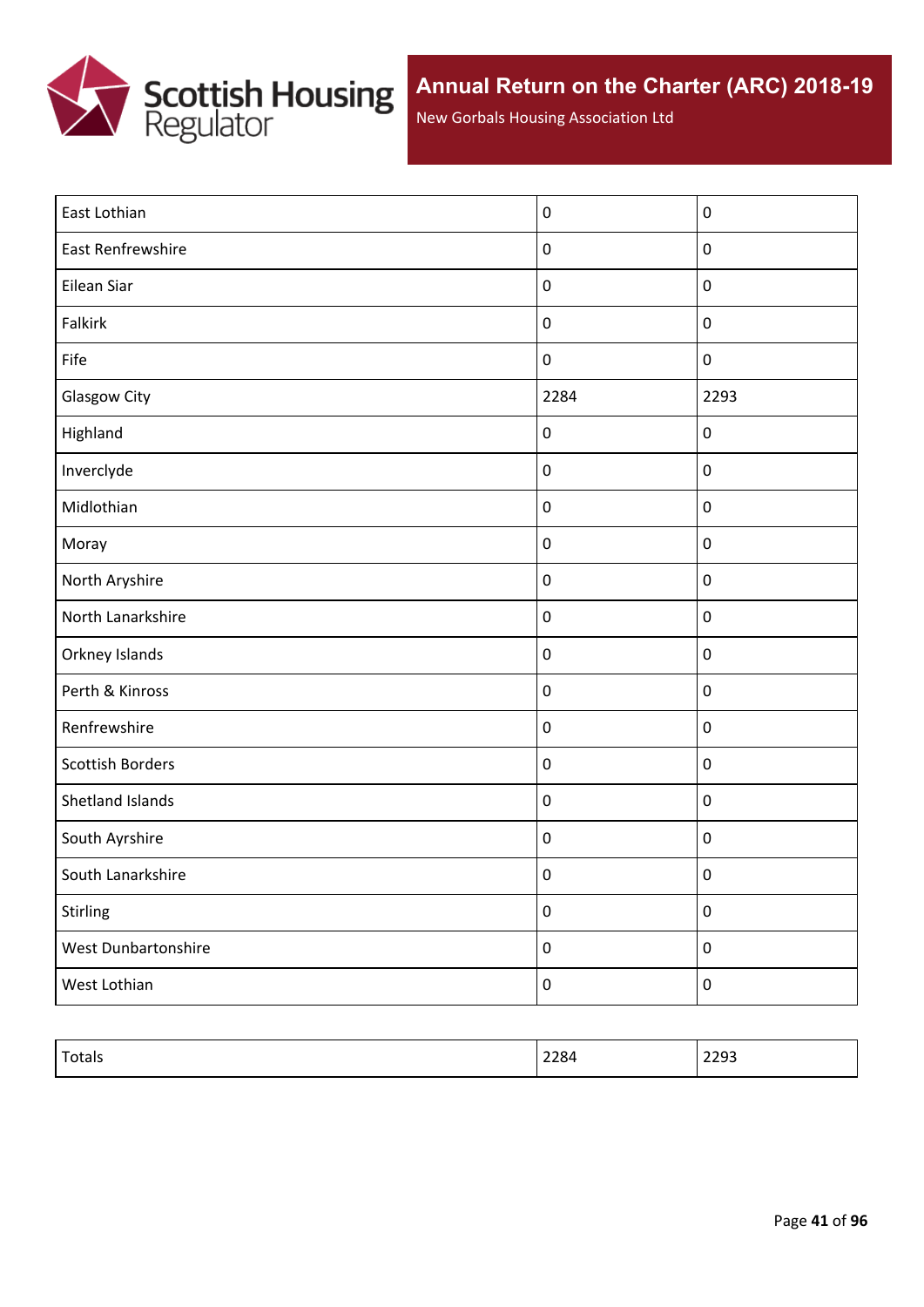

# *Scottish Housing Quality Standard (SHQS) – Stock failing by criterion (Indicator C26)*

How many of your organisation's properties did not meet the Standard at the end of the reporting year, and how **many are projected to not meet the Standard at the end of the next reporting year?**

|                                                                                                                                                                                                                                                | End of the reporting year | End of the next reporting year |
|------------------------------------------------------------------------------------------------------------------------------------------------------------------------------------------------------------------------------------------------|---------------------------|--------------------------------|
| C26.1 Because they were Below the<br>tolerable standard                                                                                                                                                                                        | 0                         | $\Omega$                       |
| C26.2 Because they were in serious<br>disrepair                                                                                                                                                                                                | 0                         | 0                              |
| C26.3 Because they were not energy<br>efficient                                                                                                                                                                                                | $\mathbf 0$               | 0                              |
| C26.4 Because they did not have<br>modern facilities and services                                                                                                                                                                              | 0                         | 0                              |
| C26.5 Because they were not healthy,<br>safe and secure                                                                                                                                                                                        | 0                         | 0                              |
| C26.6 If any properties are failing<br>SHQS at the end of the reporting<br>year, or are projected to fail for the<br>next reporting year, then explain<br>what actions your organisation is<br>taking or planning to take to address<br>these. |                           |                                |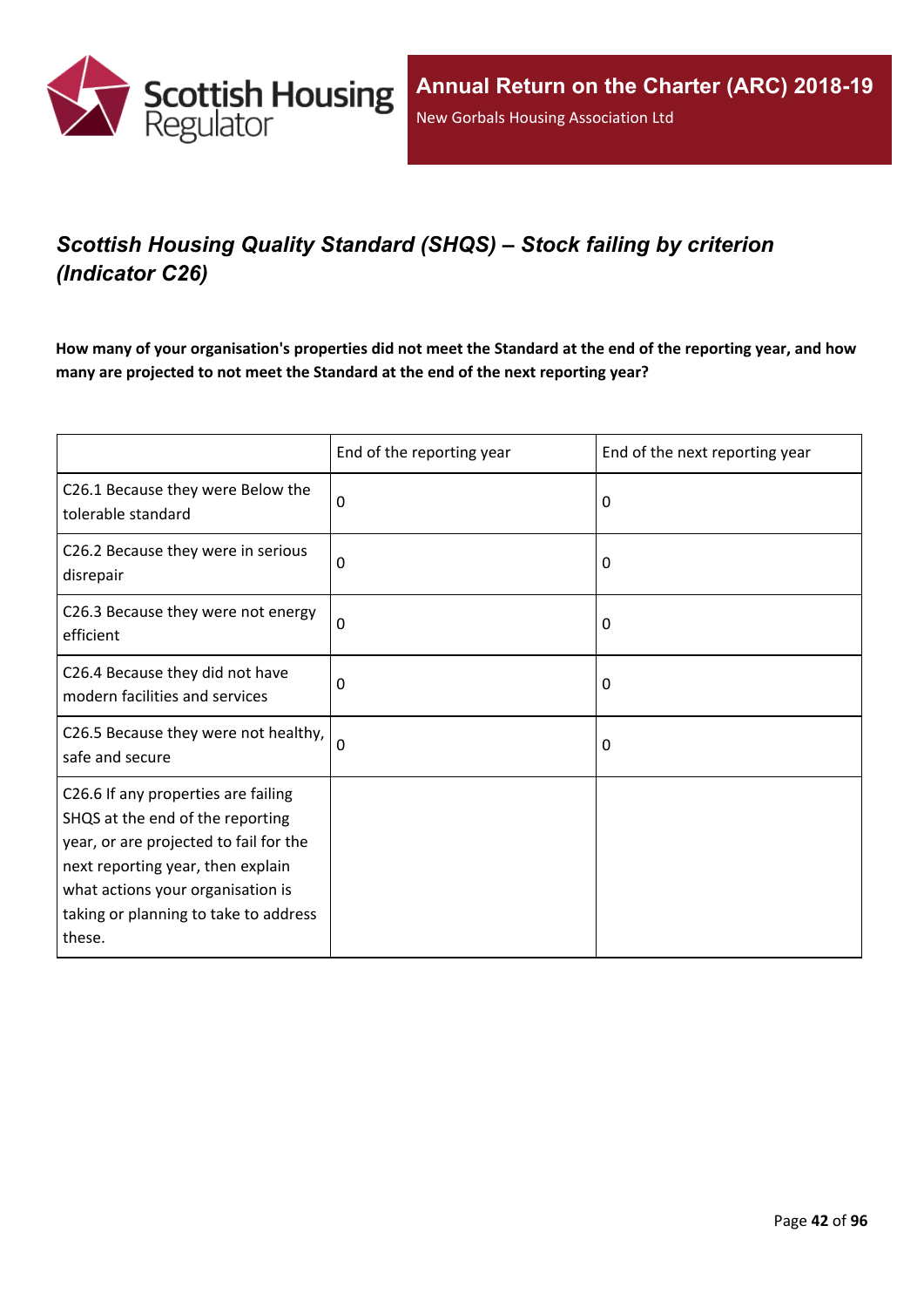

# *Scottish Housing Quality Standard (SHQS) – Working towards the standard (Indicator C27)*

**Please state:**

C27.1 How many properties did your organisation plan to bring fully up to the SHQS during the reporting year?  $\boxed{0}$ 



C27.2 How many properties did your organisation fully bring up to the SHQS during the reporting year  $|0$ 

C27.3 If C27.1 and C27.2 are not the same, please provide an explanation for the difference

C27.4 How many properties does your organisation plan to bring fully up to the SHQS during the next reporting year  $\vert 9 \vert$ 

C27.5 The number of properties at C27.4 should equal the difference between the projected pass rates for the end of the reporting year and the end of the next reporting year (as reported at C25.5). If it does not, please explain the difference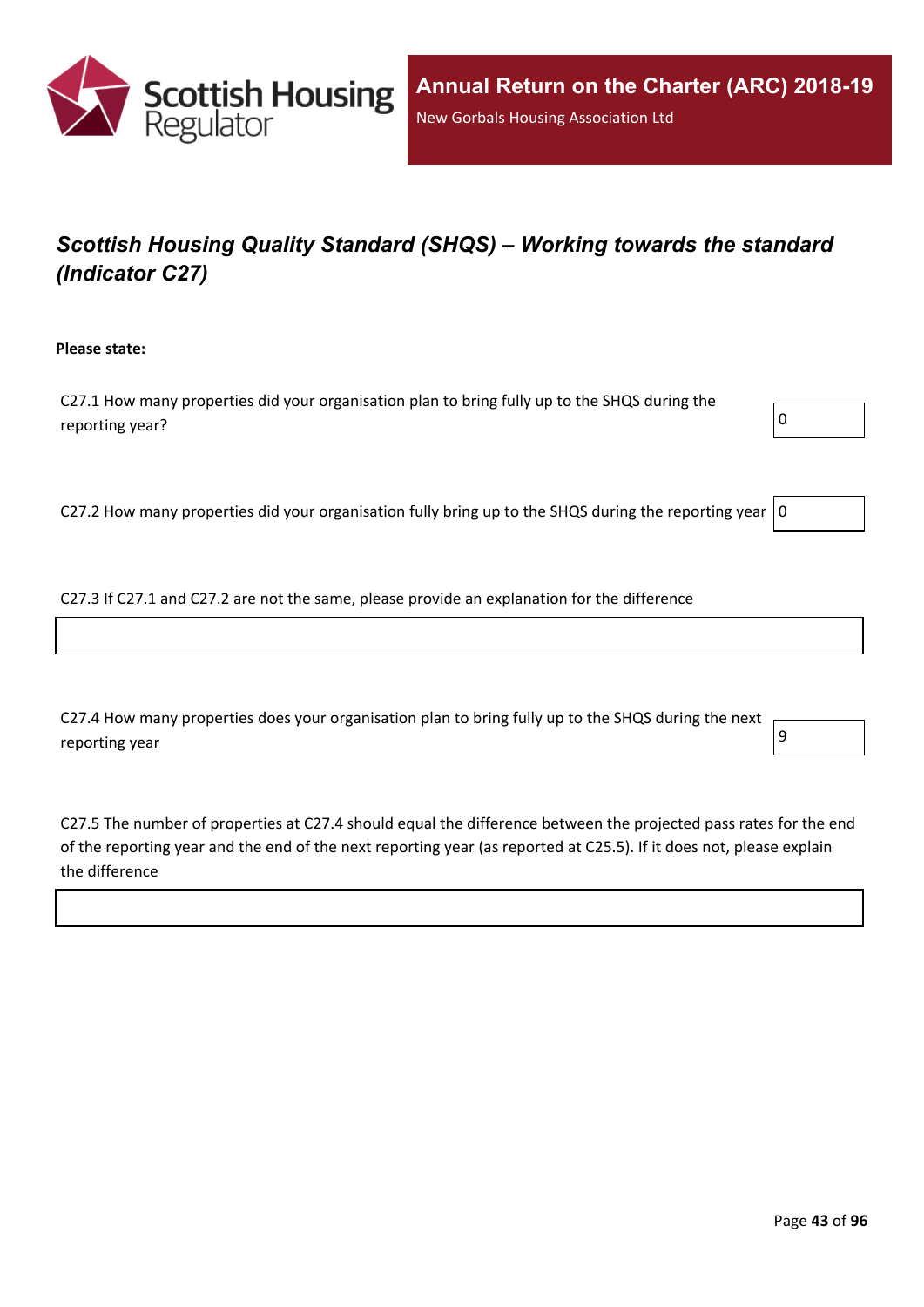

# *Scottish Housing Quality Standard (SHQS) (Indicator C28.1)*

**Please state:**

C28.1.1 The number of self-contained properties with exemptions at the year end 255

C28.1.2 The range of elements not met

D Modern Facilities and Services: 38 Kitchen Facilities: safe working arrangements,D Modern Facilities and Services: 40 Kitchen Facilities: adequate food storage space

C28.1.3 The reason(s) the elements are not met

(b) Work cannot physically be done at any cost, or doing the work would cause unacceptable problems in the building

C28.1.4 What action is your organisation taking or planning to take to address these exemptions

The Association will review the properties at regular intervals and assess whether new technical solutions make acheiving full compliance feasible.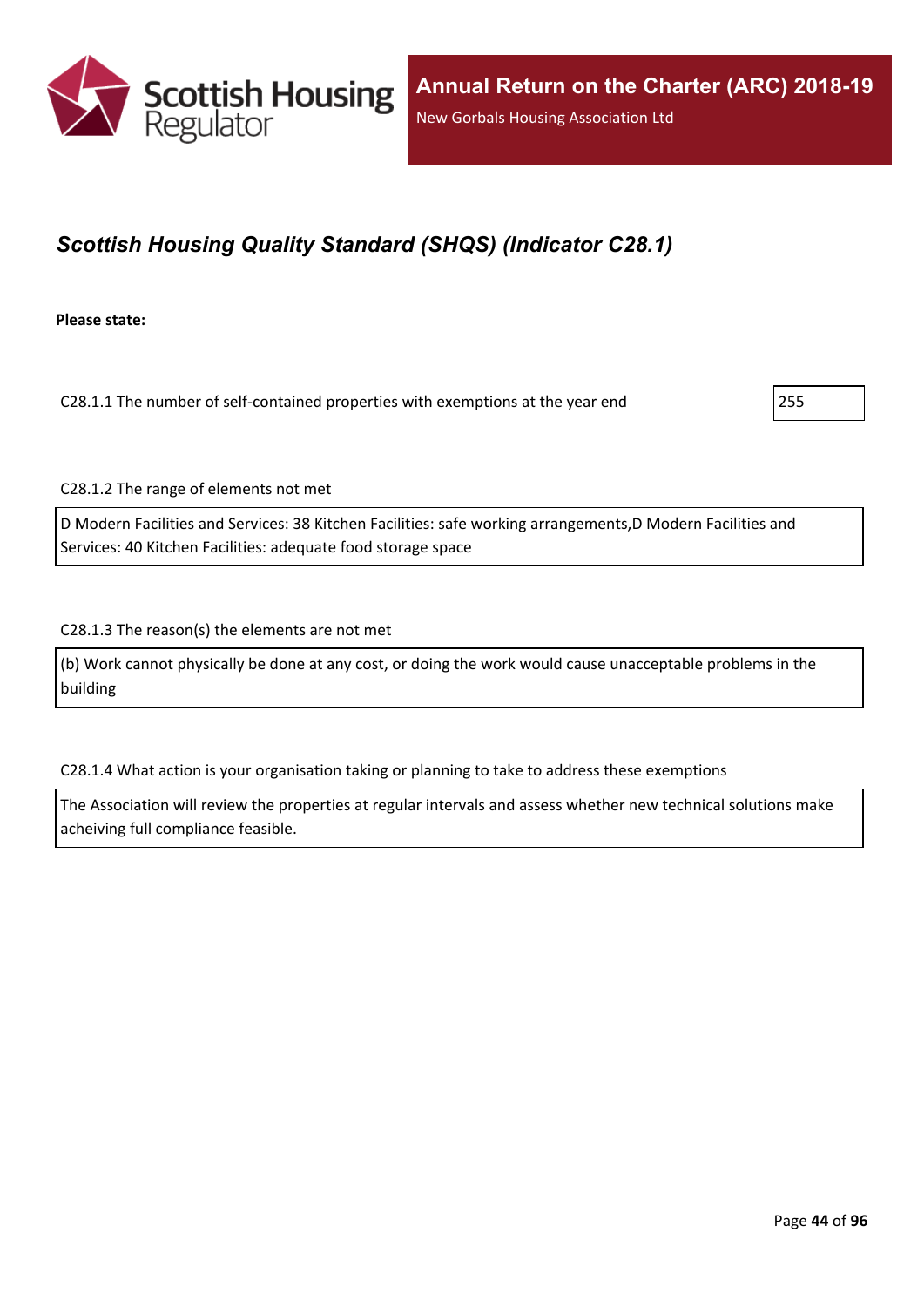

# *Scottish Housing Quality Standard (SHQS) – Abeyances at the year end (Indicator C28.2)*

**Please state:**

C28.2.1 The number of self-contained properties with abeyances at the year end 9



C28.2.2 The range of elements not met

C Energy Efficiency: 35 An energy efficiency rating of NHER 5 or SAP 2001 of 50 (oil, LPG, electric, solid fuel and biomass systems) or 60 (oil, LPG, electric, solid fuel and biomass systems),D Modern Facilities and Services: 38 Kitchen Facilities: safe working arrangements,D Modern Facilities and Services: 40 Kitchen Facilities: adequate food storage space

C28.2.3 The reason(s) the elements are not met

(a) Work cannot be done because the tenants objects

C28.2.4 What action is your organisation taking or planning to take to address these abeyances

The Associaiton is working with the tenants to persuade them to allow the required works.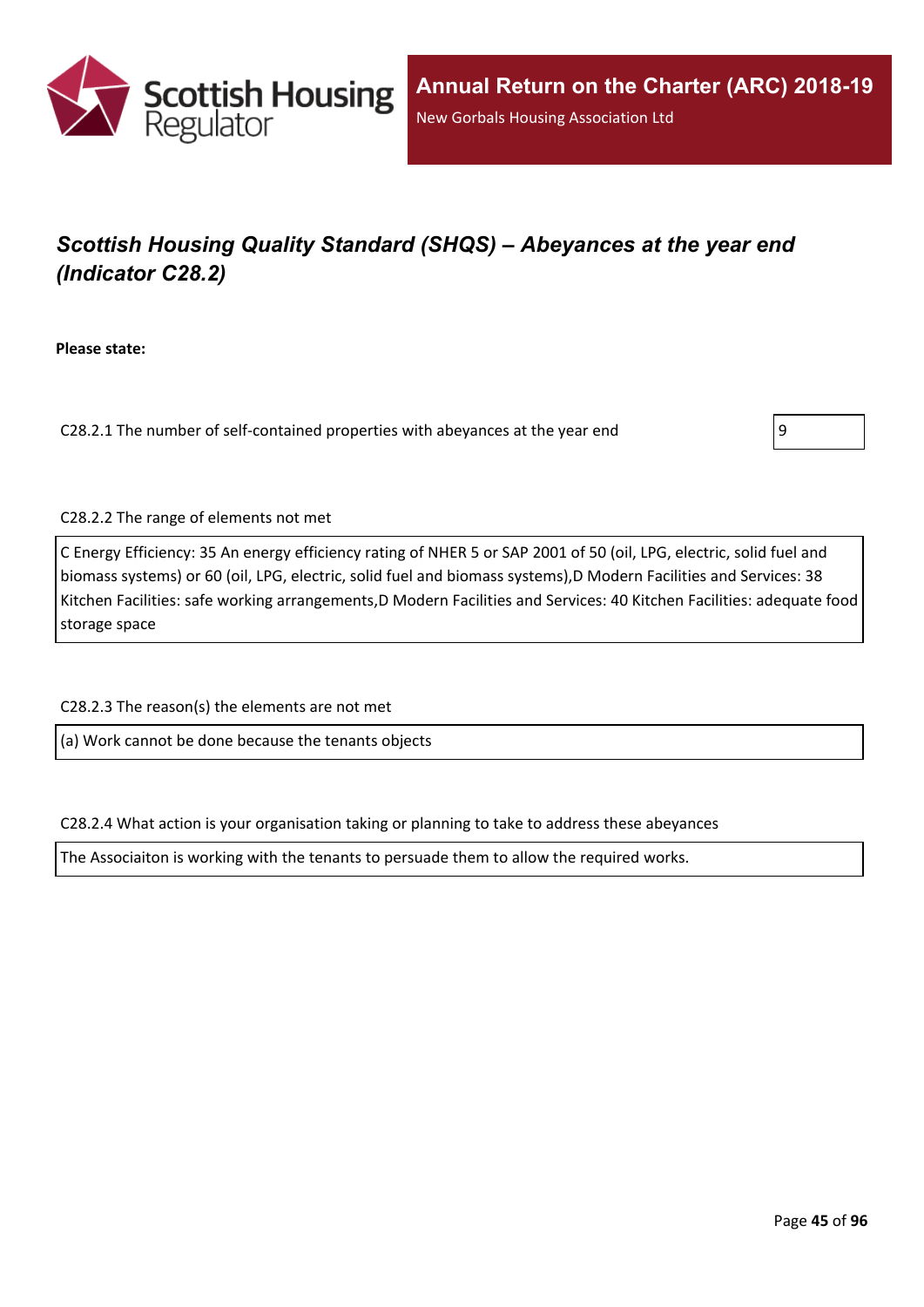

# *Scottish Housing Quality Standard (SHQS) – Actual and projected investment by criteria/element (Indicator C29)*

#### **Please state:**

|                                                                                                                 | (i) in the reporting<br>year                  |                                 | (ii) projected for the<br>next reporting year       |                                       |
|-----------------------------------------------------------------------------------------------------------------|-----------------------------------------------|---------------------------------|-----------------------------------------------------|---------------------------------------|
|                                                                                                                 | (a) the actual<br>number of homes<br>improved | (b) the amount<br>invested (£s) | (a) the actual<br>number of homes<br>to be improved | (b) the amount to<br>be invested (£s) |
| C29.1 Because they<br>were/are below the<br>tolerable standard                                                  | $\mathbf 0$                                   | 0                               | 0                                                   | $\mathbf 0$                           |
| C29.2 Because they<br>were/are in serious<br>disrepair                                                          | $\mathbf 0$                                   | $\pmb{0}$                       | 0                                                   | $\boldsymbol{0}$                      |
| C29.3 Because they<br>were/are not energy<br>efficient                                                          | $\mathbf 0$                                   | 0                               | $\overline{2}$                                      | 10000                                 |
| C29.4 Because they<br>did/do not have modern<br>facilities and services                                         | $\mathbf 0$                                   | 0                               | 0                                                   | $\mathbf 0$                           |
| C29.5 Because they<br>were/are not healthy,<br>safe and secure                                                  | $\mathbf 0$                                   | 0                               | 0                                                   | $\mathbf 0$                           |
| C29.6 The total number<br>of properties improved                                                                | $\mathbf 0$                                   | 0                               | $\mathbf 0$                                         | 10000                                 |
| C29.7 The number of<br>properties demolished as<br>a direct result of the<br>SHQS and the cost of<br>demolition | $\mathbf 0$                                   | 0                               | 0                                                   | 0                                     |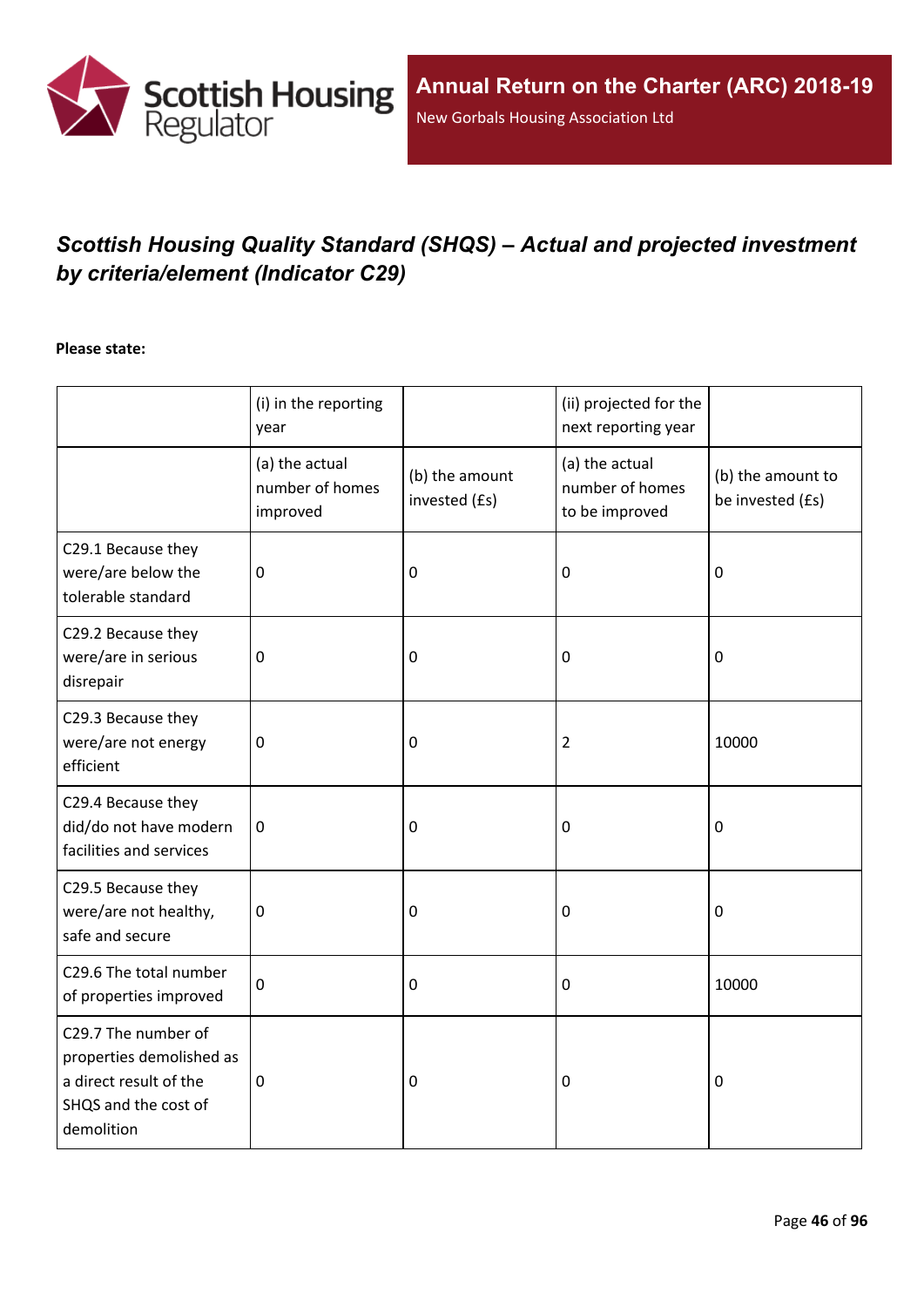

# *Percentage of stock meeting the Scottish Housing Quality Standard (SHQS) (Indicator 7)*

### **For properties within scope of the SHQS, please state:**

| 7.1 The total number of properties within scope of the SHQS:<br>7.1.1 at the end of the reporting year | 2548 |
|--------------------------------------------------------------------------------------------------------|------|
| 7.1.2 projected to the end of the next reporting year                                                  | 2548 |
| 7.2 The number of properties meeting the SHQS:<br>7.2.1 at the end of the reporting year               | 2284 |
| 7.2.2 projected to the end of the next reporting year                                                  | 2293 |

| Percentage of stock meeting the SHQS at the end of the reporting year (Indicator 7) $ 89.64 $ | '% |
|-----------------------------------------------------------------------------------------------|----|
|                                                                                               |    |

| Percentage of stock meeting the SHQS projected to the end of the next reporting | 89.99 | % |
|---------------------------------------------------------------------------------|-------|---|
| year (Indicator 7)                                                              |       |   |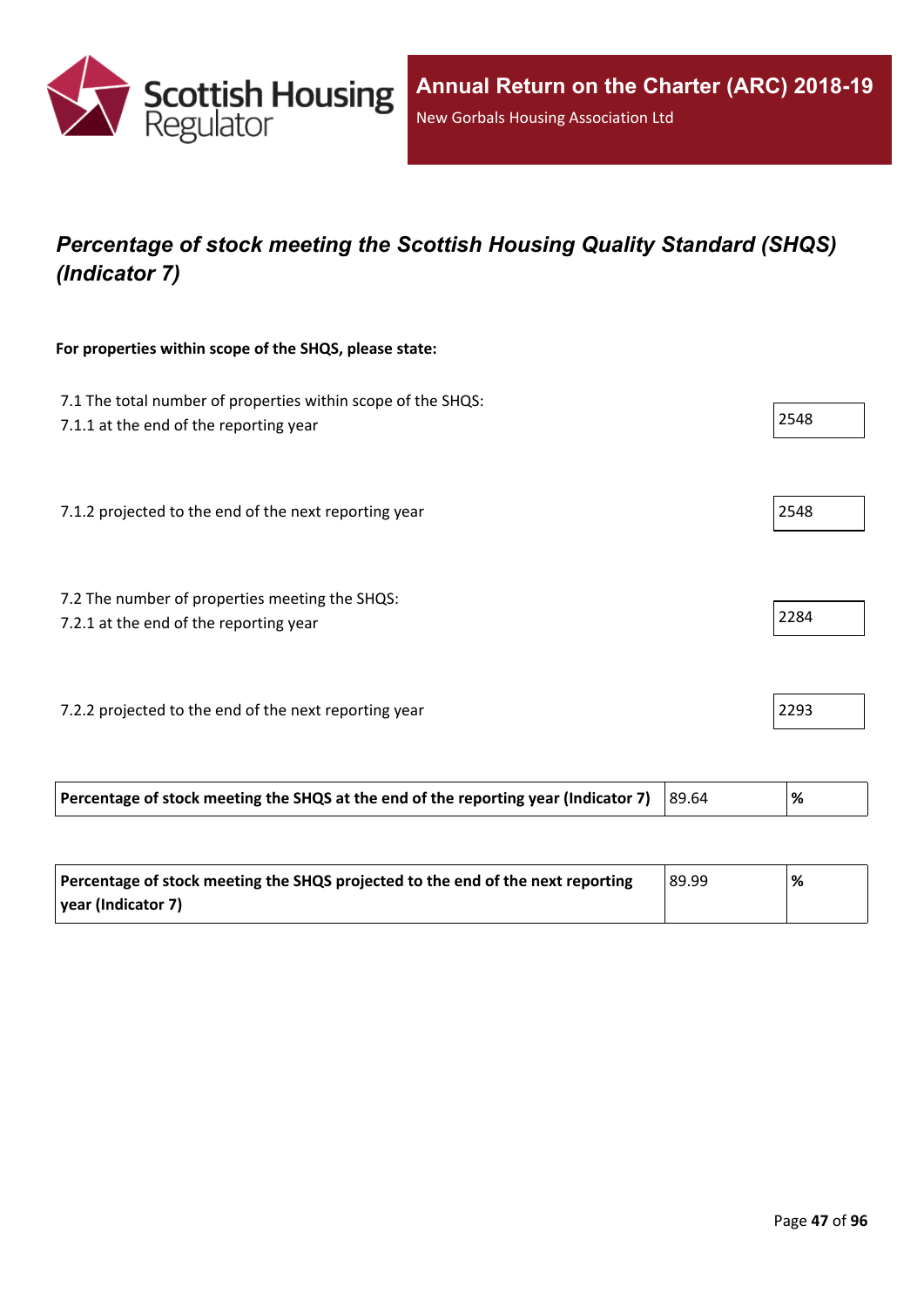

# *Percentage of properties at or above the appropriate NHER or SAP ratings specified in element 35 of the SHQS, as at 31 March each year (Indicator 8)*

| 8.1 The total number of properties within scope of the SHQS:<br>8.1.1 at the end of the reporting year           | 2548 |
|------------------------------------------------------------------------------------------------------------------|------|
|                                                                                                                  |      |
| 8.1.2 projected to the end of the next reporting year                                                            | 2548 |
|                                                                                                                  |      |
| 8.2 The number of properties meeting the appropriate NHER or SAP ratings specified in element 35 of<br>the SHQS: |      |
| 8.2.1 at the end of the reporting year                                                                           | 2546 |
|                                                                                                                  |      |
| 8.2.2 projected to the end of the next reporting year                                                            | 2548 |
|                                                                                                                  |      |

| Percentage of properties at or above the appropriate NHER or SAP ratings specified in | 99.92 | '% |
|---------------------------------------------------------------------------------------|-------|----|
| element 35 of the SHQS at the end of the reporting year (Indicator 8)                 |       |    |

| Percentage of properties at or above the appropriate NHER or SAP ratings specified in | 100.00 | % |
|---------------------------------------------------------------------------------------|--------|---|
| element 35 of the SHQS projected to the end of the next reporting year(Indicator 8)   |        |   |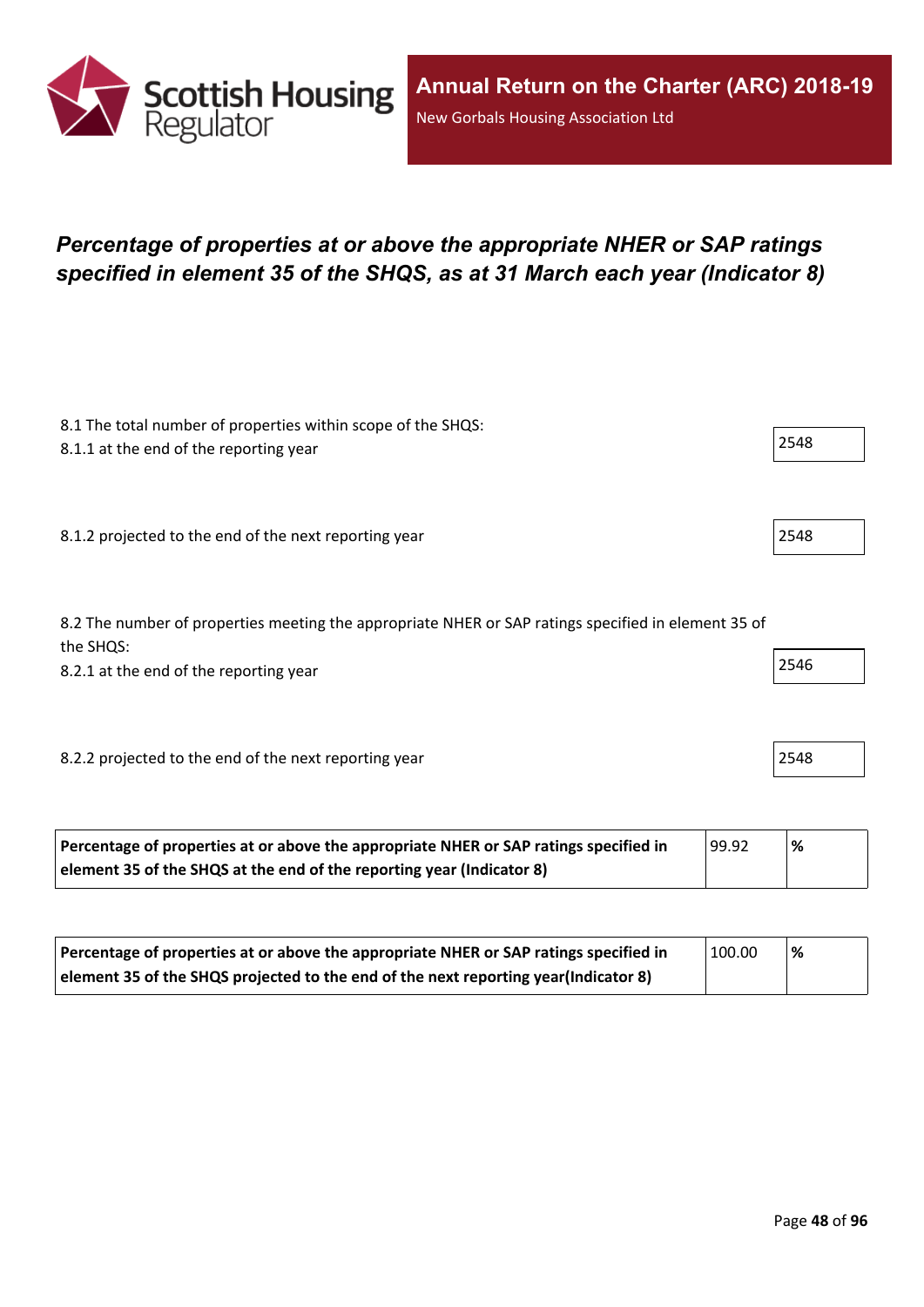

# *Percentage of tenants satisfied with the standard of their home when moving in (Indicator 9)*

In relation to tenant satisfaction with the standard of their home when moving in this year, please state:

9.1 Of the tenants who moved into their property in the last year, how many answered the question "Thinking about when you moved in, how satisfied or dissatisfied were you with the standard of your home?"  $\vert$  173

9.2 Of the tenants who answered, how many said that they were: **9.2.1 very satisfied** 161

**9.2.2 fairly satisfied** 9

**9.2.3 neither satisfied nor dissatisfied** 2

**9.2.4 fairly dissatisfied** 0

**9.2.5 very dissatisfied** 1

| Percentage of tenants satisfied with the standard of their home when moving in | 98.27 | % |
|--------------------------------------------------------------------------------|-------|---|
| (Indicator 9)                                                                  |       |   |

| 9 |  |  |
|---|--|--|





173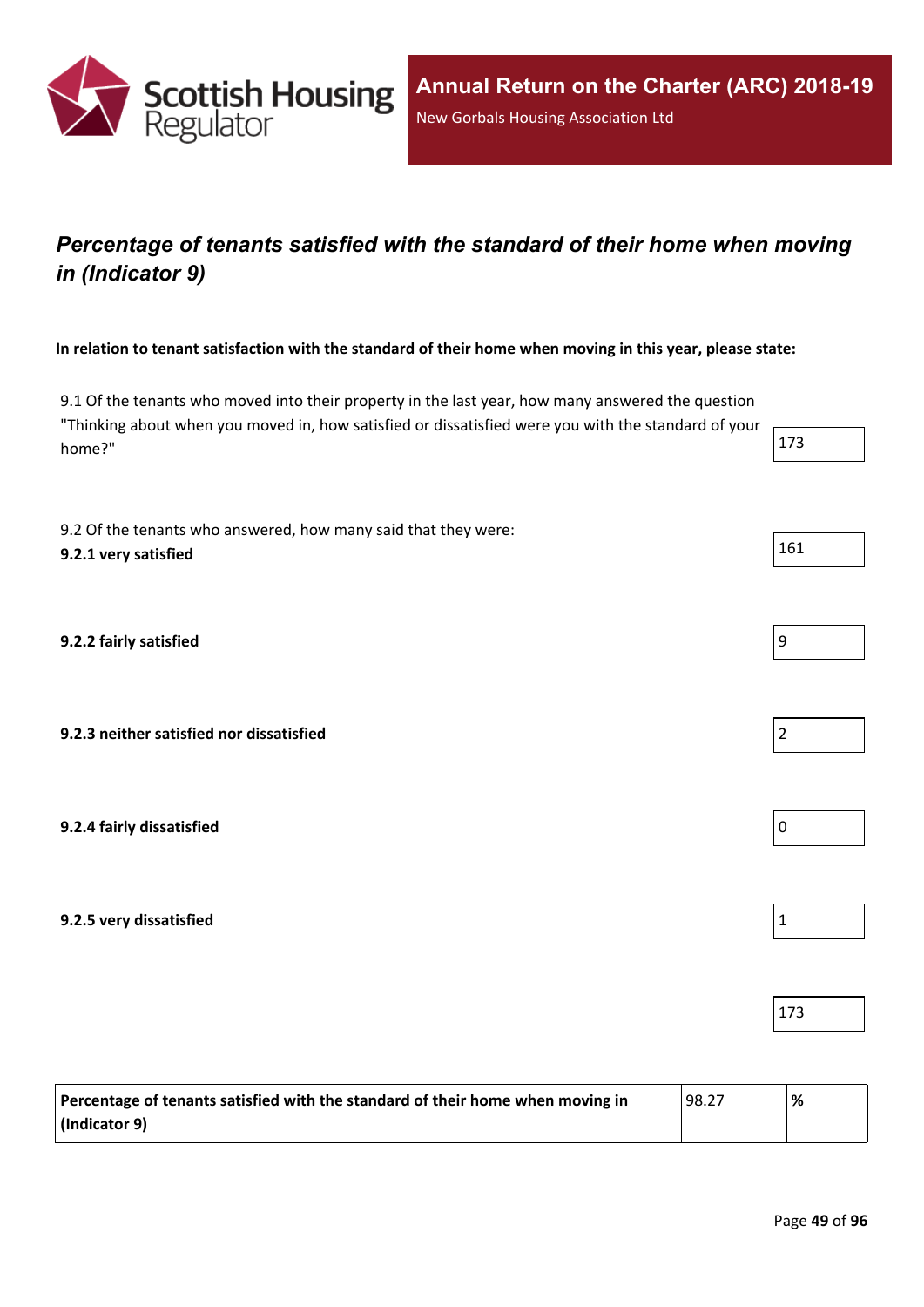

### *Percentage of tenants satisfied with the quality of their home (Indicator 10)*

#### **In relation to tenant satisfaction with the quality of their home, please state:**

| 10.1 How many tenants answered the question "Overall, how satisfied or dissatisfied are you with the<br>quality of your home?" | 400 |
|--------------------------------------------------------------------------------------------------------------------------------|-----|
| 10.2 Of the tenants who answered, how many said that they were:<br>10.2.1 very satisfied                                       | 238 |
| 10.2.2 fairly satisfied                                                                                                        | 111 |
| 10.2.3 neither satisfied nor dissatisfied                                                                                      | 21  |
| 10.2.4 fairly dissatisfied                                                                                                     | 14  |
| 10.2.5 very dissatisfied                                                                                                       | 16  |

| Percentage of tenants satisfied with the quality of their home (Indicator 10) | 87.25 | $\frac{9}{6}$ |
|-------------------------------------------------------------------------------|-------|---------------|
|                                                                               |       |               |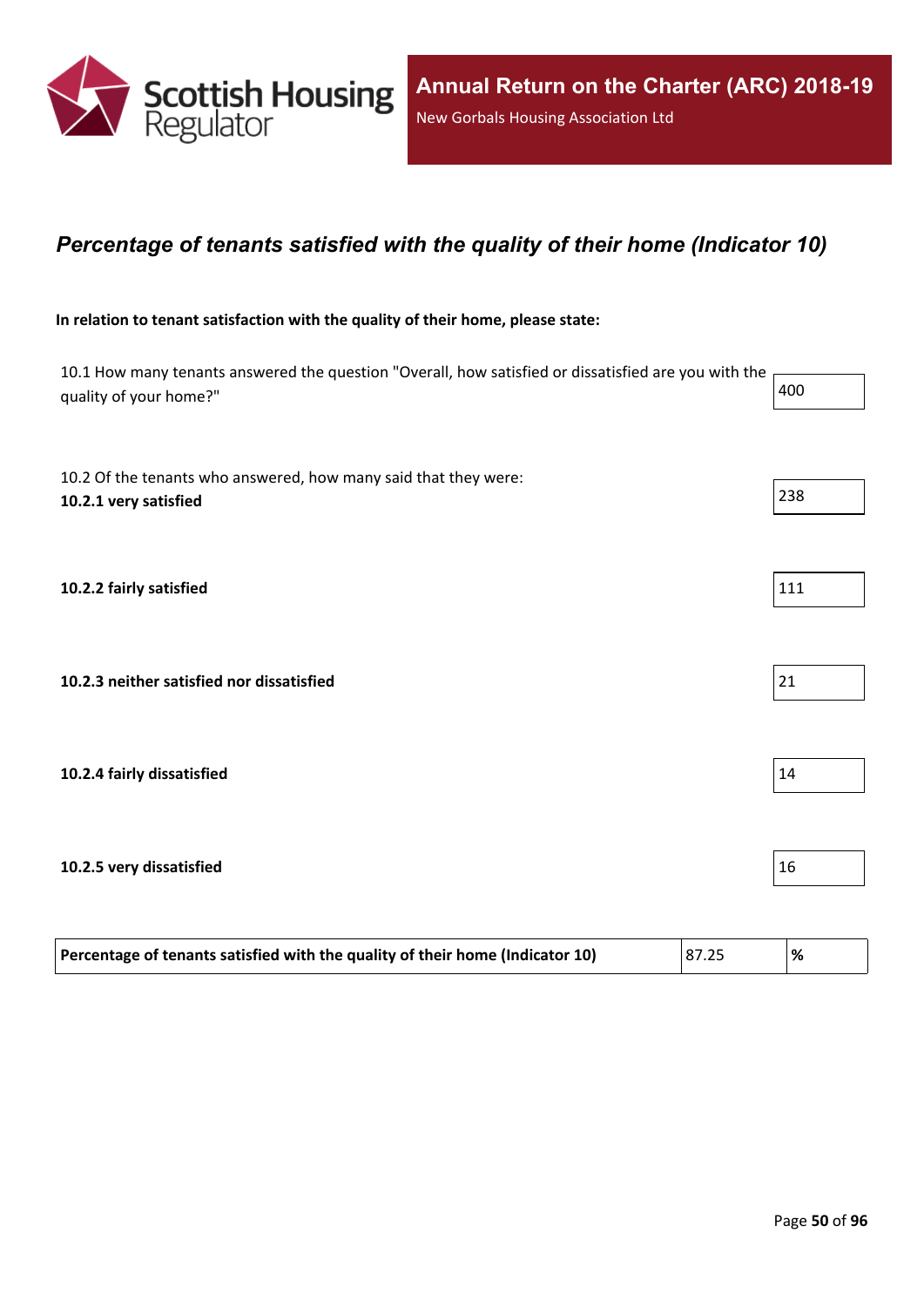

### *Repairs, Maintenance & Improvements*

The information you give us here will tell us about the quality and energy efficiency of the housing you provide **and the repairs service you offer.**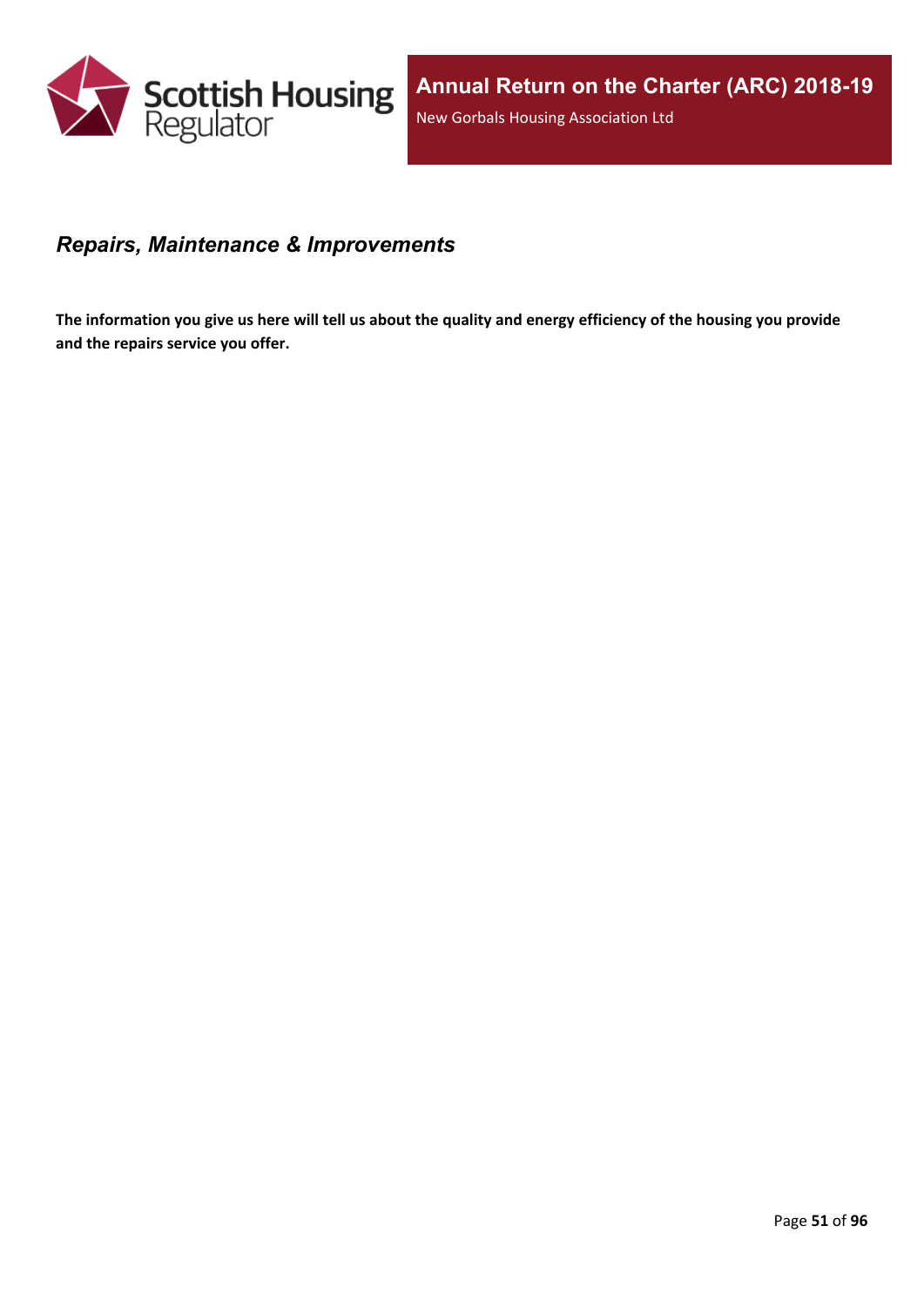

# *Average number of reactive repairs completed per occupied property (Indicator C13)*

**Please state:**

| C13.1 The total number of reactive repairs completed during the reporting year | 11252.0 |
|--------------------------------------------------------------------------------|---------|
|                                                                                |         |
|                                                                                |         |
| C13.2 The number of occupied properties during the reporting year              | 2548    |
|                                                                                |         |

**Average number of reactive repairs completed per occupied property (Indicator C13)** 4.42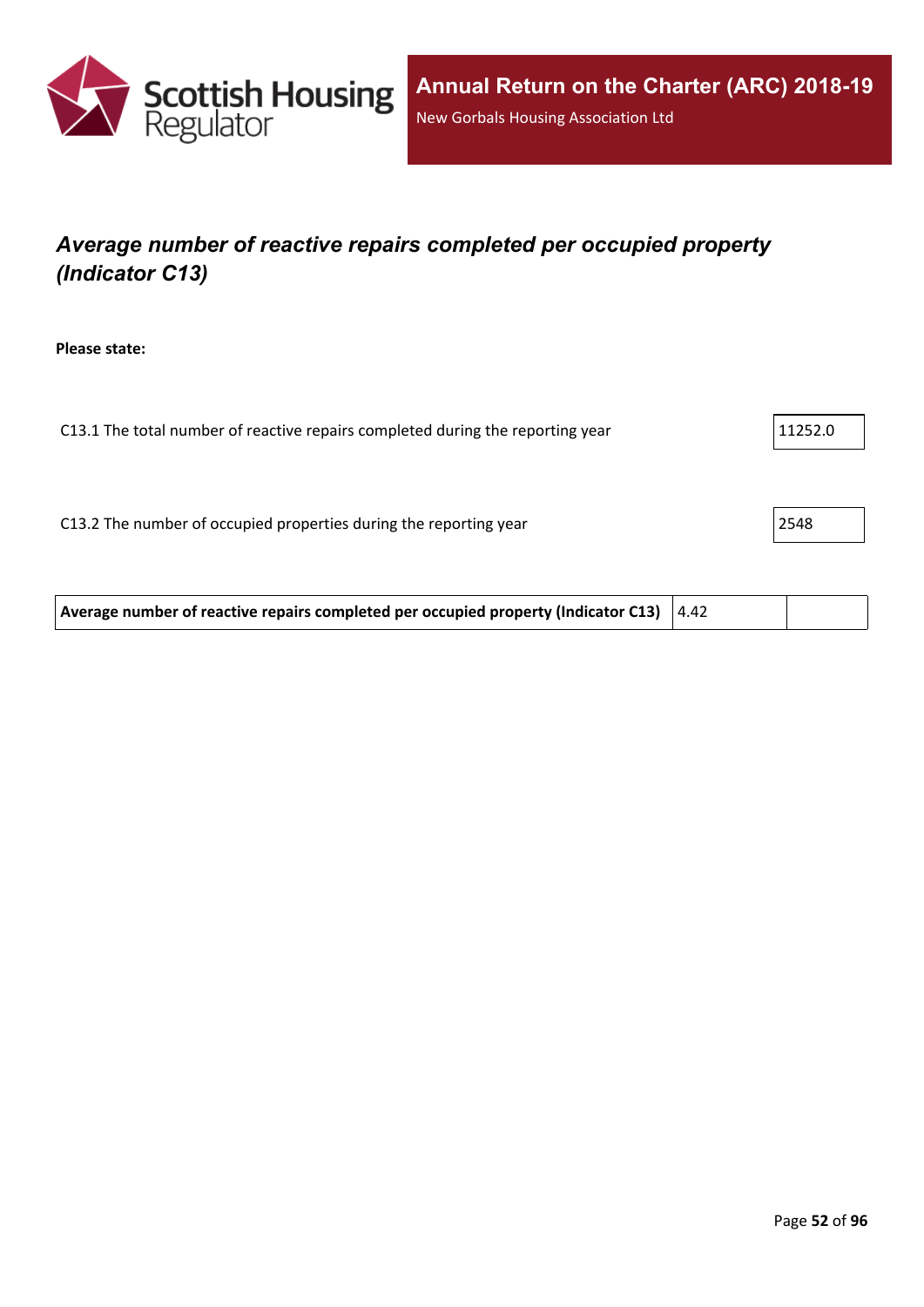

### *Average length of time taken to complete emergency repairs (Indicator 11)*

Emergency repairs are reactive repairs necessary to prevent serious damage to the building, danger to health, risk **to safety or risk of serious loss or damage to the occupier's property. Please state:**

| 11.1 The number of emergency repairs completed in the reporting year | 1250 |
|----------------------------------------------------------------------|------|
|                                                                      |      |
| 11.2 The total number of hours taken to complete emergency repairs   | 2480 |
|                                                                      |      |

| Average length of time taken to complete emergency repairs (Indicator 11) | 1.98 | <b>hours</b> |
|---------------------------------------------------------------------------|------|--------------|
|---------------------------------------------------------------------------|------|--------------|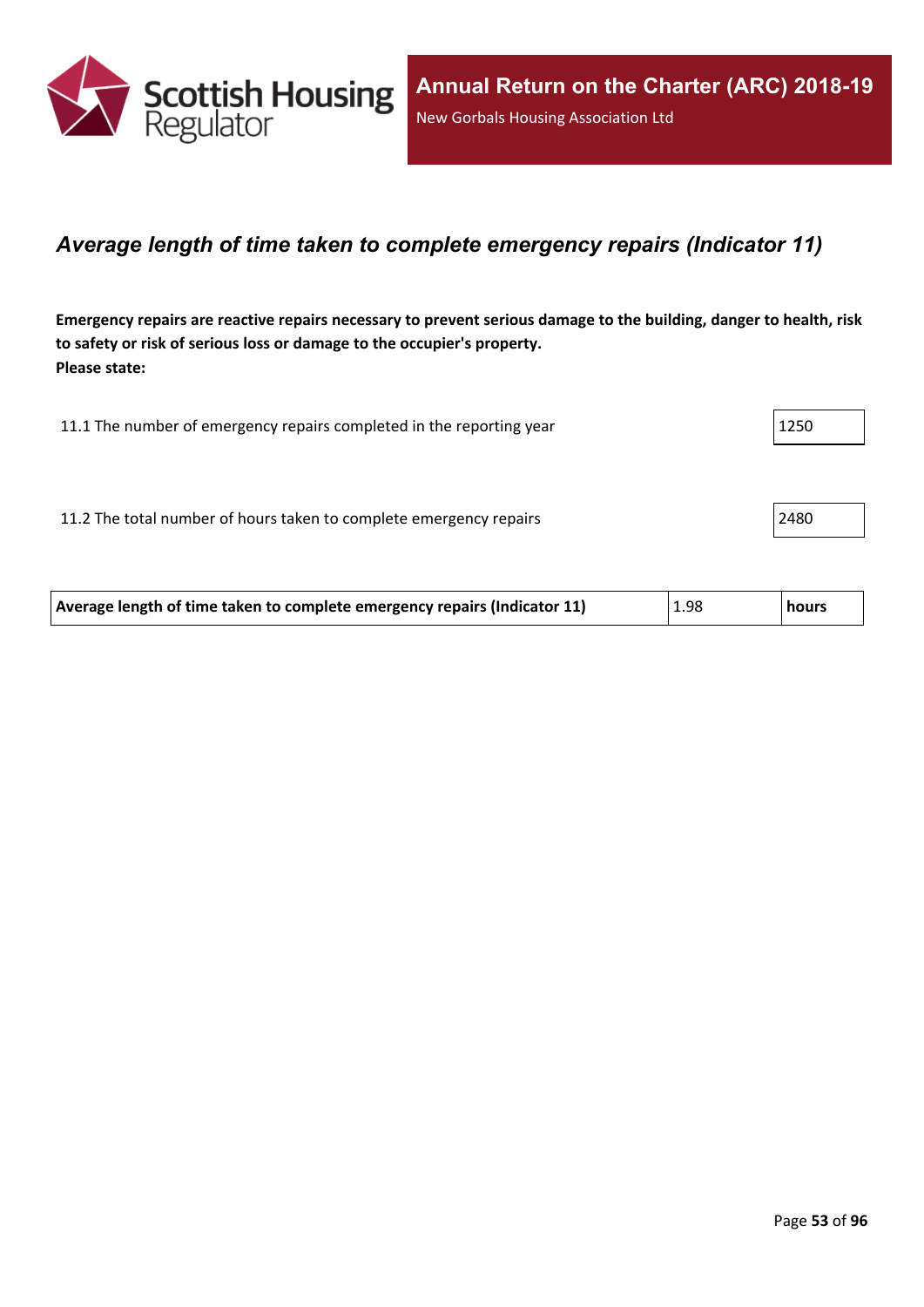

## *Average length of time taken to complete non-emergency repairs (Indicator 12)*

**Non-emergency repairs are reactive repairs that are not categorised as emergency. Please state:**

**Please state:**

**(i) The number of non-emergency repairs completed in the reporting year**

**(ii) The total number of working days taken to complete non-emergency repairs in the reporting year**

12.1 The total number of non-emergency repairs completed in the reporting year 10002

12.2 The total number of working days taken to complete non-emergency repairs 48686

| Average length of time taken to complete non-emergency repairs (Indicator 12) | 4.87 | days |  |
|-------------------------------------------------------------------------------|------|------|--|
|                                                                               |      |      |  |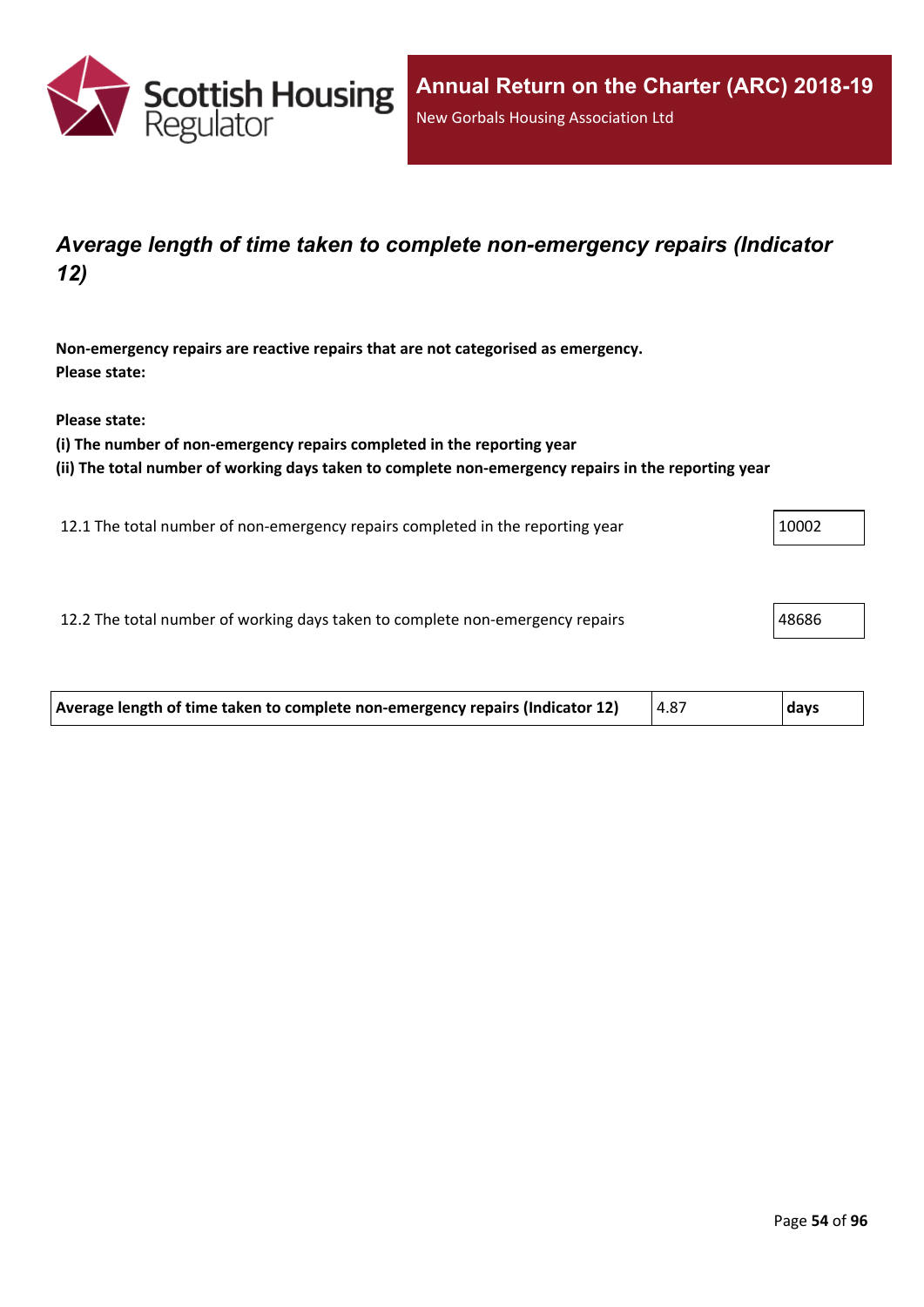

# *Percentage of reactive repairs carried out in the last year completed right first time (Indicator 13)*

**Please state:**

13.1 The number of reactive repairs completed right first time during the reporting year  $9642$ 

13.2 The total number of reactive repairs completed during the reporting year 10002

| Percentage of reactive repairs carried out in the last year completed right first time | 96.40 | % |
|----------------------------------------------------------------------------------------|-------|---|
| (Indicator 13)                                                                         |       |   |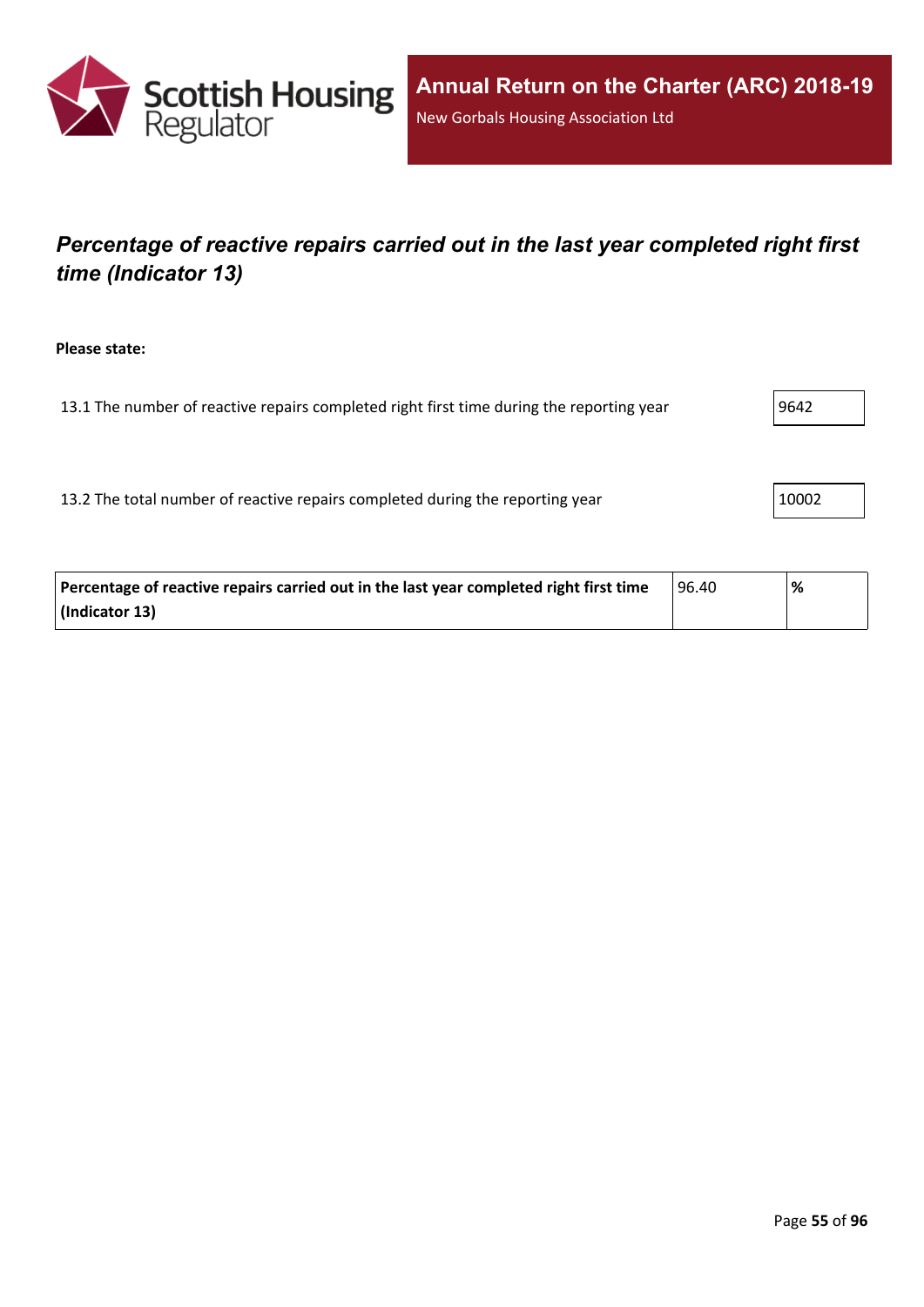

## *Percentage of repairs appointments kept (Indicator 14)*

**Please state:**

14.1 Does your organisation operate a repairs appointment system?

No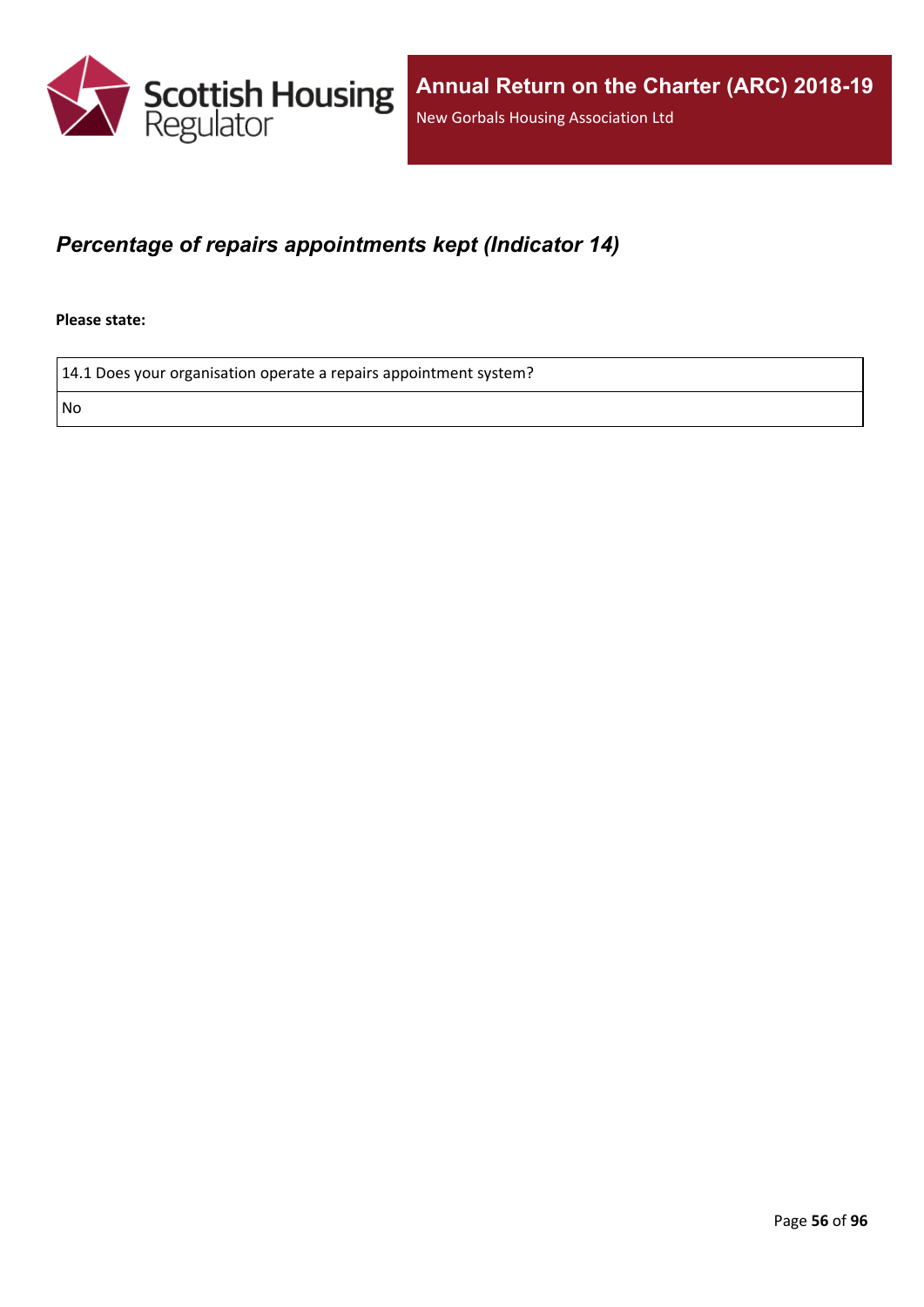

## *Percentage of properties that require a gas safety record which had a gas safety check and record completed by the anniversary date (Indicator 15)*

**Please state:**

15.1 As at the end of the reporting year, how many properties required gas safety records 1945

15.2 For properties which had current gas safety records in place at the end of the reporting year, how many had been renewed by their anniversary dates 1945

| Percentage of properties that require a gas safety record which had a gas safety check $\vert$ 100.00 | '% |
|-------------------------------------------------------------------------------------------------------|----|
| and record completed by the anniversary date (Indicator 15)                                           |    |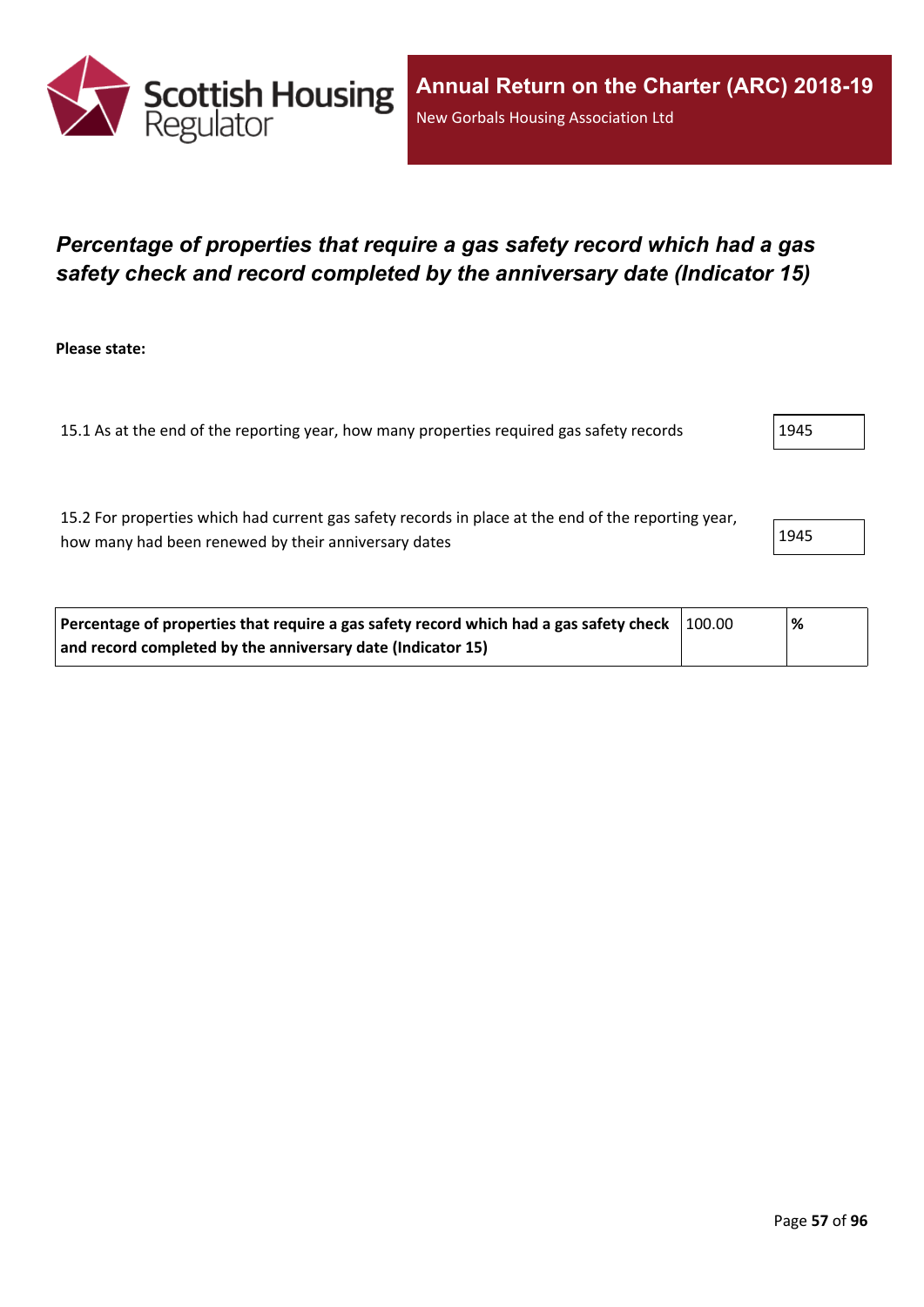

# *Percentage of tenants who have had repairs or maintenance carried out in last 12 months satisfied with the repairs and maintenance service (Indicator 16)*

In relation to tenant satisfaction with the repairs service provided for those with a repair carried out in the **reporting year, please state:**

16.1 Of the tenants who had repairs carried out in the last year, how many answered the question "Thinking about the LAST time you had repairs carried out, how satisfied or dissatisfied were you with the repairs service provided by your landlord?"  $1732$ 

16.2 Of the tenants who answered, how many said that they were: **16.2.1 very satisfied** 1531

**16.2.2 fairly satisfied** 144

**16.2.3 neither satisfied nor dissatisfied** 10

**16.2.4 fairly dissatisfied** 3

#### **16.2.5 very dissatisfied** 21

| Percentage of tenants who have had repairs or maintenance carried out in last 12 | 196.71 | % |
|----------------------------------------------------------------------------------|--------|---|
| months satisfied with the repairs and maintenance service (Indicator 16)         |        |   |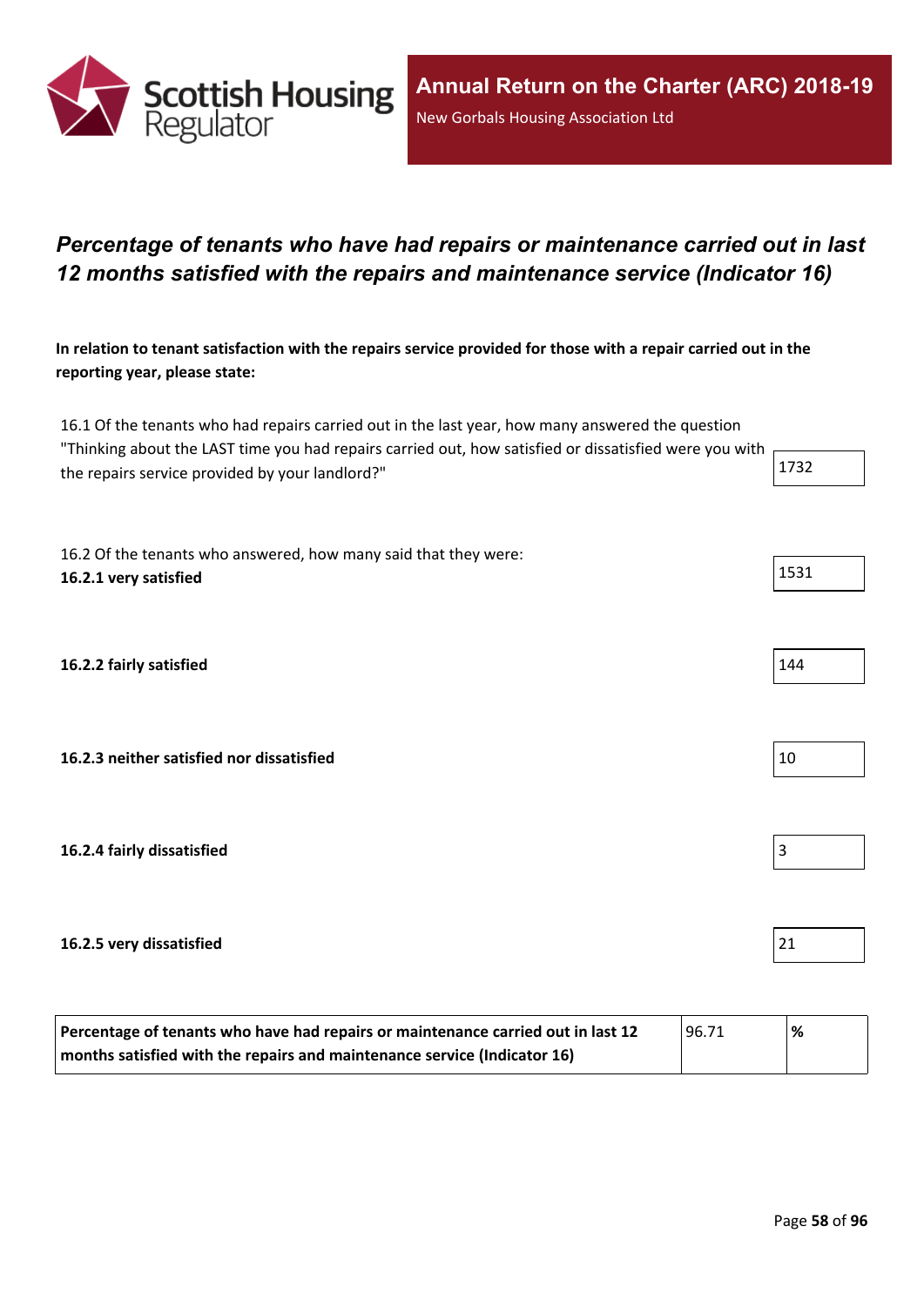

# *Comments (Housing quality and maintenance)*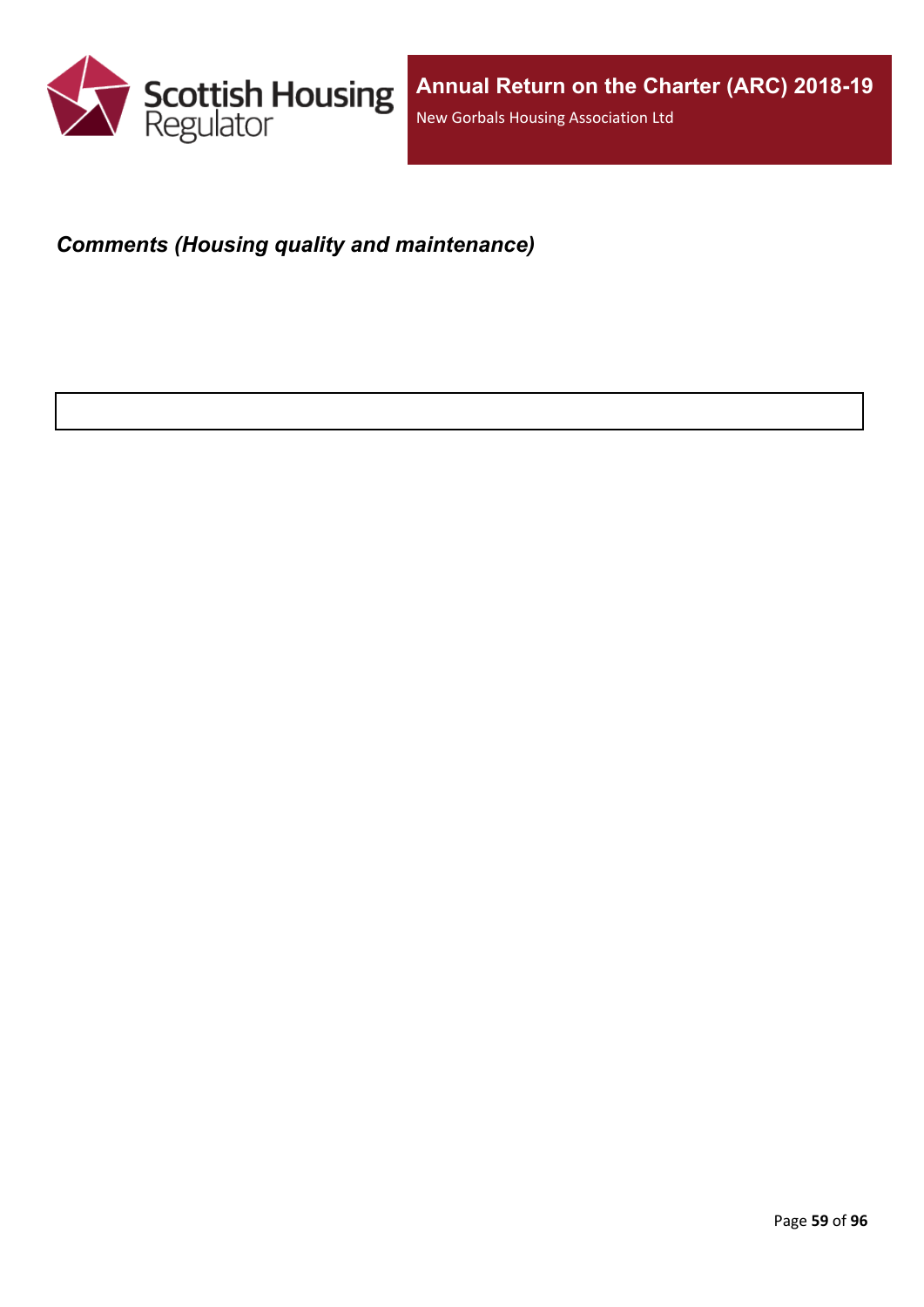

## *Neighbourhood and Community*

**The information you give us here will tell us about the neighbourhoods and communities you manage.**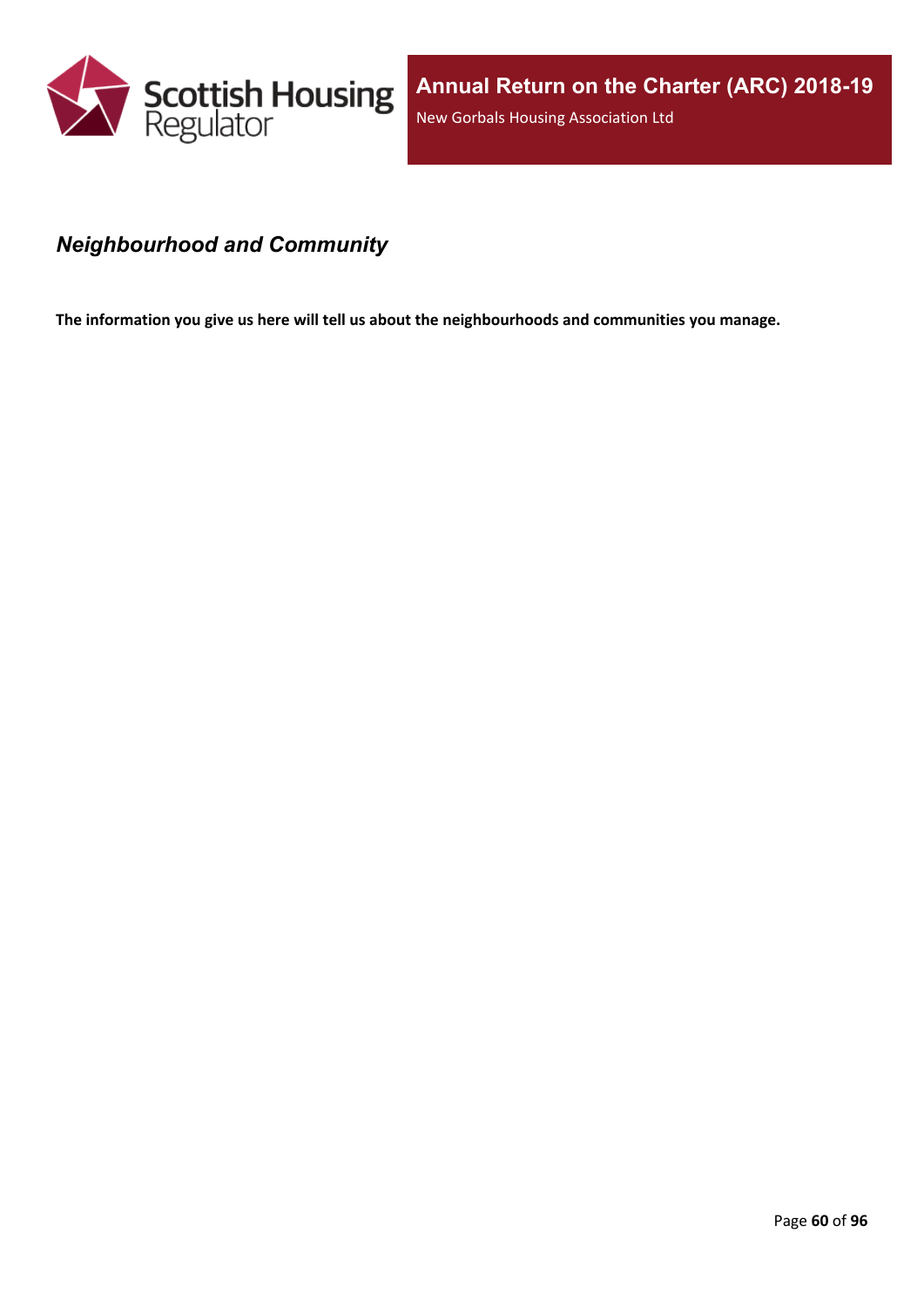

# *Estate Management, anti-social behaviour, neighbour nuisance and tenancy disputes*

**The information you give us here will tell us about the neighbourhoods and communities you manage.**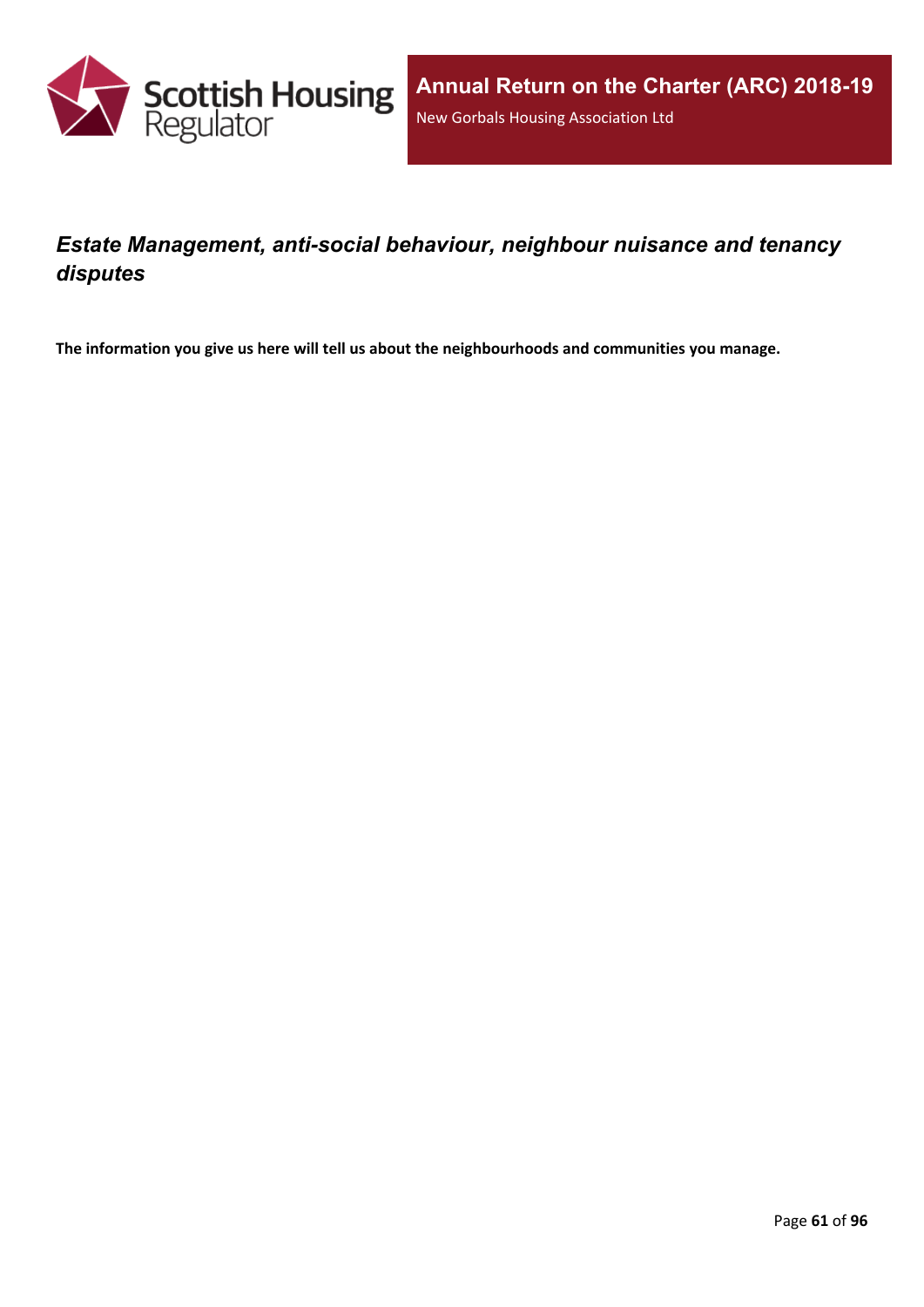

# *Percentage of 1st and 2nd stage complaints resolved by the landlord (Indicators 4 & 5)*

#### **Equalities related issues:**

|                                                                                                      | 4.1.1 1st Stage<br>complaints |            | 4.1.2 2nd Stage<br>complaints |            |
|------------------------------------------------------------------------------------------------------|-------------------------------|------------|-------------------------------|------------|
|                                                                                                      | Number                        | Percentage | Number                        | Percentage |
| Received in the reporting year                                                                       | $\Omega$                      | N/a        | 2                             | N/a        |
| Carried forward from the previous reporting<br>year                                                  | $\Omega$                      | N/a        | 0                             | N/a        |
| 4.1.3 Complaints responded to in full by the<br>landlord in the reporting year                       | $\Omega$                      | 0          | 1                             | 50.00      |
| 4.1.4 Complaints upheld by the landlord in<br>the reporting year                                     | 0                             | 0          | 0                             | 0.0        |
| 5.1 Complaints responded to in full within<br>the timescales set out in the SPSO Model<br><b>CHP</b> | $\Omega$                      | 0          |                               | 100.0      |

### **Other issues:**

|                                                                                | 4.2.1 1st Stage<br>complaints |            | 4.2.2 2nd Stage<br>complaints |            |
|--------------------------------------------------------------------------------|-------------------------------|------------|-------------------------------|------------|
|                                                                                | Number                        | Percentage | Number                        | Percentage |
| Received in the reporting year                                                 | 105                           | N/a        | 36                            | N/a        |
| Carried forward from the previous reporting  <br>year                          | 1                             | N/a        | 2                             | N/a        |
| 4.2.3 Complaints responded to in full by the<br>landlord in the reporting year | 106                           | 100.0      | 33                            | 86.84      |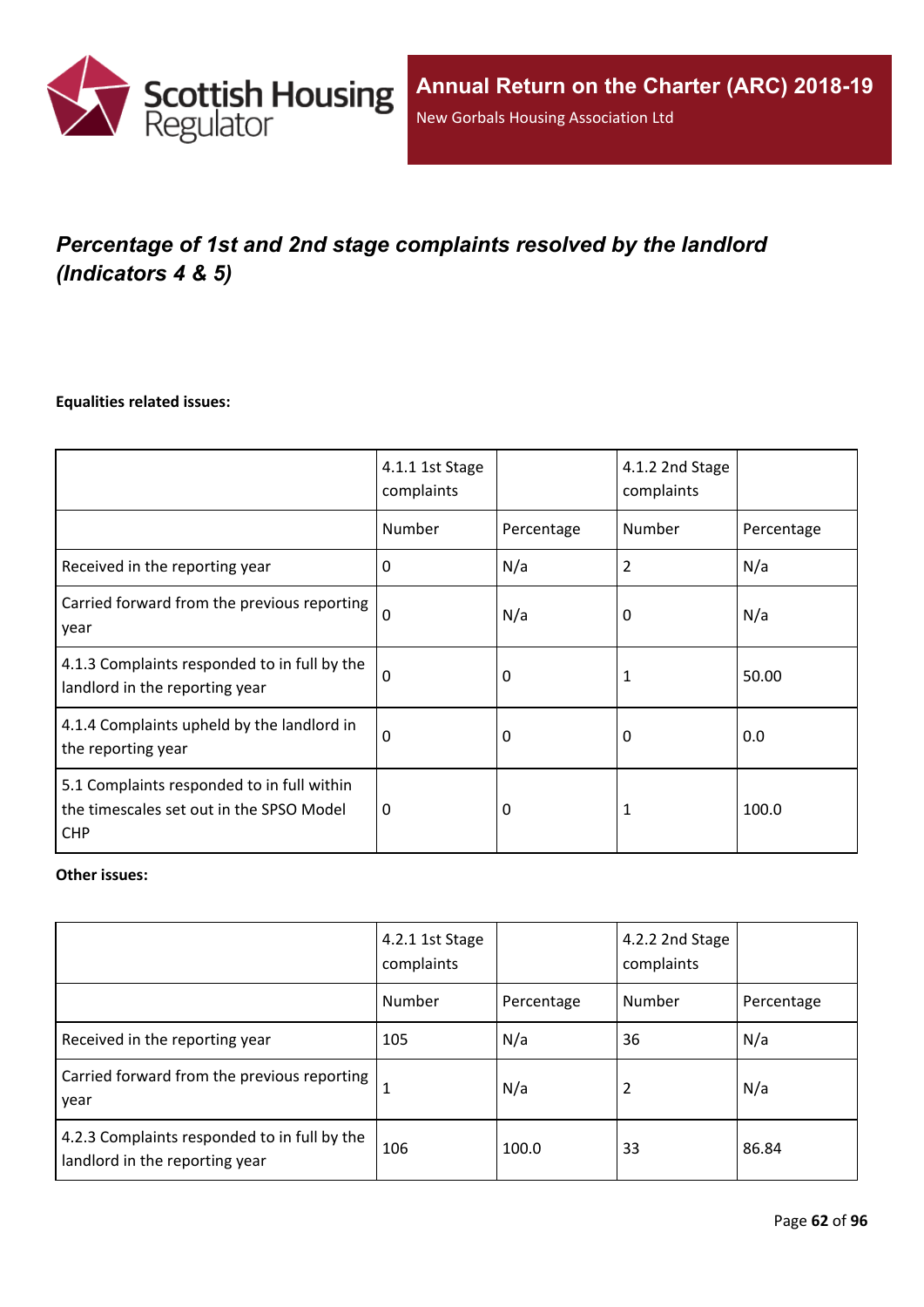

New Gorbals Housing Association Ltd

| 4.2.4 Complaints upheld by the landlord in<br>the reporting year                                     |     | 66.98 | 21 | 63.64 |
|------------------------------------------------------------------------------------------------------|-----|-------|----|-------|
| 5.2 Complaints responded to in full within<br>the timescales set out in the SPSO Model<br><b>CHP</b> | 100 | 94.34 | 32 | 96.97 |

### **All complaints:**

|                                                                                                      | 4.3.1 1st Stage<br>complaints |            | 4.3.2 2nd Stage<br>complaints |            |
|------------------------------------------------------------------------------------------------------|-------------------------------|------------|-------------------------------|------------|
|                                                                                                      | Number                        | Percentage | Number                        | Percentage |
| Received in the reporting year                                                                       | 105                           | N/a        | 38                            | N/a        |
| Carried forward from the previous reporting<br>year                                                  | 1                             | N/a        | 2                             | N/a        |
| 4.3.3 Complaints responded to in full by the<br>landlord in the reporting year                       | 106                           | 100.0      | 34                            | 85.00      |
| 4.3.4 Complaints upheld by the landlord in<br>the reporting year                                     | 71                            | 66.98      | 21                            | 61.76      |
| 5.3 Complaints responded to in full within<br>the timescales set out in the SPSO Model<br><b>CHP</b> | 100                           | 94.34      | 33                            | 97.06      |

| Percentage of 1st stage complaints on equalities issues responded to in full by the | % |
|-------------------------------------------------------------------------------------|---|
| landlord (Indicators 4 & 5)                                                         |   |

| Percentage of 1st stage complaints on other issues responded to in full by the landlord | 100.0 | ℅ |
|-----------------------------------------------------------------------------------------|-------|---|
| (Indicators 4 & 5)                                                                      |       |   |

| Percentage of 1st stage complaints on equalities issues upheld by the landlord (Indicators $\,$   0 | % |
|-----------------------------------------------------------------------------------------------------|---|
| $ 48, 5\rangle$                                                                                     |   |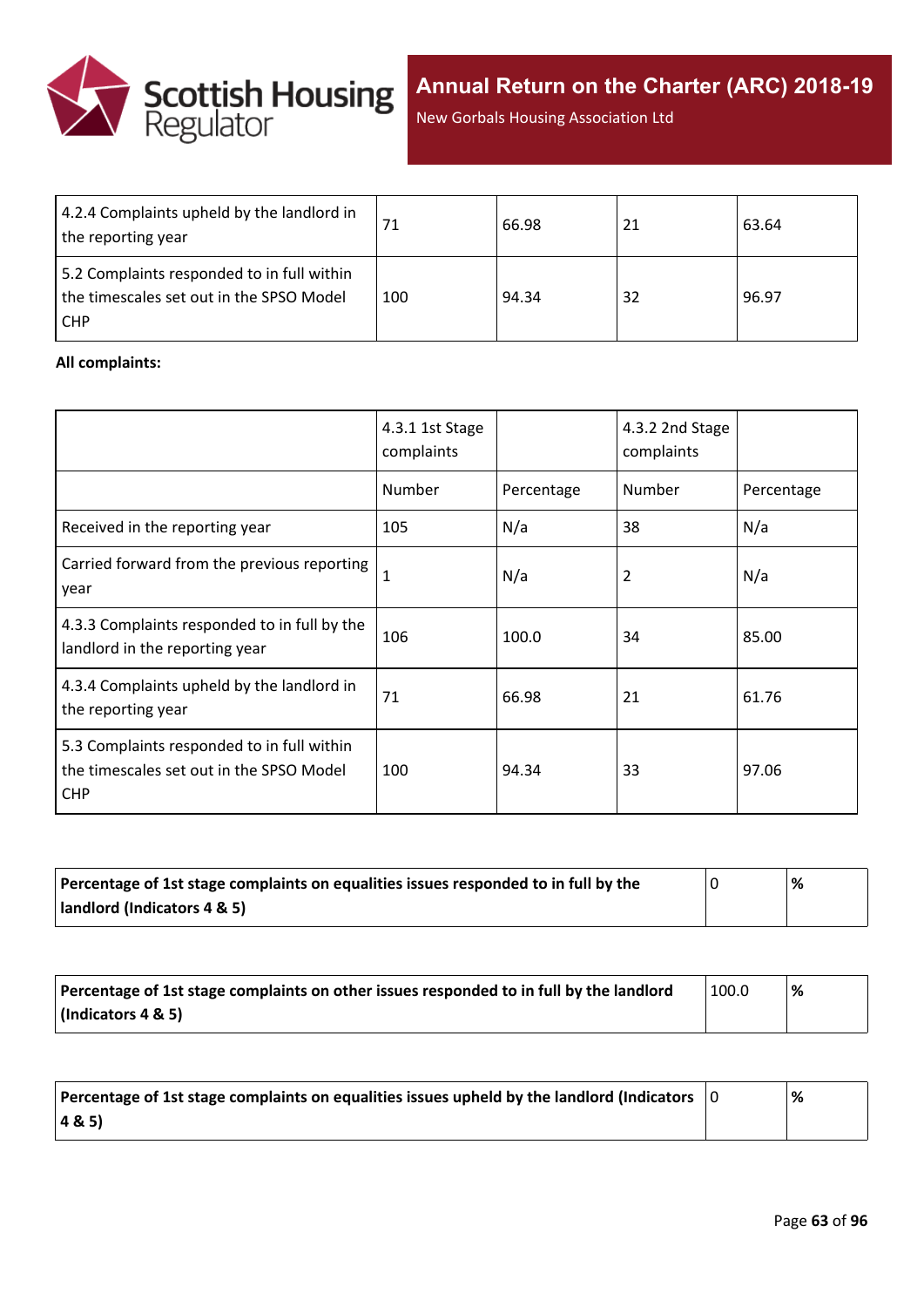

New Gorbals Housing Association Ltd

| Percentage of 1st stage complaints on other issues upheld by the landlord (Indicators 4 & $\,$ $\,$ 66.98 | ∣% |
|-----------------------------------------------------------------------------------------------------------|----|
| 5)                                                                                                        |    |

| Percentage of 2nd stage complaints on equalities issues responded to in full by the | 50.00 | '% |
|-------------------------------------------------------------------------------------|-------|----|
| landlord (Indicators 4 & 5)                                                         |       |    |

| Percentage of 2nd stage complaints on other issues responded to in full by the landlord | 86.84 | % |
|-----------------------------------------------------------------------------------------|-------|---|
| $\vert$ (Indicators 4 & 5)                                                              |       |   |

| $^{\circ}$ Percentage of 2nd stage complaints on equalities issues upheld by the landlord (Indicators $\vert$ 0.0 | % |
|-------------------------------------------------------------------------------------------------------------------|---|
| 4 & 5)                                                                                                            |   |

| Percentage of 2nd stage complaints on other issues upheld by the landlord (Indicators 4 & $ 63.64 $ | % |
|-----------------------------------------------------------------------------------------------------|---|
| 5)                                                                                                  |   |

| Percentage of 1st stage complaints on equalities issues responded to in full by the | % |
|-------------------------------------------------------------------------------------|---|
| landlord within SPSO CHP timescales (Indicators 4 & 5)                              |   |

| Percentage of 1st stage complaints on other issues responded to in full by the landlord | 94.34 | % |
|-----------------------------------------------------------------------------------------|-------|---|
| within SPSO CHP timescales (Indicators 4 & 5)                                           |       |   |

| Percentage of 2nd stage complaints on equalities issues responded to in full by the | 100.0 | '% |  |
|-------------------------------------------------------------------------------------|-------|----|--|
| landlord within SPSO CHP timescales (Indicators 4 & 5)                              |       |    |  |

| Percentage of 2nd stage complaints on other issues responded to in full by the landlord | 96.97 | % |
|-----------------------------------------------------------------------------------------|-------|---|
| within SPSO CHP timescales (Indicators 4 & 5)                                           |       |   |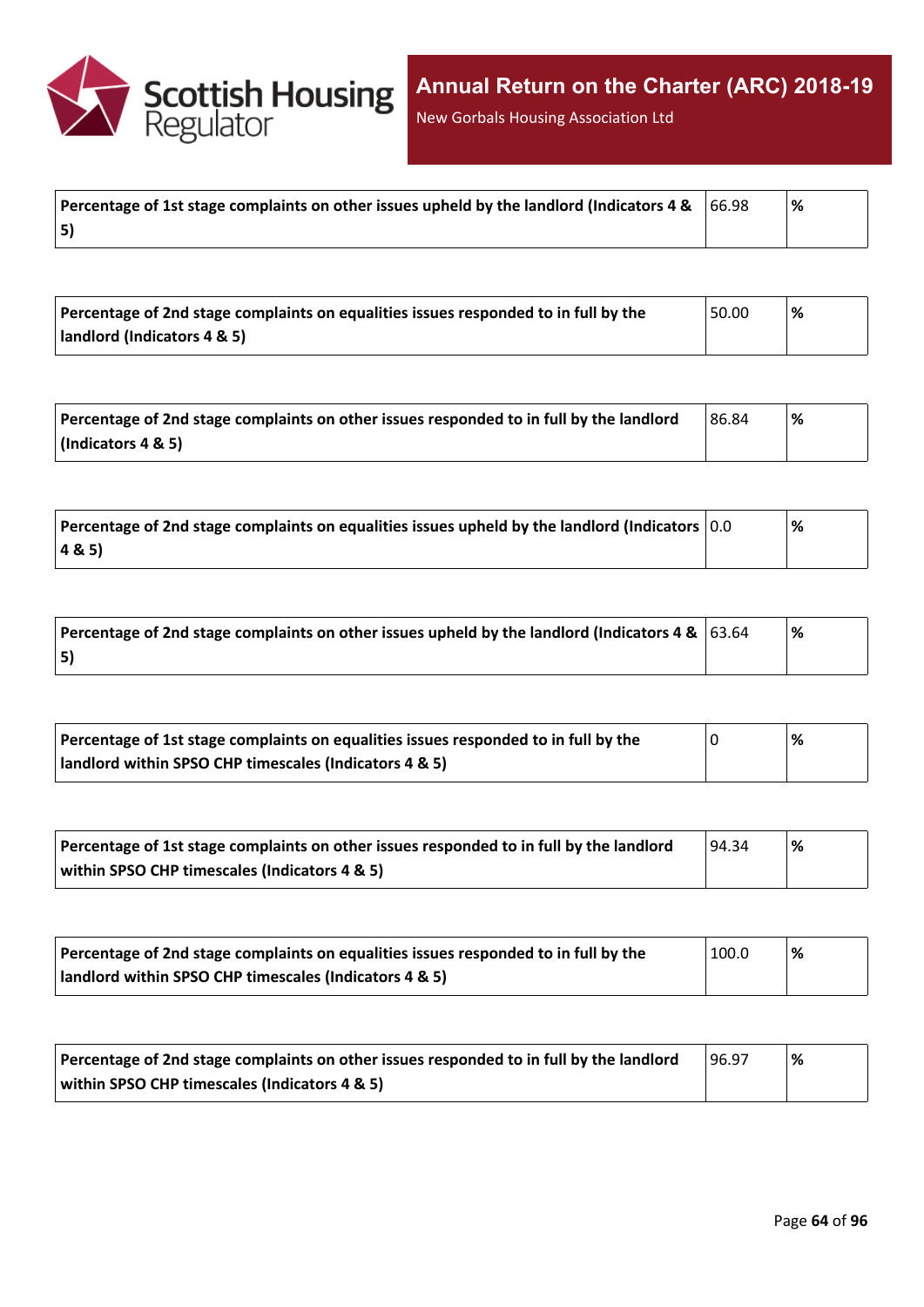

# *Percentage of tenants satisfied with the management of the neighbourhood they live in (Indicator 17)*

**In relation to tenant satisfaction with their landlord's management of the neighbourhood in which they live, please state:**

17.1 How many tenants answered the question "Overall, how satisfied or dissatisfied are you with your landlord's management of the neighbourhood you live in?"

17.2 Of the tenants who answered, how many said that they were: **17.2.1 very satisfied** 214

**17.2.2 fairly satisfied** 136

**17.2.3 neither satisfied nor dissatisfied** 27

**17.2.4 fairly dissatisfied** 13

**17.2.5 very dissatisfied** 10

| Percentage of tenants satisfied with the management of the neighbourhood they live $ 87.50 $ | '% |
|----------------------------------------------------------------------------------------------|----|
| $\vert$ in (Indicator 17)                                                                    |    |

|--|

| - |  |  |  |
|---|--|--|--|
|   |  |  |  |
|   |  |  |  |
|   |  |  |  |
|   |  |  |  |
|   |  |  |  |



| $\prime$ |  |  |
|----------|--|--|
|          |  |  |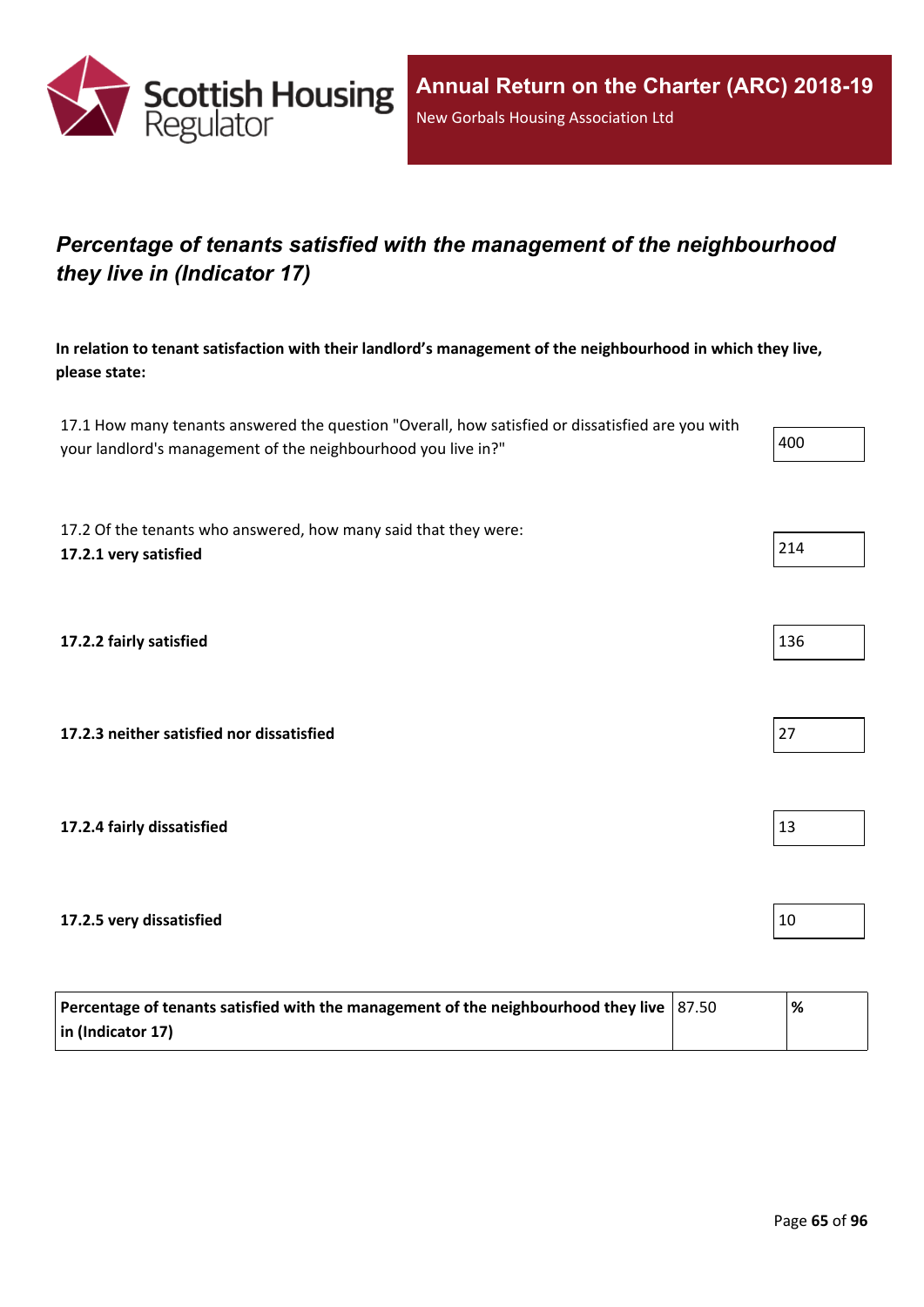

## *Percentage of tenancy offers refused during the year (Indicator 18)*

**Please state:**

| 18.1 The number of tenancy offers made during the reporting year | 205 |
|------------------------------------------------------------------|-----|
|                                                                  |     |
| 18.2 The number of tenancy offers that were refused              | 68  |
|                                                                  |     |

| Percentage of tenancy offers refused during the year (Indicator 18) | 33.17 | '% |
|---------------------------------------------------------------------|-------|----|
|---------------------------------------------------------------------|-------|----|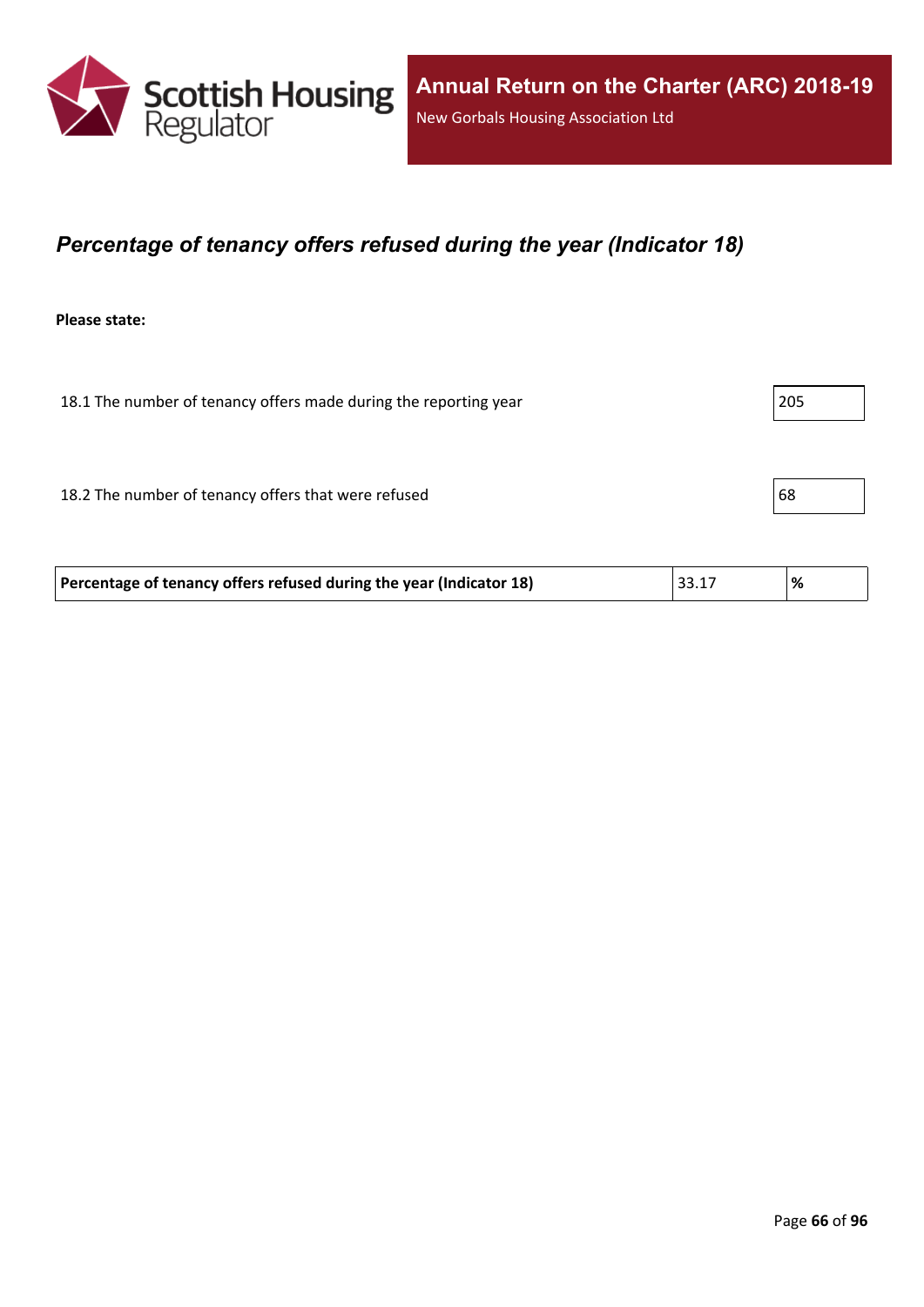

# *Percentage of anti-social behaviour cases reported in the last year which were resolved within locally agreed targets (Indicator 19)*

**Please state:**

19.1 The number of cases of anti-social behaviour reported in the reporting year 31

19.2 Of those at 19.1, the number of cases resolved in the reporting year 30

19.3 Of those at 19.1, the number of cases resolved within locally agreed targets in the reporting year  $|30$ 

| Percentage of anti-social behaviour cases reported in the last year which were | 96.77 | '% |
|--------------------------------------------------------------------------------|-------|----|
| resolved within locally agreed targets (Indicator 19)                          |       |    |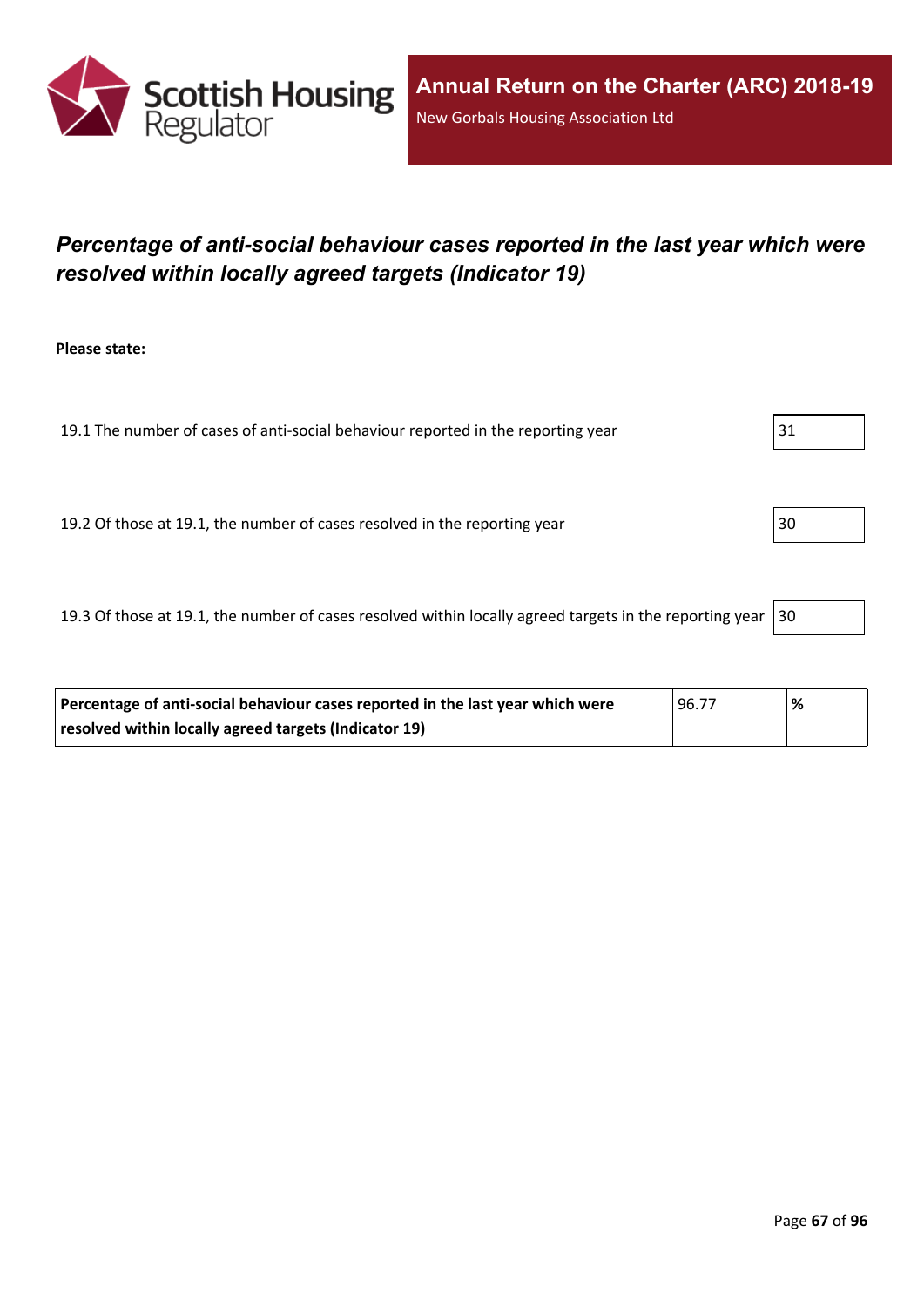

# *Percentage of the court actions initiated which resulted in eviction and the reasons for eviction (Indicator 24)*

Court actions are initiated by the landlord following the issue of a Notice of Proceedings and raising of a court **order.**

**Please state:**

24.1 The total number of court actions initiated during the reporting year 13

24.2 The number of properties recovered:

24.2.1 because rent had not been paid  $\vert$  3

24.2.2 because of anti-social behaviour  $\vert 0 \rangle$ 

#### 24.2.3 for other reasons 3

| Percentage of the court actions initiated which resulted in eviction because rent had | ℅ |
|---------------------------------------------------------------------------------------|---|
| not been paid (Indicator 24)                                                          |   |

| Percentage of the court actions initiated which resulted in eviction because of anti- | % |
|---------------------------------------------------------------------------------------|---|
| social behaviour (Indicator 24)                                                       |   |

| Percentage of the court actions initiated which resulted in eviction for other reasons | 23.08 | % |
|----------------------------------------------------------------------------------------|-------|---|
| (Indicator 24)                                                                         |       |   |

| Percentage of the court actions initiated which resulted in eviction (Indicator 24) | 46.15 | % |
|-------------------------------------------------------------------------------------|-------|---|
|-------------------------------------------------------------------------------------|-------|---|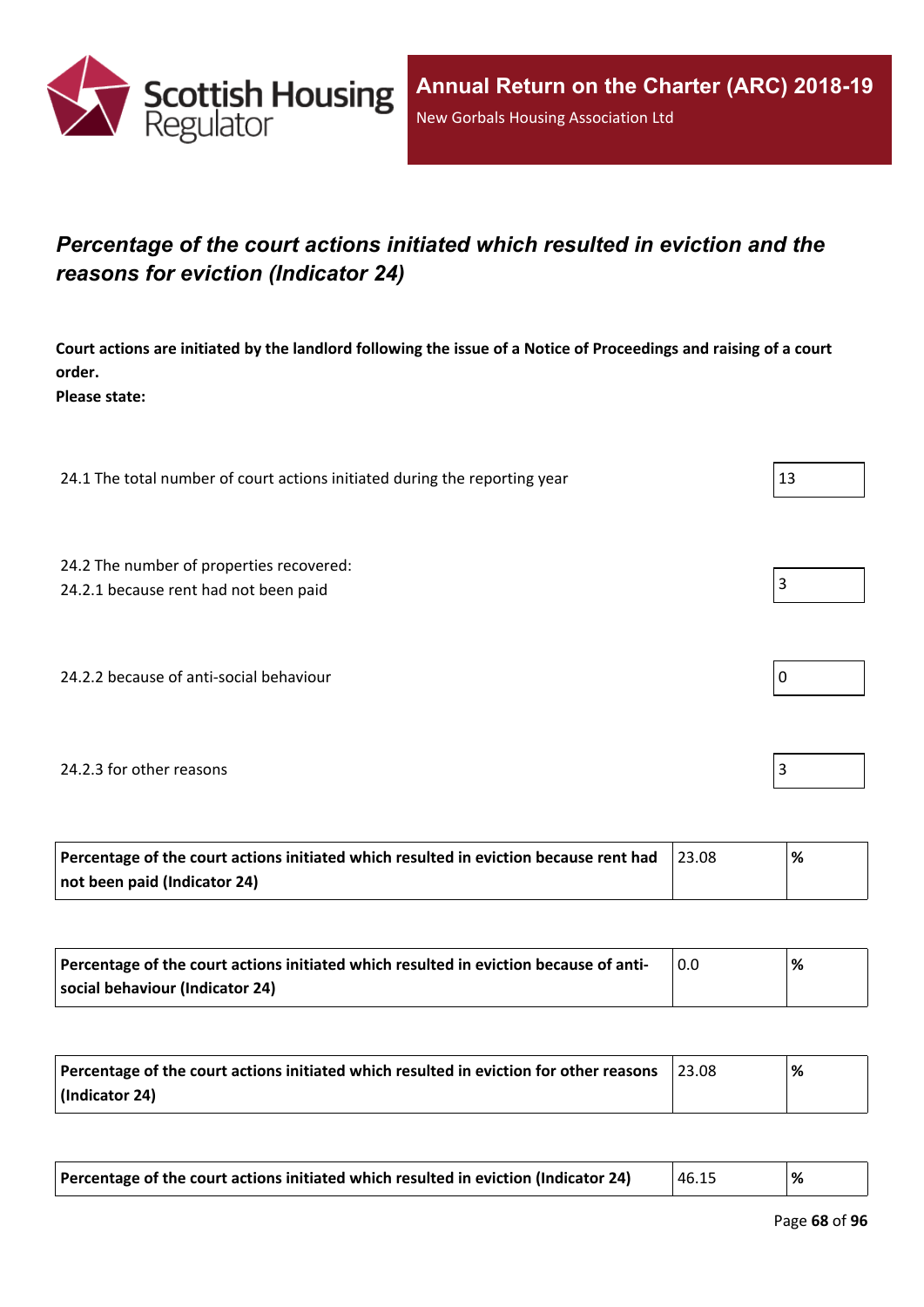

# *Abandoned properties (Indicator C11)*

**As defined by the Housing (Scotland) Act 2001, a property is abandoned where the landlord has reasonable grounds to believe that: the property is unoccupied; and the tenant does not intend to occupy the property as their home Please state:**

C11.1 The number of properties abandoned during the reporting year  $|10 \rangle$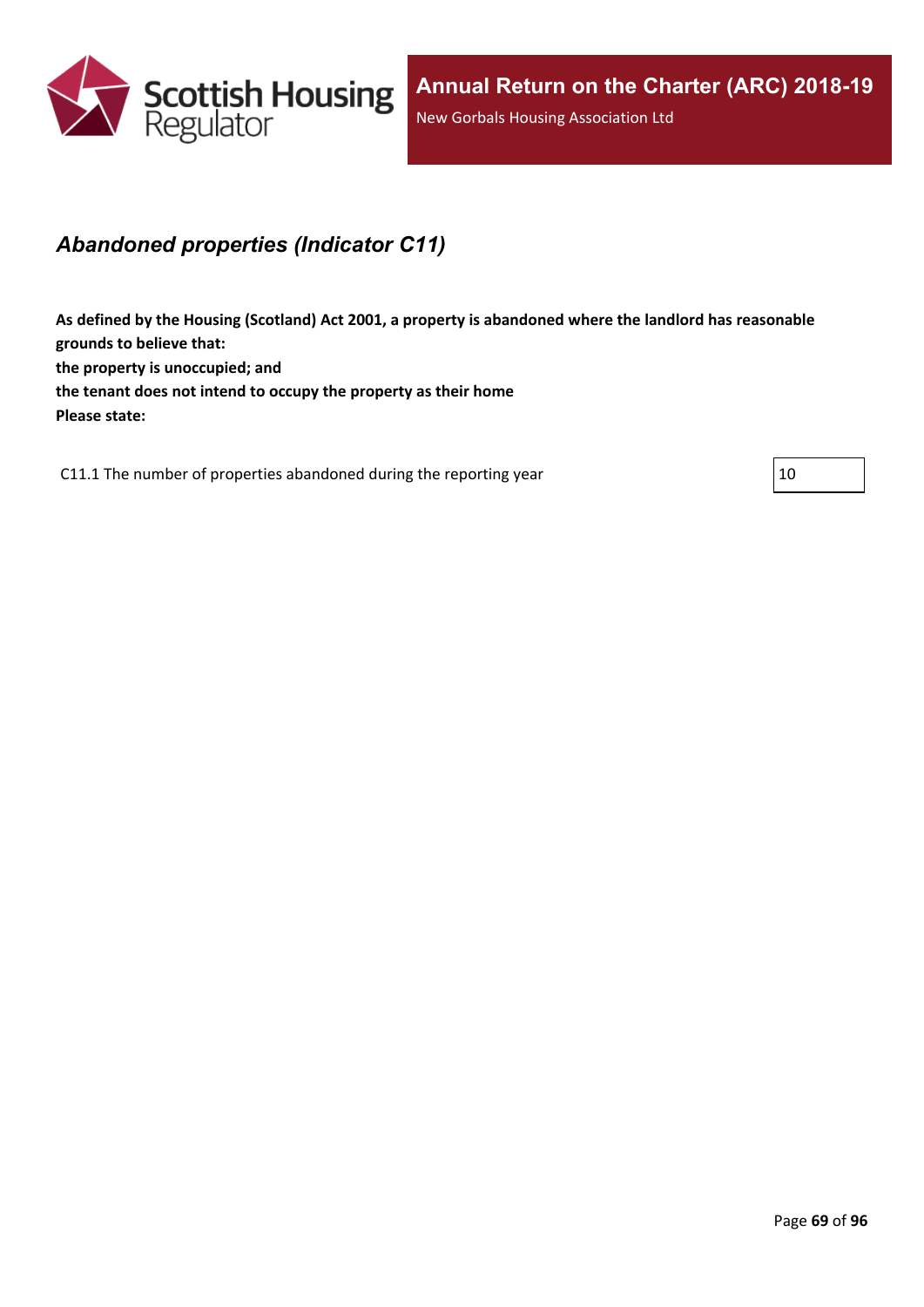

# *Number of notices of proceedings issued and court action initiated (Indicator C12)*

Notices of Proceedings are legal documents issued during the first stage in the process of evicting tenant. Orders for recovery of possession are issued by the court and give a landlord the right to repossess a property. **Please state:**

C12.1 The number of notices of proceedings issued during the reporting year 36

C12.2 The number of orders for recovery of possession granted during the reporting year  $\vert 6 \rangle$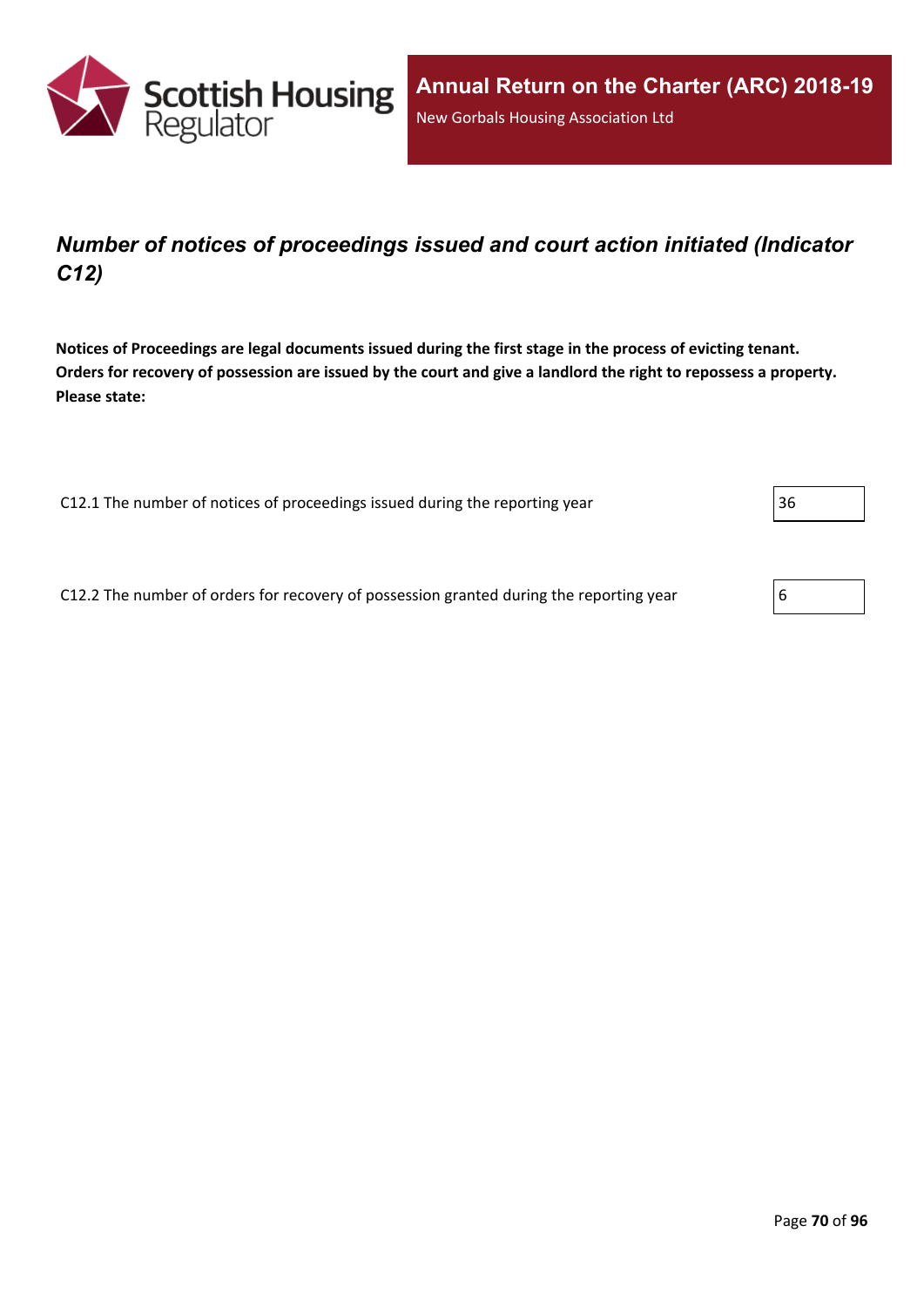

# *Comments (Neighbourhood & community)*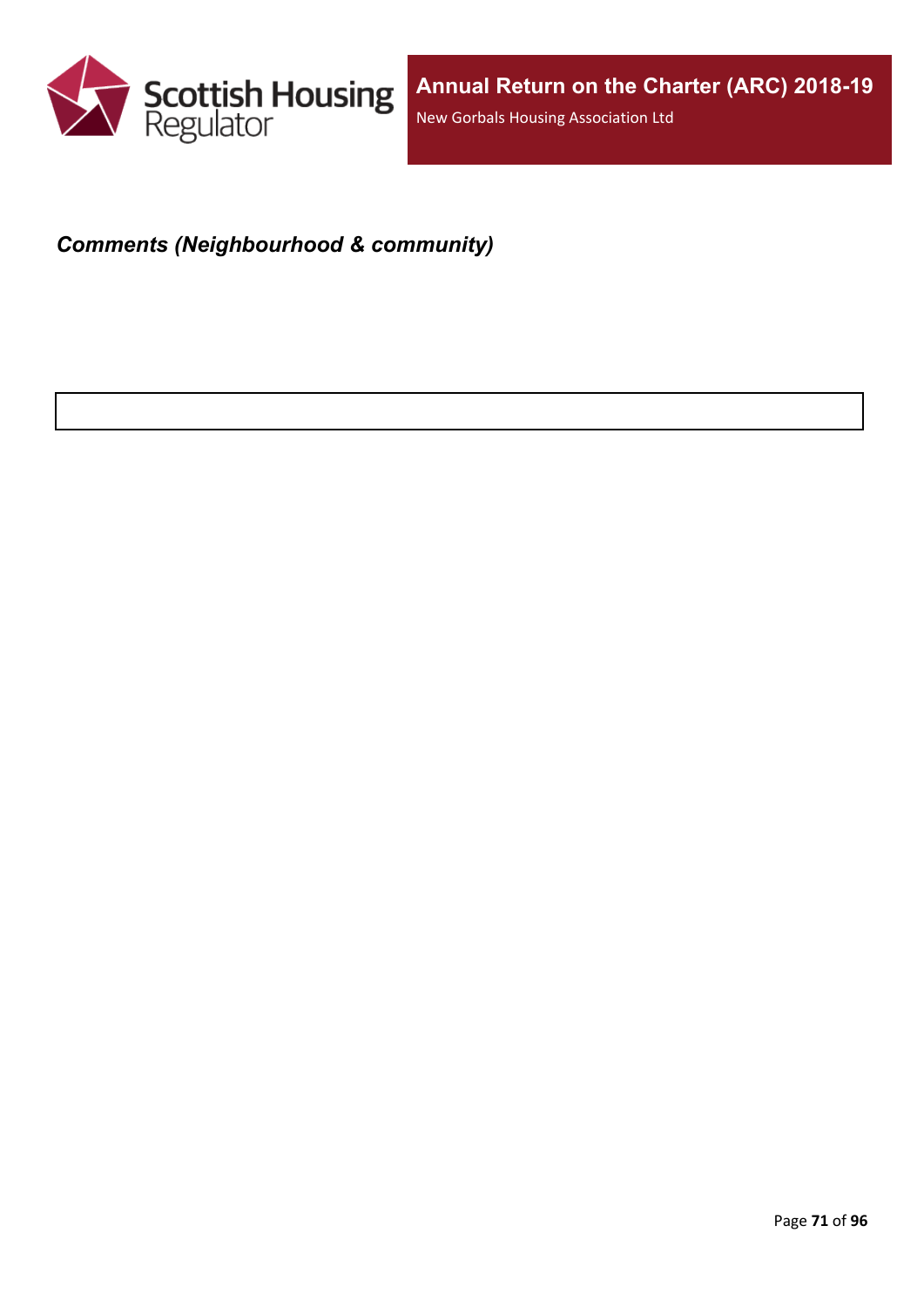

### *Access to housing and support*

The information you give us here will tell us about how people access your housing stock and how you support **new and existing tenants.**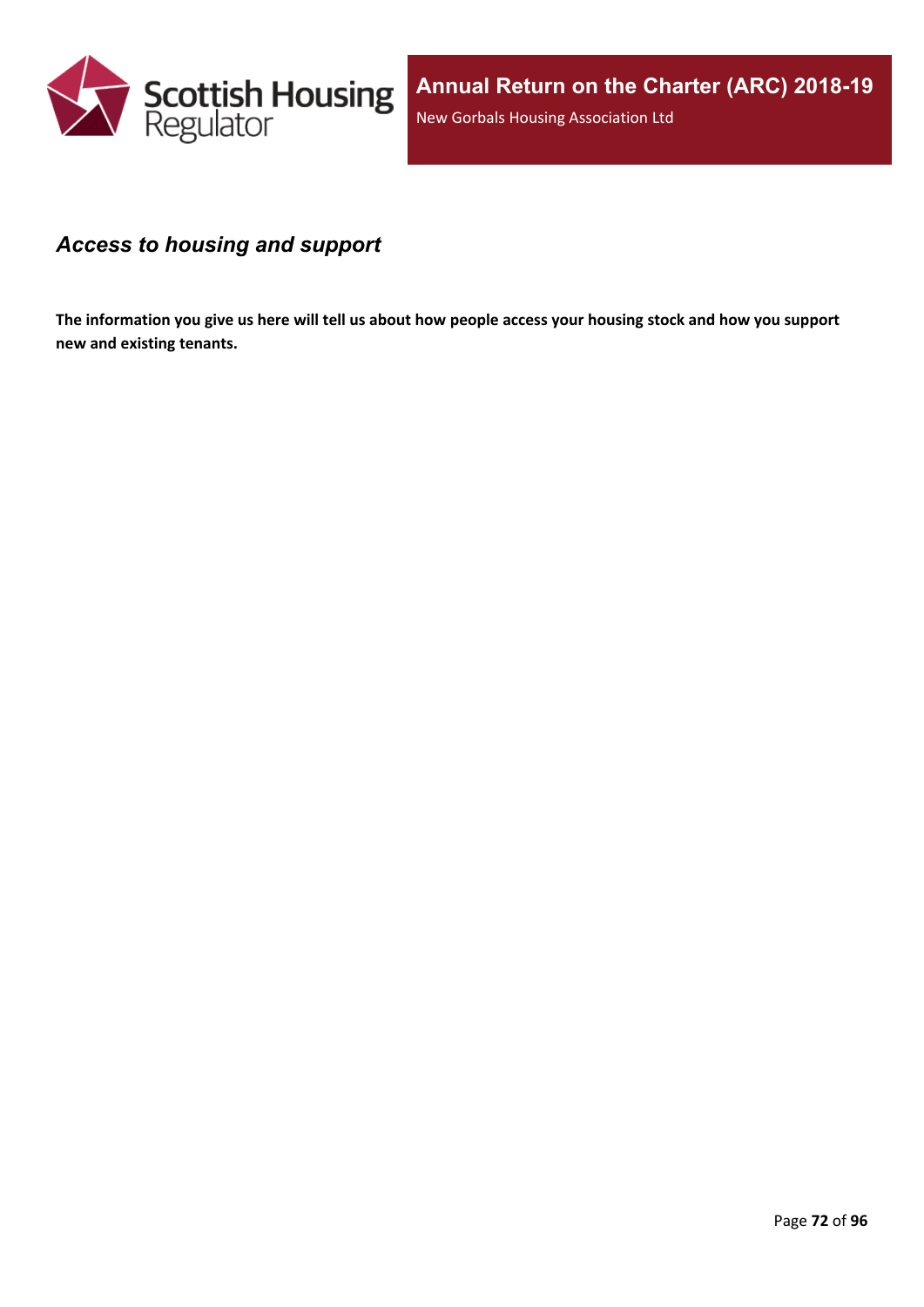

## *Housing Options and Access to Social Housing*

The information you give us here allows us to monitor the arrangements your organisation has for providing **service users access to its housing, and managing its re-lets.**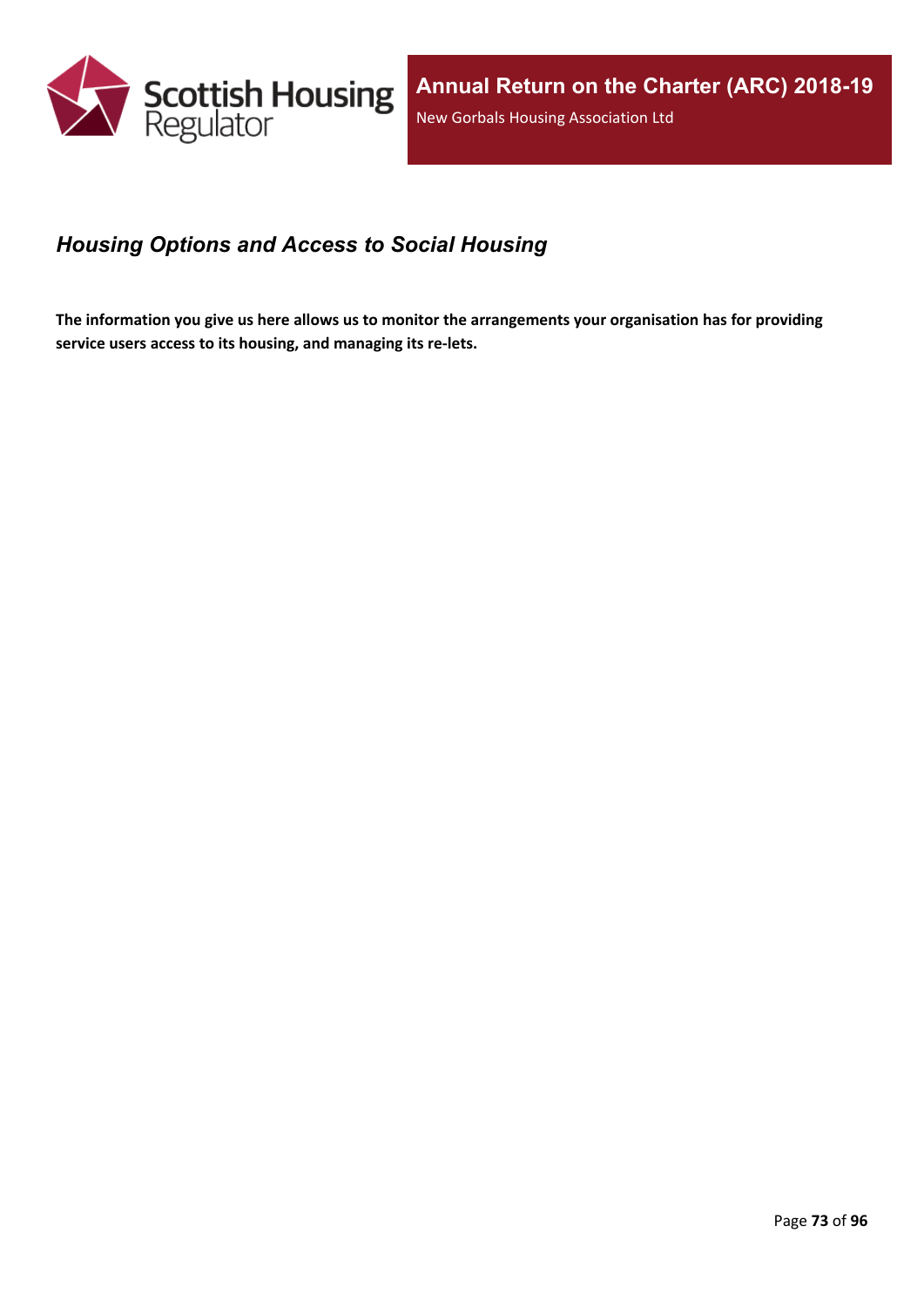

# *Percentage of lettable houses that became vacant in the last year (Indicator 21)*

**Please state:**

21.1 The number of empty dwellings that arose during the reporting year in self-contained lettable stock and the contract of  $\sim$  205  $\sim$ 

| Percentage of lettable houses that became vacant in the last year (Indicator 21) | 8.10 |  |
|----------------------------------------------------------------------------------|------|--|
|----------------------------------------------------------------------------------|------|--|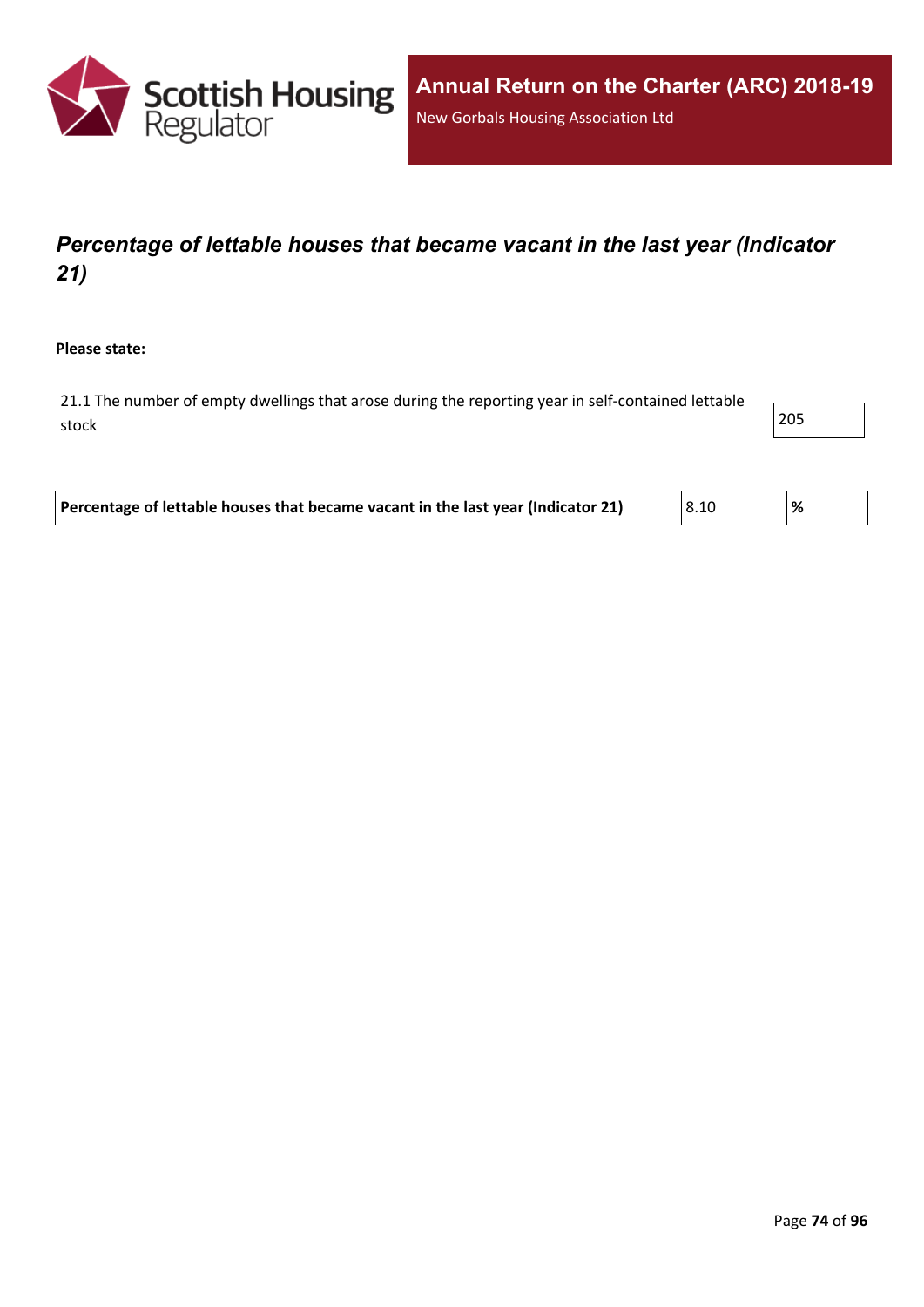

#### *Average time to re-let properties in the last year (Indicator 35)*

**Please state:**

35.1 The total number of properties re-let in the reporting year 151

35.2 The total number of calendar days properties were empty 2501

| Average time to re-let properties in the last year (Indicator 35) | 16.56 | ∣ days |
|-------------------------------------------------------------------|-------|--------|
|-------------------------------------------------------------------|-------|--------|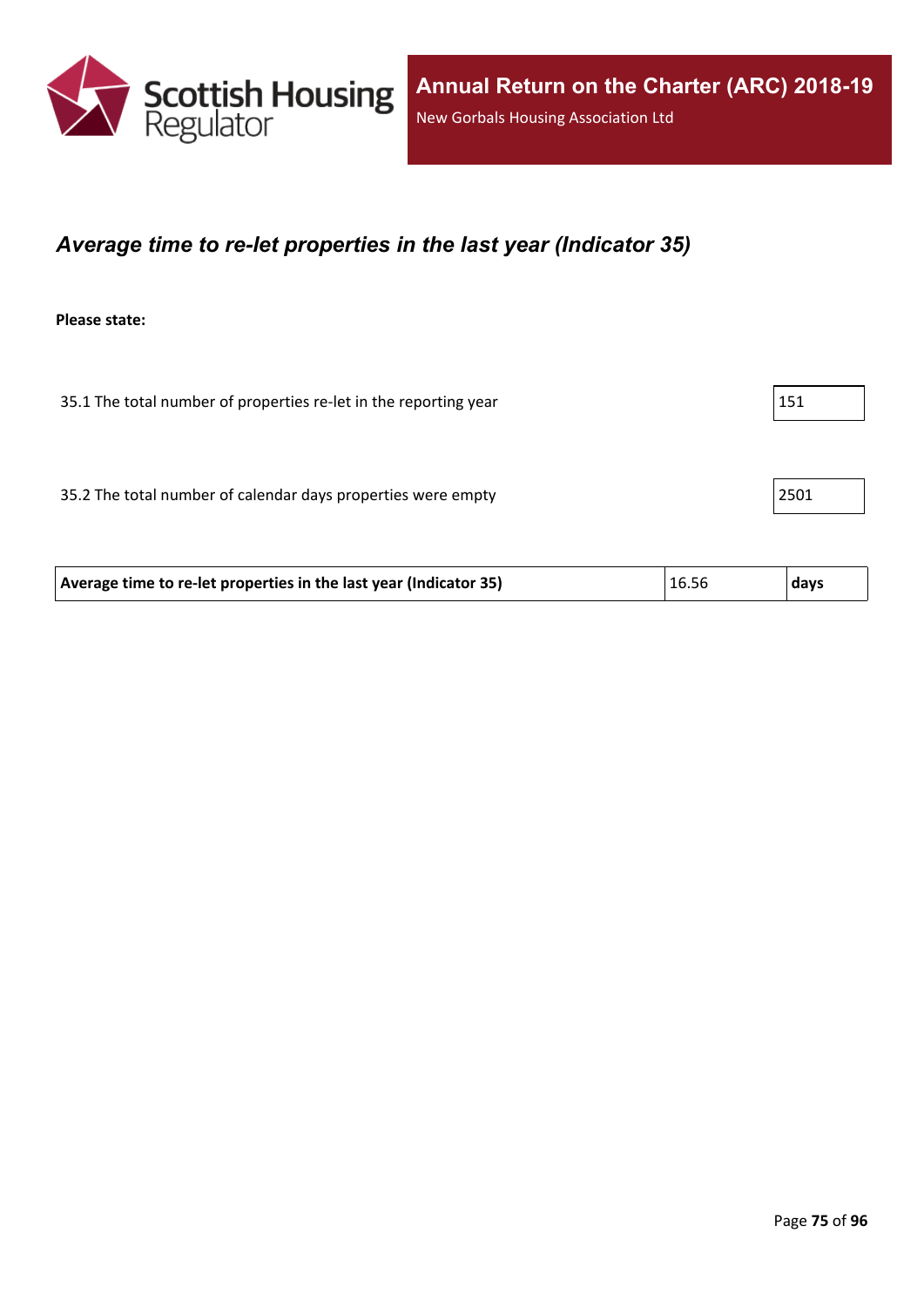

# *Percentage of approved applications for medical adaptations completed during the reporting year and the average time to complete applications (Indicators 22 & 23)*

A 'medical adaptation' is a collective term for a broad range of products (including assistive technology) and changes to the fabric of a building that enable people of all ages to carry out ordinary, daily activities that have **been affected by:**

- **impairment**
- **ill health**
- **traumatic injury**
- **ageing**

#### **Please state:**

| 22.1 The number of approved applications on the list for medical adaptations at the start of the |    |
|--------------------------------------------------------------------------------------------------|----|
| reporting year plus any new, approved applications made during the reporting year                | 84 |

22.2 The number of approved applications completed between start and end of the reporting year 159

23.1 The total number of days taken to complete approved applications | 9288 | 9288

23.2 The number of medical adaptations completed in the reporting year 59

| Percentage of approved applications for medical adaptations completed during the | 70.24 | ℅ |
|----------------------------------------------------------------------------------|-------|---|
| reporting year (Indicator 22)                                                    |       |   |

| Average time to complete approved applications for medical adaptations in the | 157.42 | days |
|-------------------------------------------------------------------------------|--------|------|
| reporting year (Indicator 23)                                                 |        |      |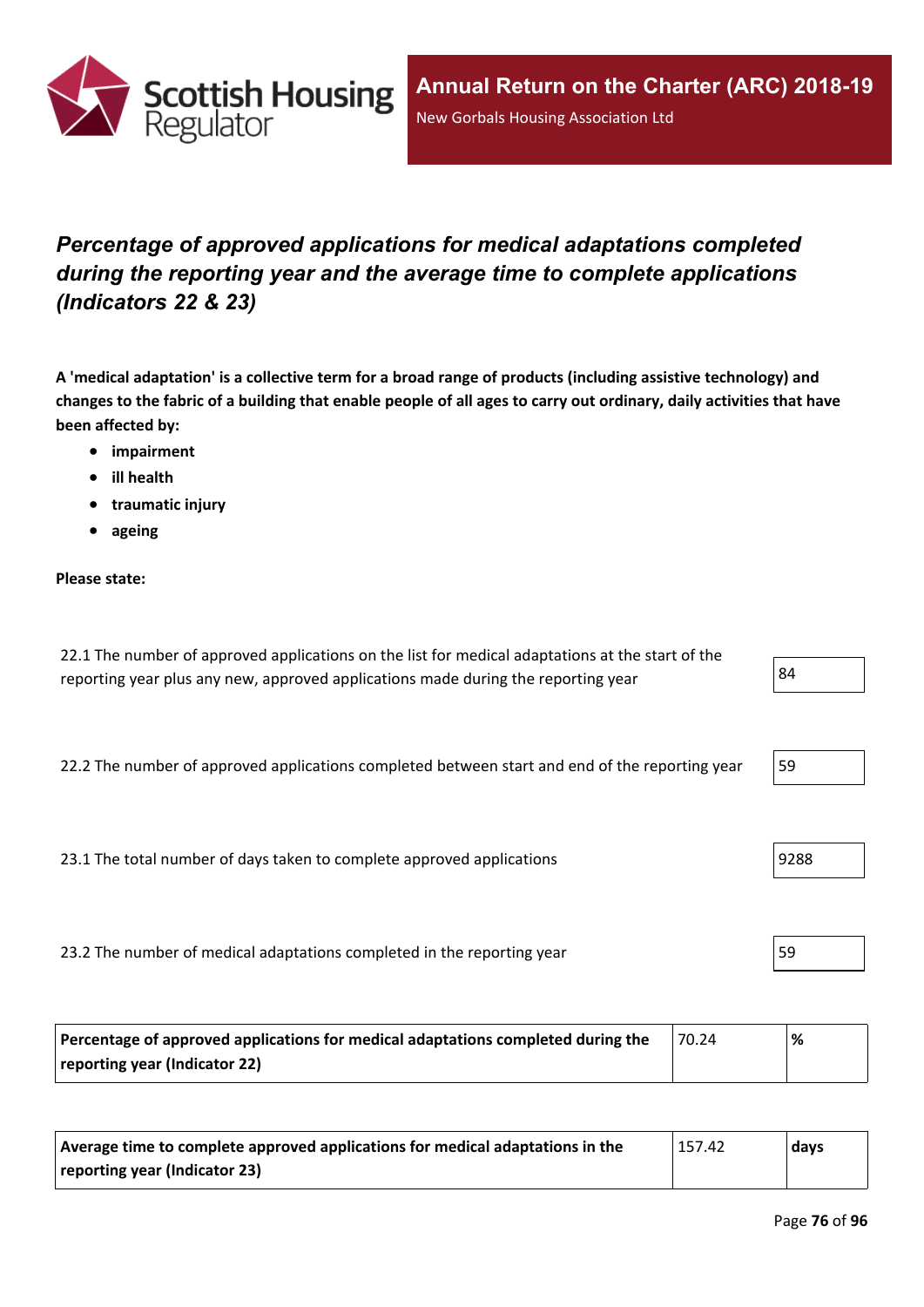

# *Percentage of new tenancies sustained for more than a year, by source of let (Indicator 20)*

**Please state:**

| 20.1 The number of tenancies which began in the previous reporting year by:<br>20.1.1 existing tenants               | 42 |
|----------------------------------------------------------------------------------------------------------------------|----|
| 20.1.2 applicants who were assessed as statutory homeless by the local authority                                     | 50 |
| 20.1.3 applicants from your organisation's housing list                                                              | 76 |
| 20.1.4 nominations from local authority                                                                              | 0  |
| 20.1.5 others                                                                                                        | 5  |
| 20.2 The number of tenants at 20.1 who remained in their tenancy for more than a year by:<br>20.2.1 existing tenants | 41 |
| 20.2.2 applicants who were assessed as statutory homeless by the local authority                                     | 45 |
| 20.2.3 applicants from your organisation's housing list                                                              | 72 |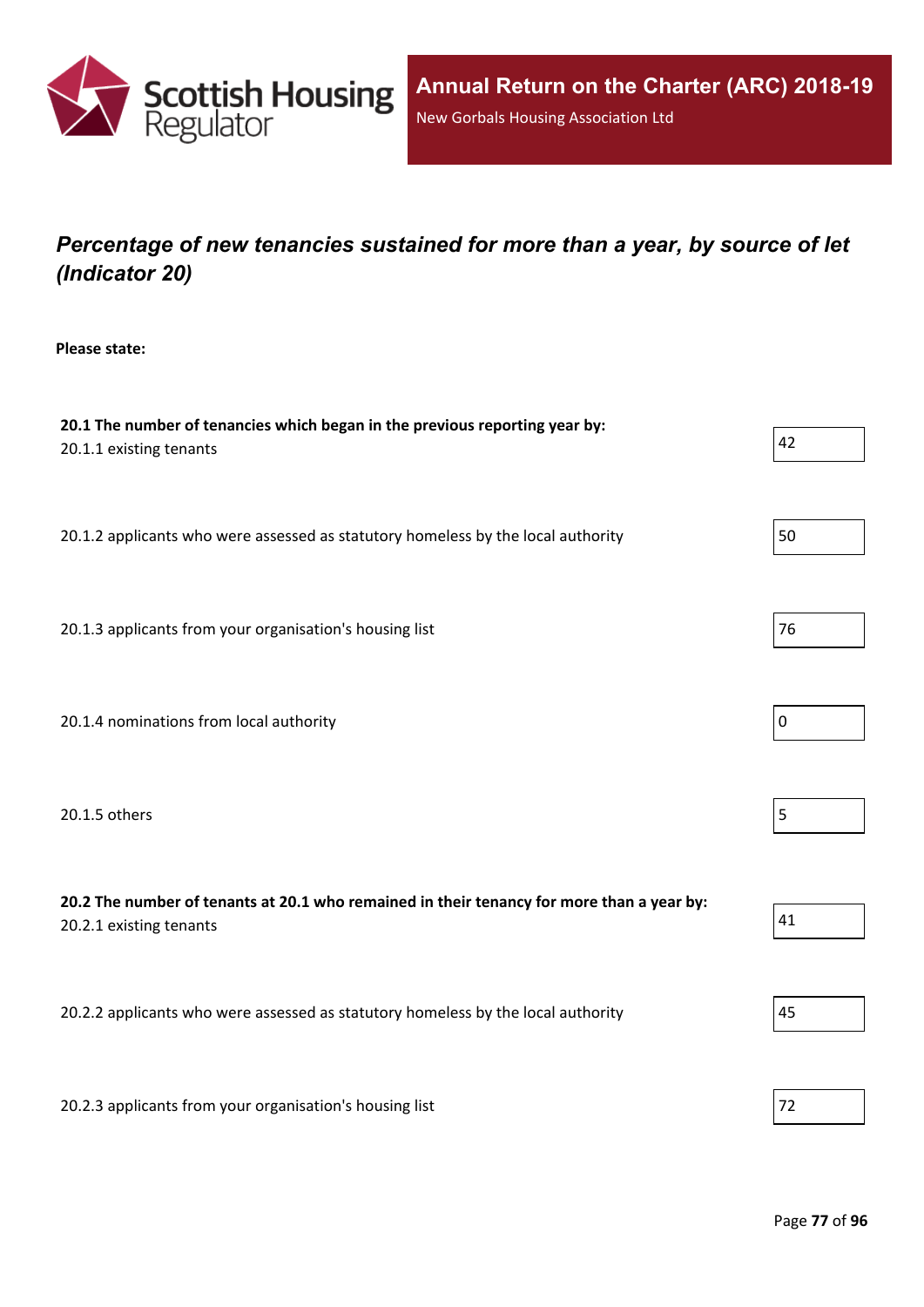

New Gorbals Housing Association Ltd

#### 20.2.4 nominations from local authority

20.2.5 others  $\vert$  5

| Percentage of new tenancies to existing tenants sustained for more than a year | 97.62 ا | '% |
|--------------------------------------------------------------------------------|---------|----|
| (Indicator 20)                                                                 |         |    |

| Percentage of new tenancies to applicants who were assessed as statutory homeless | 90.00 | % |
|-----------------------------------------------------------------------------------|-------|---|
| by the local authority sustained for more than a year (Indicator 20)              |       |   |

| Percentage of new tenancies to applicants from the landlord's housing list sustained | 94.74 | % |
|--------------------------------------------------------------------------------------|-------|---|
| for more than a year (Indicator 20)                                                  |       |   |

| Percentage of new tenancies through nominations from local authority sustained for | 10.0 | % |
|------------------------------------------------------------------------------------|------|---|
| more than a year (Indicator 20)                                                    |      |   |

| Percentage of new tenancies to others sustained for more than a year (Indicator 20) $\mid$ 100.00 |  |  | % |  |
|---------------------------------------------------------------------------------------------------|--|--|---|--|
|---------------------------------------------------------------------------------------------------|--|--|---|--|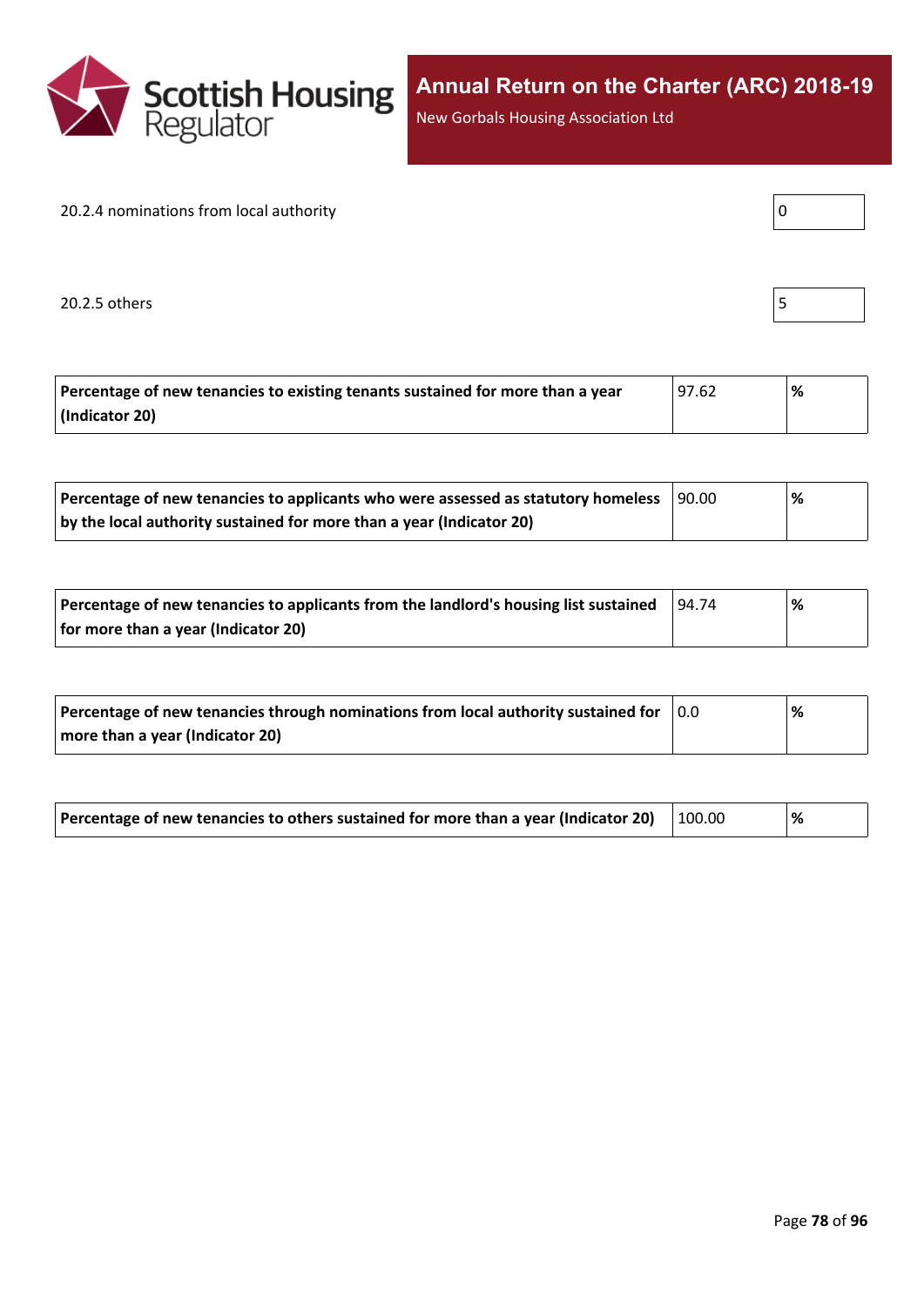

#### *Comments (Access to housing and support)*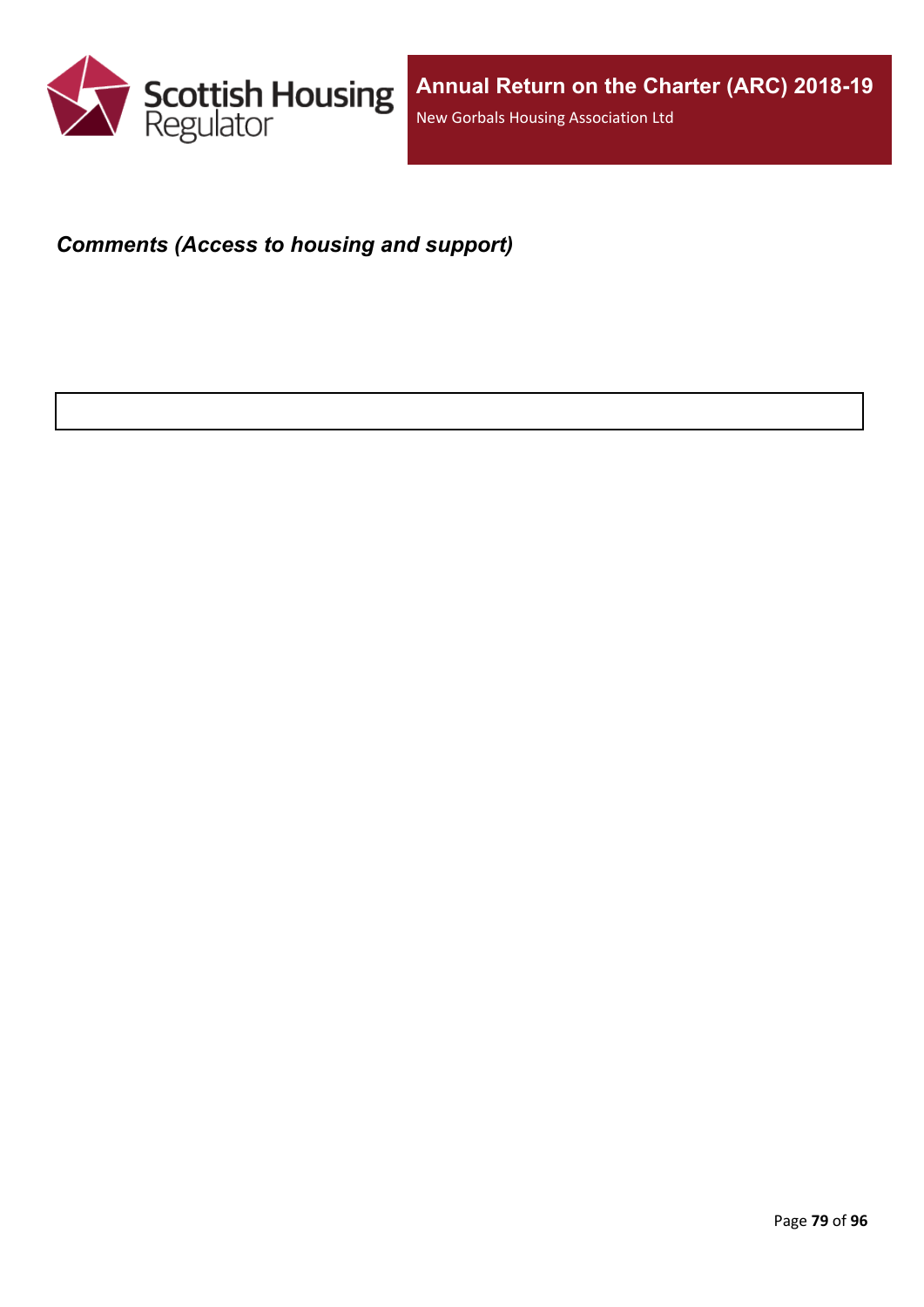

#### *Getting good value from rents and service charges*

The information you give us here will tell us about your charges and the value for money you achieve.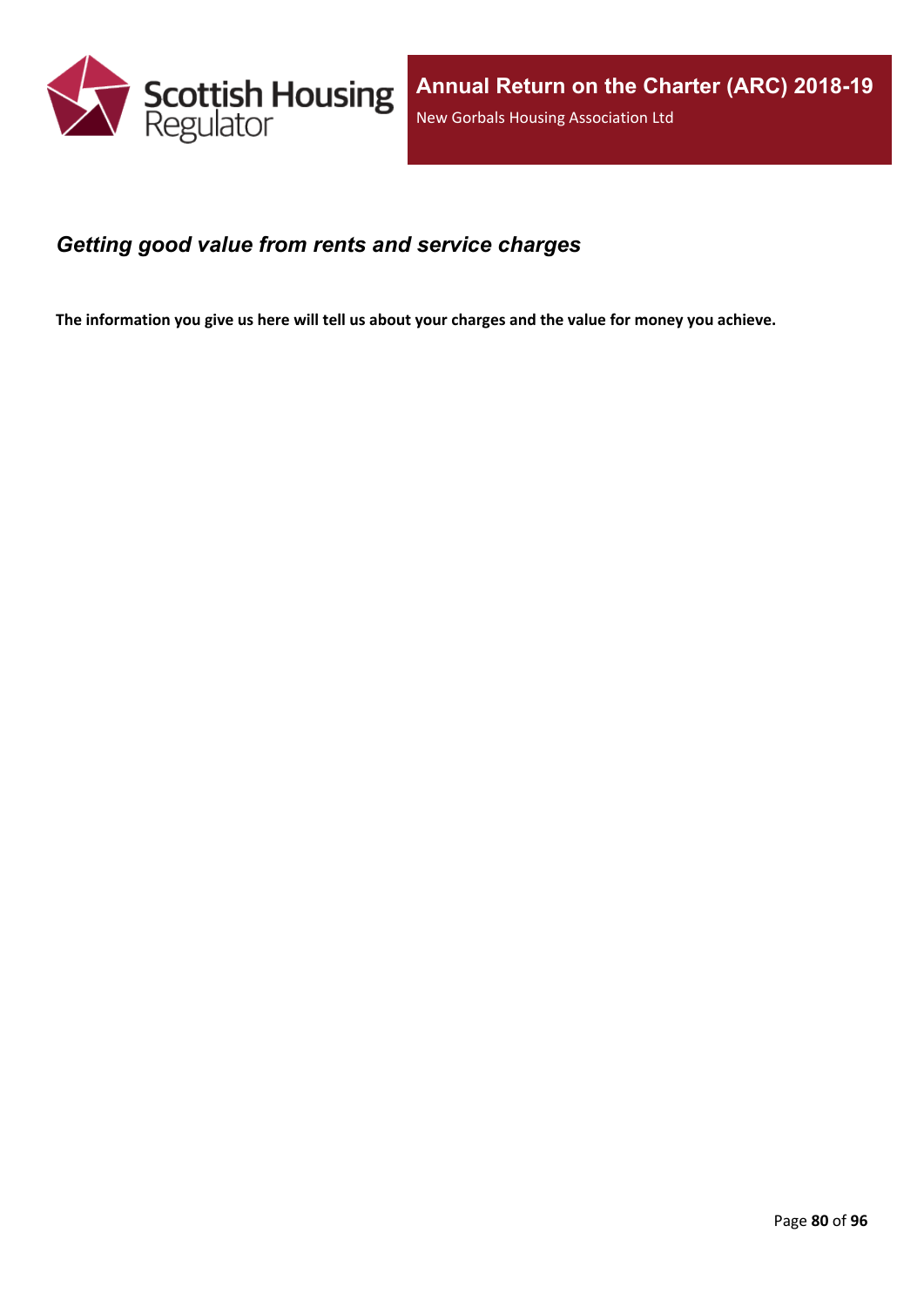

#### *Value for money*

**The information you give us here will tell us about the value for money you achieve.**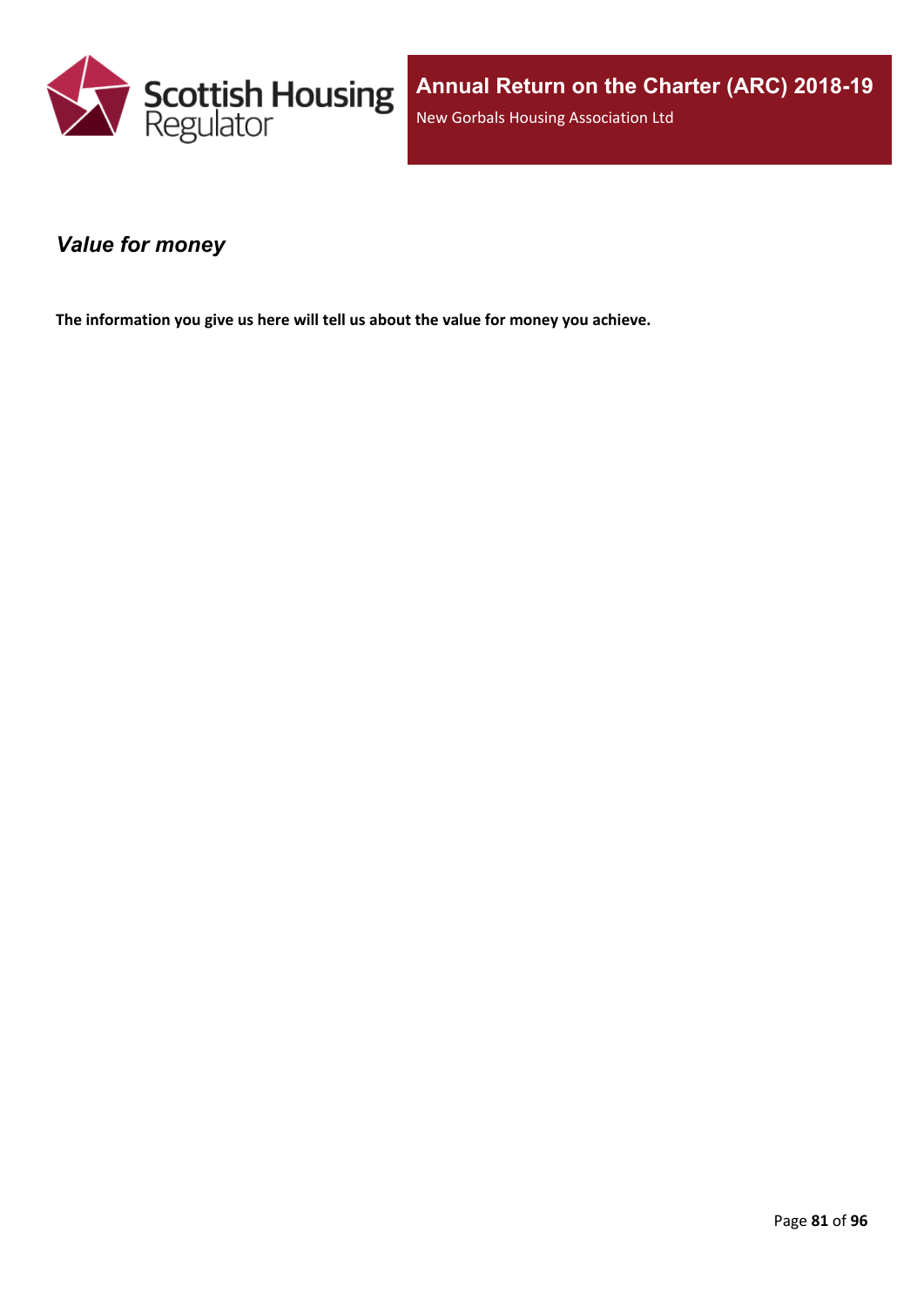

# *Percentage of tenants who feel that the rent for their property represents good value for money (Indicator 29)*

In relation to tenant satisfaction with the value for money provided by the rent they pay, please state:

29.1 How many tenants answered the question "Taking into account the accommodation and the services your landlord provides, do you think the rent for your property represents good or poor value for money?"  $\vert$  400

29.2 Of the tenants who answered, how many said that their rent represented: **29.2.1 very good value for money** 155

**29.2.2 fairly good value for money** 

**29.2.3 neither good nor poor value for money** 41

**29.2.4 fairly poor value for money** 20

**29.2.5 very poor value for money** 13

| Percentage of tenants who feel that the rent for their property represents good value $ 81.50 $ | '% |
|-------------------------------------------------------------------------------------------------|----|
| for money (Indicator 29)                                                                        |    |

| 400 |  |
|-----|--|
|     |  |

| 17 |  |  |
|----|--|--|
|    |  |  |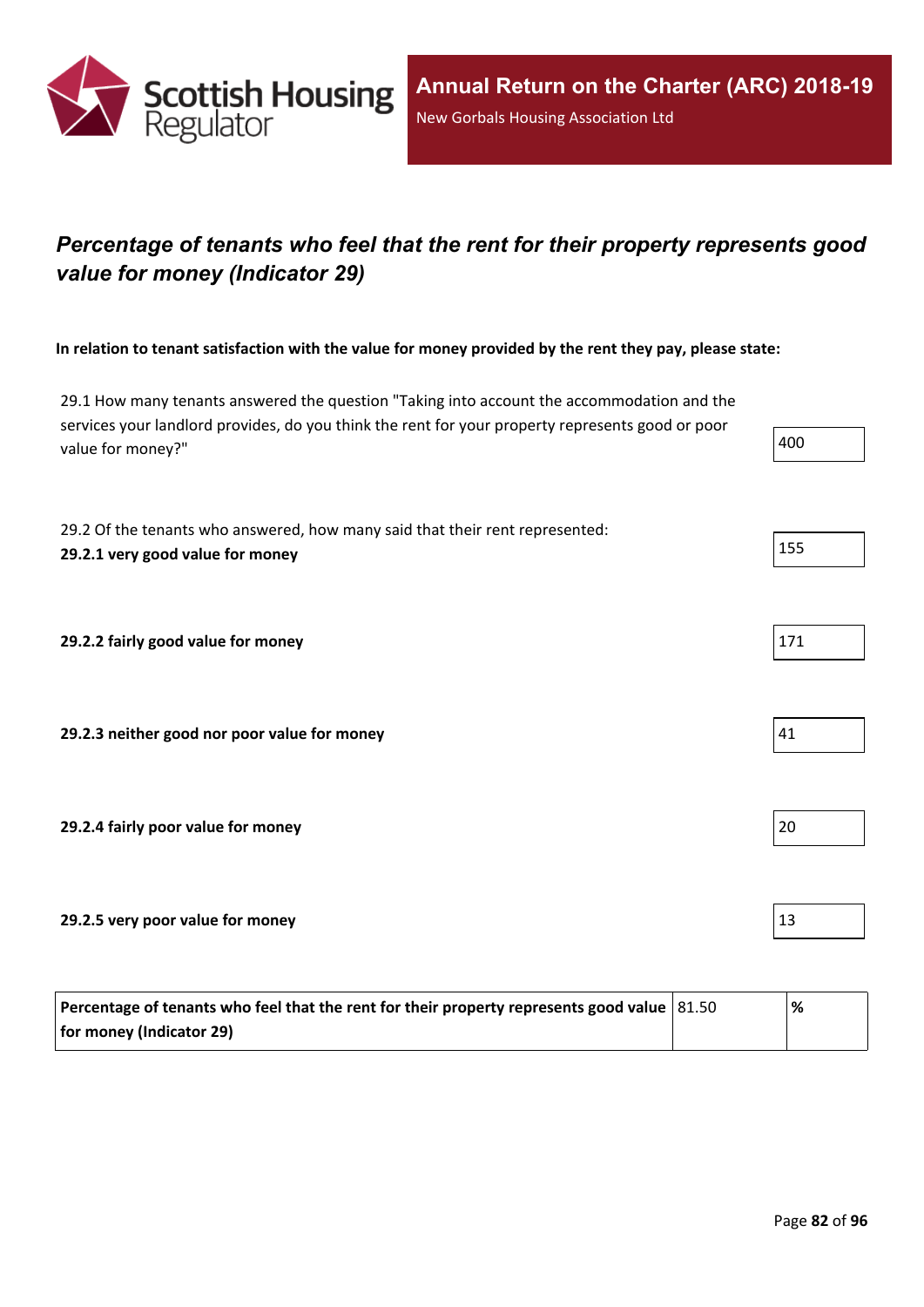

## *Percentage of factored owners satisfied with the factoring service they receive (Indicator 33)*

**In relation to tenant satisfaction with the factoring services provided, please state:**

33.1 How many factored owners answered the question "Taking everything into account, how satisfied or dissatisfied are you with the factoring services provided by your landlord?"  $\vert$  310 33.2 Of the factored owners who answered, how many said that they were: **33.2.1 very satisfied** 128 **33.2.2 fairly satisfied** 103 **33.2.3 neither satisfied nor dissatisfied** 40 **33.2.4 fairly dissatisfied** 19 **33.2.5 very dissatisfied** 20

| Percentage of factored owners satisfied with the factoring service they receive | 74.52 | % |
|---------------------------------------------------------------------------------|-------|---|
| (Indicator 33)                                                                  |       |   |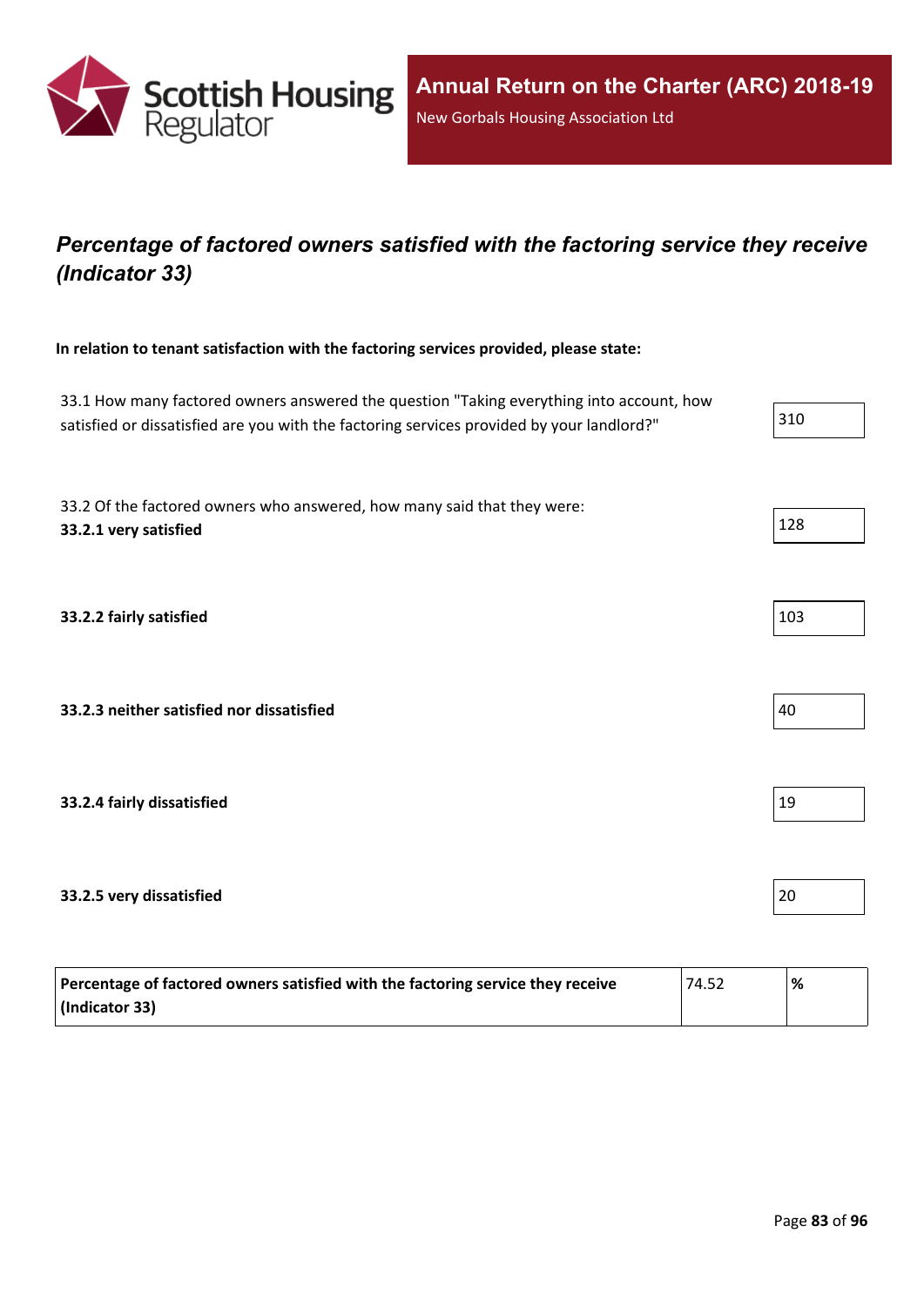

#### *Rents and service charges*

**The information you give us here will tell us about how you maximise your income.**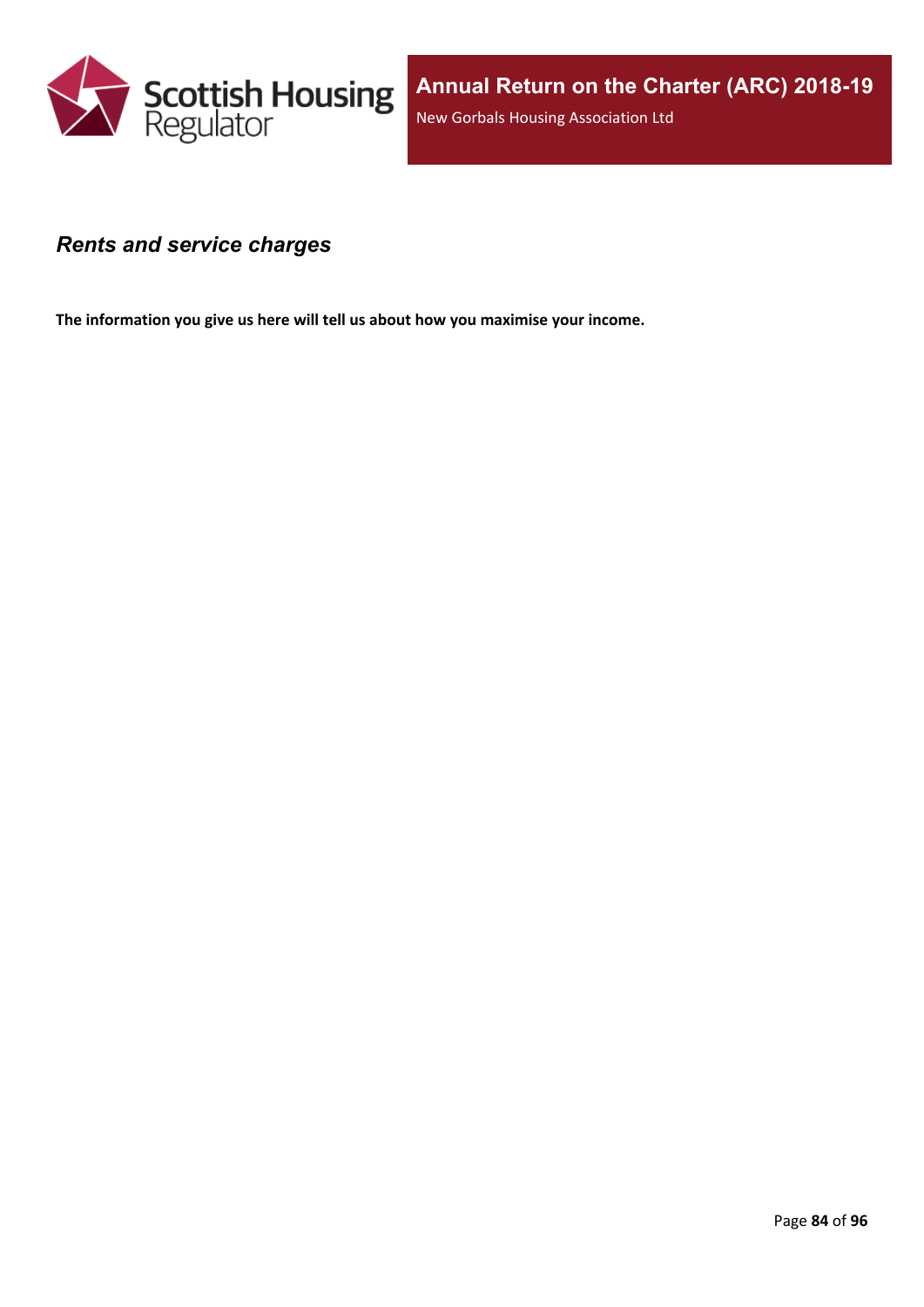

# *Rent collected as percentage of total rent due in the reporting year (Indicator 30)*

**Please state:**

| 30.1 The total amount of rent collected in the reporting year | 10651613 |
|---------------------------------------------------------------|----------|
|                                                               |          |
|                                                               |          |

30.2 The total amount of rent due to be collected in the reporting year (annual rent debit) 20772145

| Rent collected as percentage of total rent due in the reporting year (Indicator 30) | 98.88 | <u>'%</u> |  |
|-------------------------------------------------------------------------------------|-------|-----------|--|
|-------------------------------------------------------------------------------------|-------|-----------|--|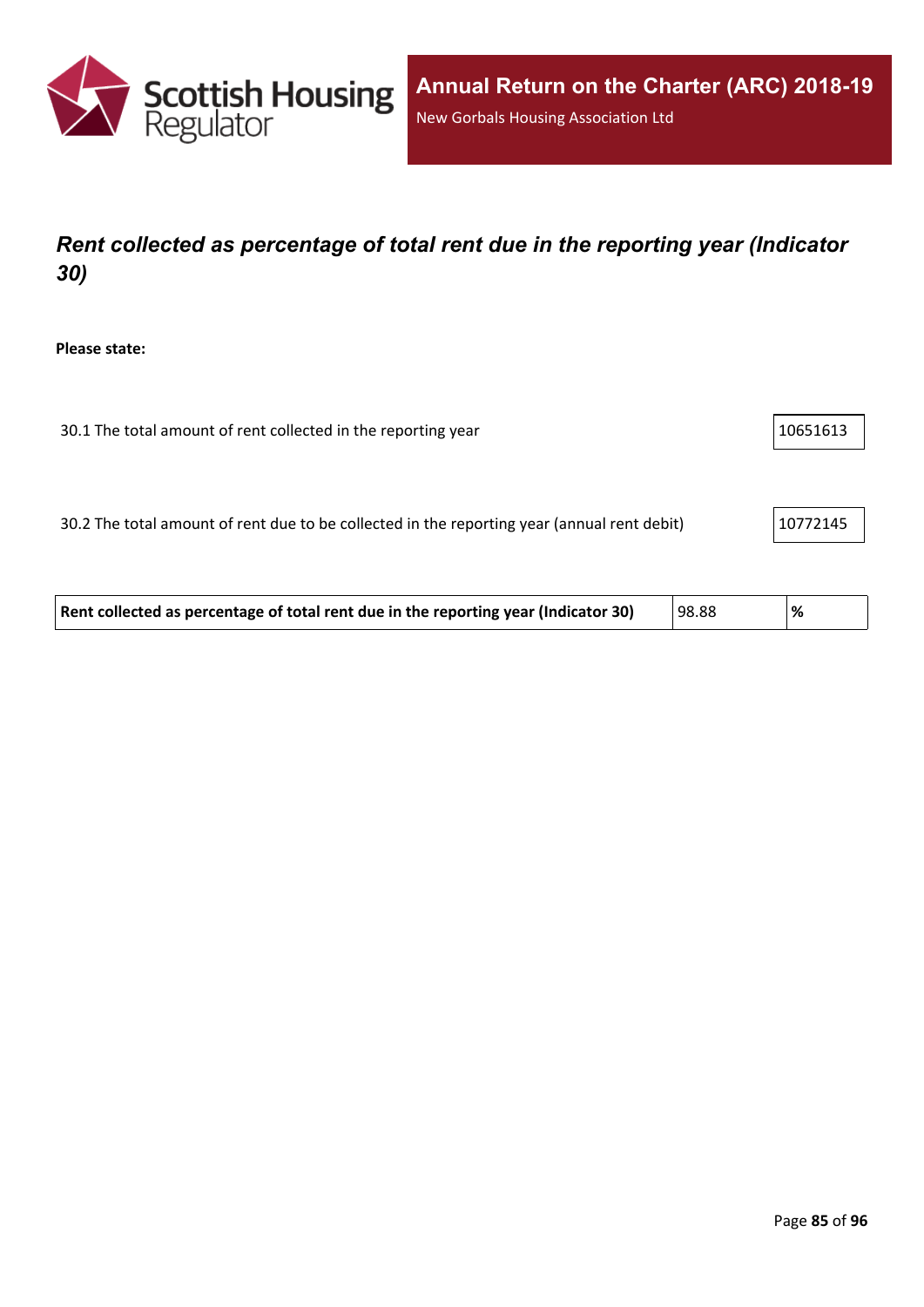

# *Gross rent arrears (all tenants) as at 31 March each year as a percentage of rent due for the reporting year (Indicator 31)*

**Please state:**

31.1 The total value ( $E$ ) of gross rent arrears as at the end of the reporting year  $\vert$  563176

31.2 The total rent due for the reporting year 10866860

| Gross rent arrears (all tenants) as at 31 March each year as a percentage of rent due $ 5.18 $ | % |
|------------------------------------------------------------------------------------------------|---|
| for the reporting year (Indicator 31)                                                          |   |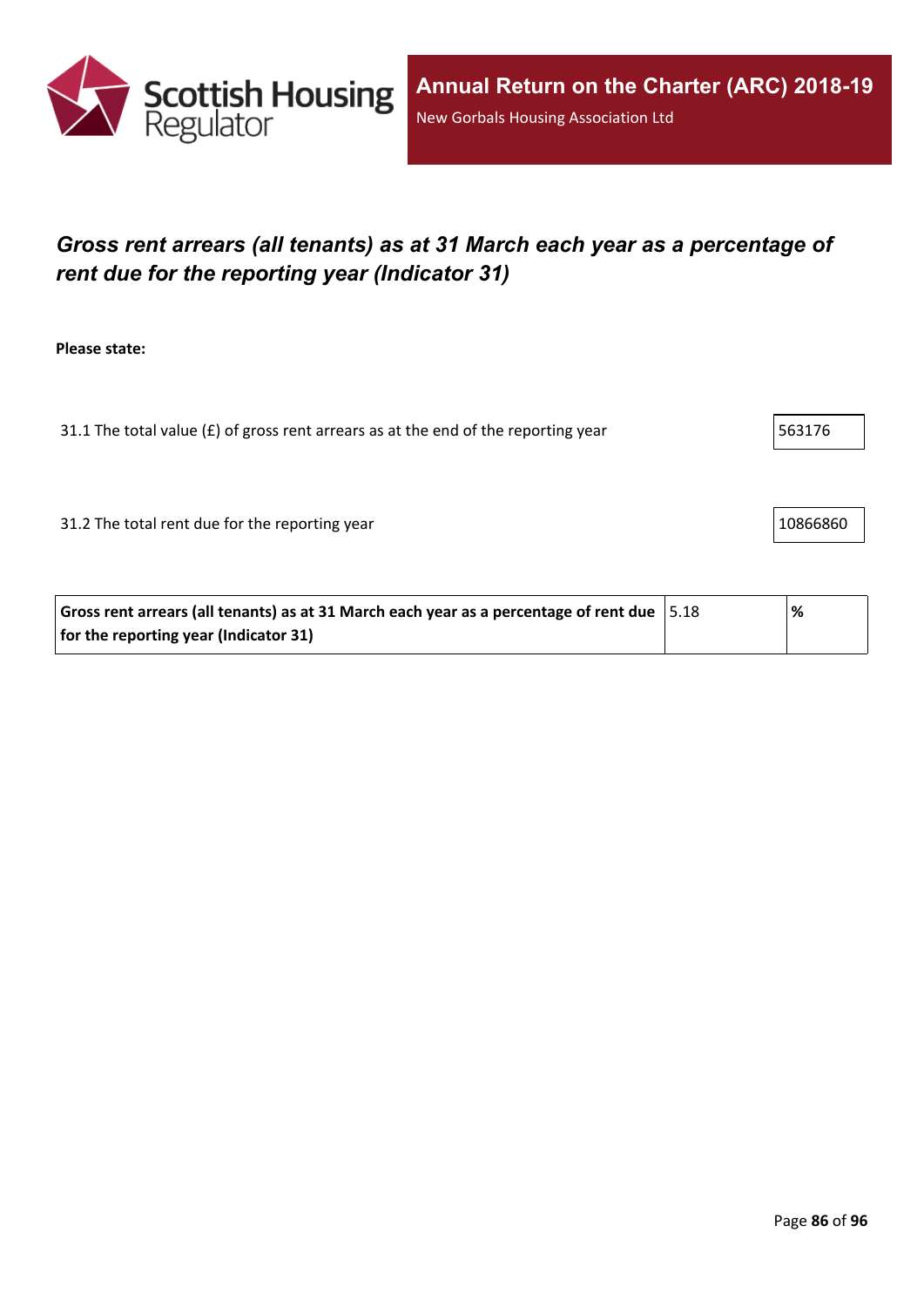

#### *Average annual management fee per factored property (Indicator 32)*

A factored property is where a landlord is responsible for the delivery of a management service to the owner of **the property. Please state:**

32.1 The number of residential properties factored 1767 1767

32.2 The total value of management fees invoiced to factored owners in the reporting year 213170

| Average annual management fee per factored property (Indicator 32) | $\mathbf{f}$   120.64 |  |
|--------------------------------------------------------------------|-----------------------|--|
|                                                                    |                       |  |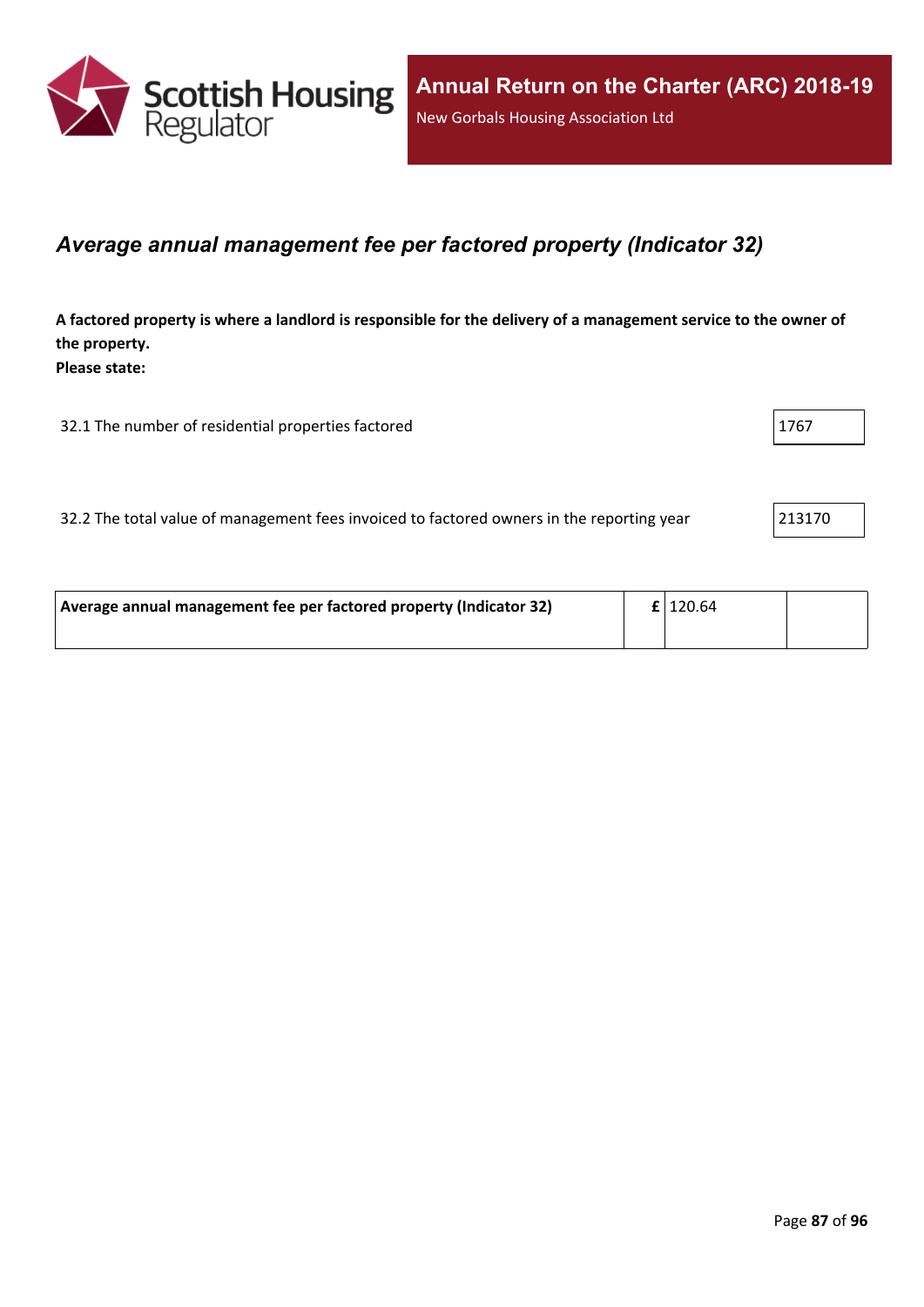

# *Percentage of rent due lost through properties being empty during the last year (Indicator 34)*

**Please state:**

34.1 The total amount of rent due for the reporting year 10866860.0

34.2 The total amount of rent lost through properties being empty during the reporting year  $94715$ 

| Percentage of rent due lost through properties being empty during the last year | 0.87 | % |
|---------------------------------------------------------------------------------|------|---|
| (Indicator 34)                                                                  |      |   |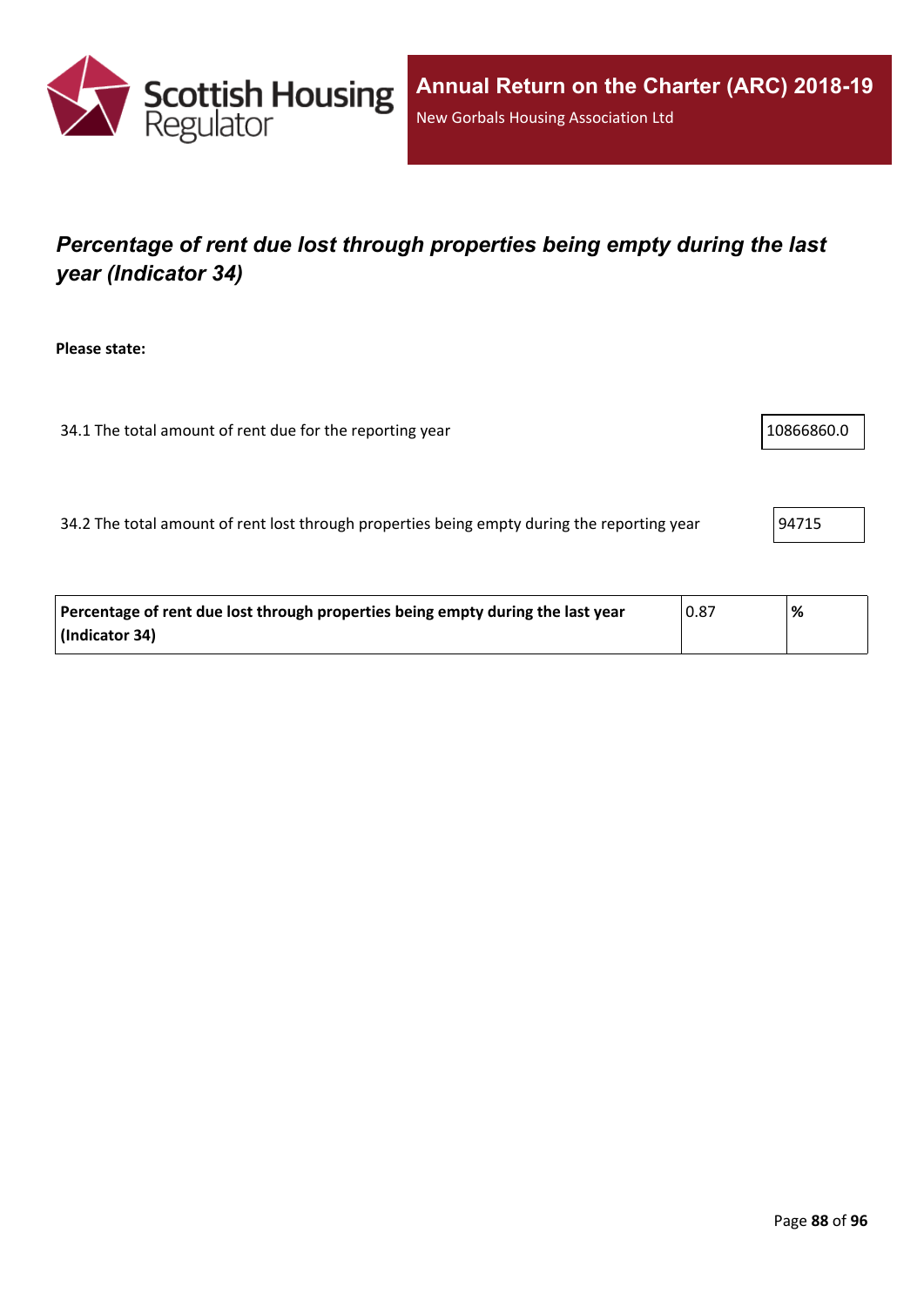

#### *Rent increase (Indicator C21)*

**Please state:**

C21.1 The percentage average weekly rent increase to be applied in the next reporting year  $\vert$  2.75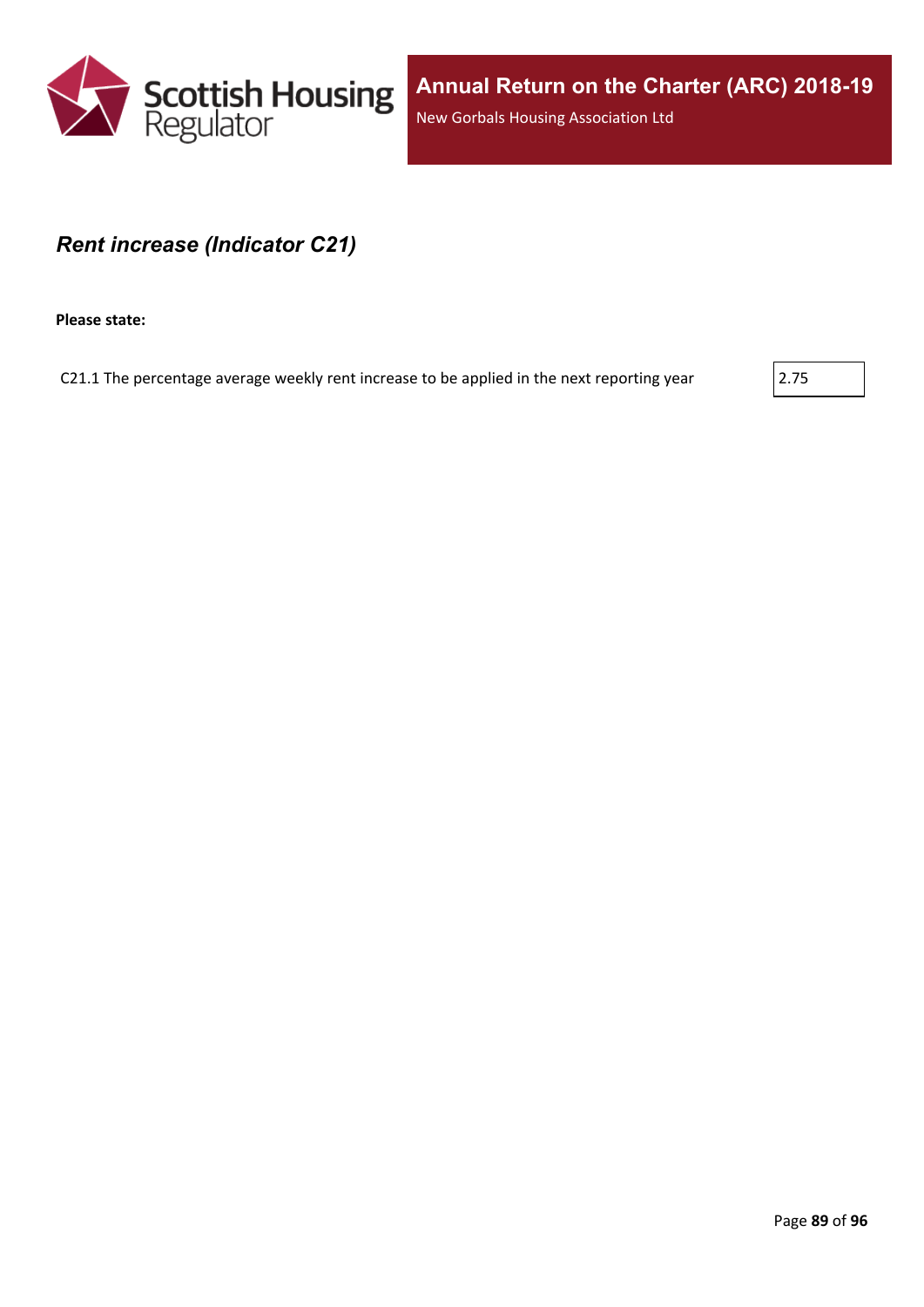

## *The number of households for which landlords are paid housing costs directly and the total value of payments received in the reporting year (Indicator C22)*

**Please state:**

C22.1 The number of households the landlord received housing costs directly for during the reporting year  $1688$ 

C22.2 The value of direct housing cost payments received during the reporting year  $\vert$ 6594971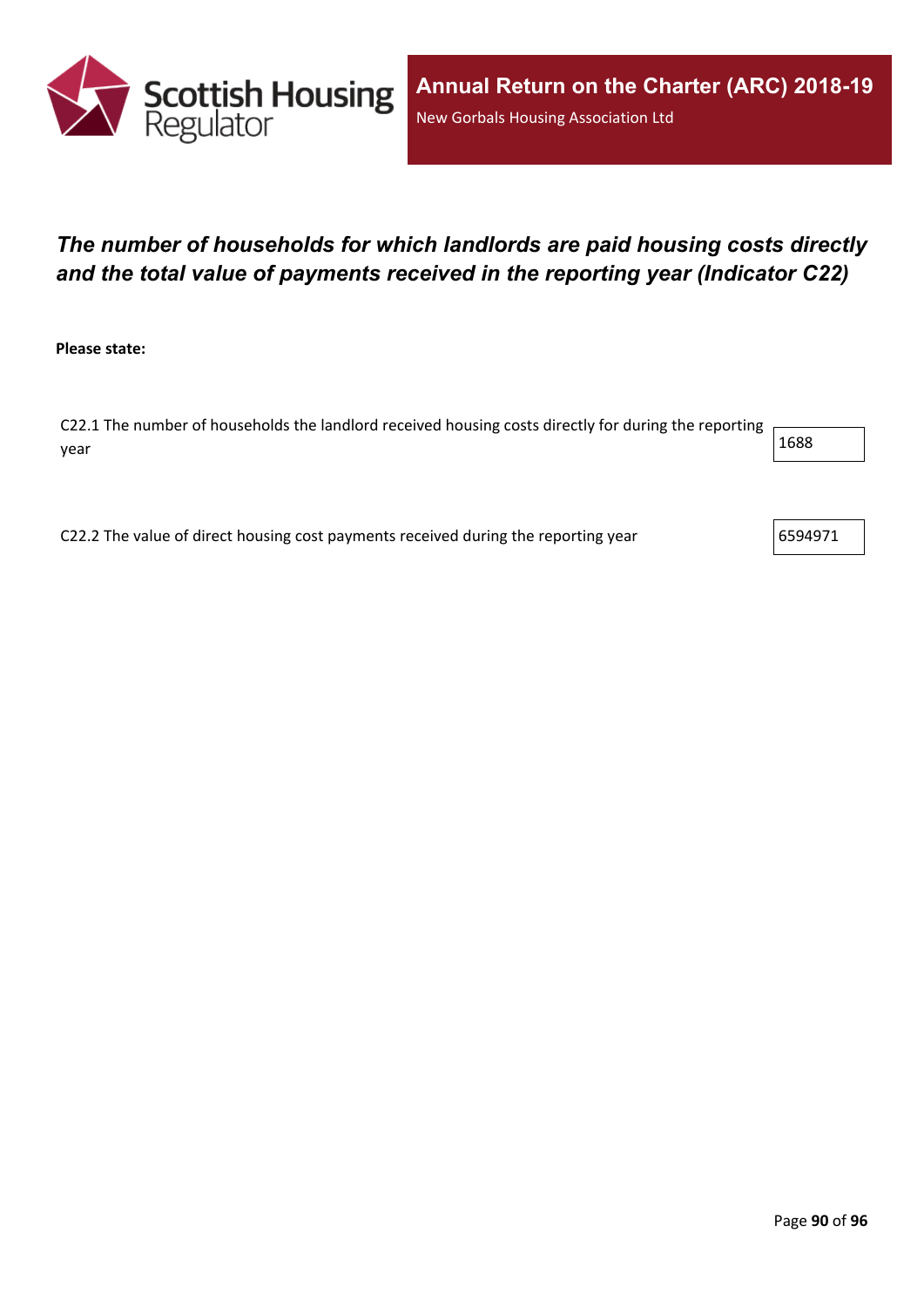

## *Amount and percentage of former tenant rent arrears written off at the year end (Indicator C23)*

**Please state:**

C23.1 The total value of former tenant arrears at year end  $\vert$  147098

C23.2 The total value of former tenant arrears written off at year end  $\vert$  53779

| Amount and percentage of former tenant rent arrears written off at the year end | 36.56 | % |
|---------------------------------------------------------------------------------|-------|---|
| (Indicator C23)                                                                 |       |   |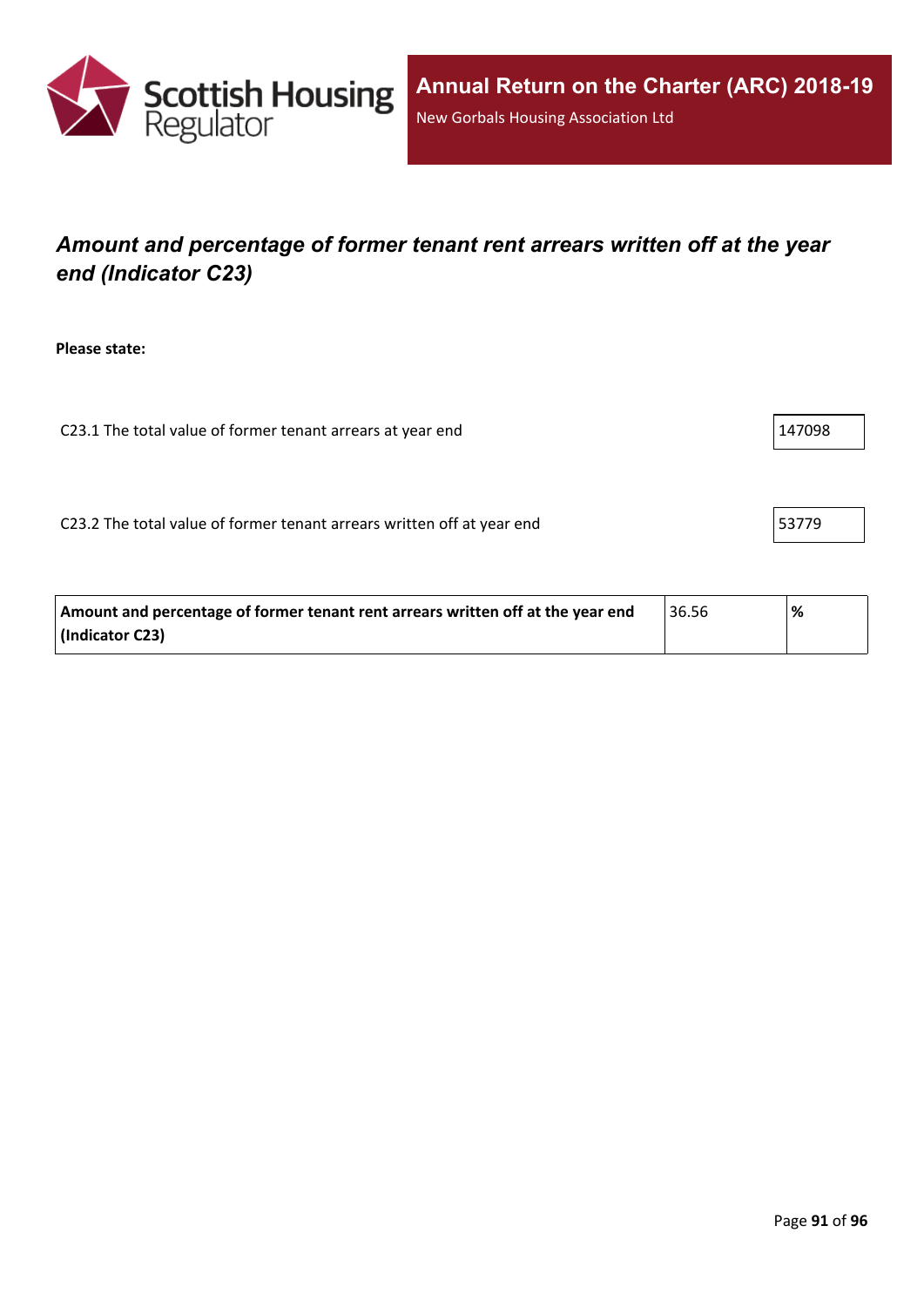

*Comments (Getting good value from rents and service charges)*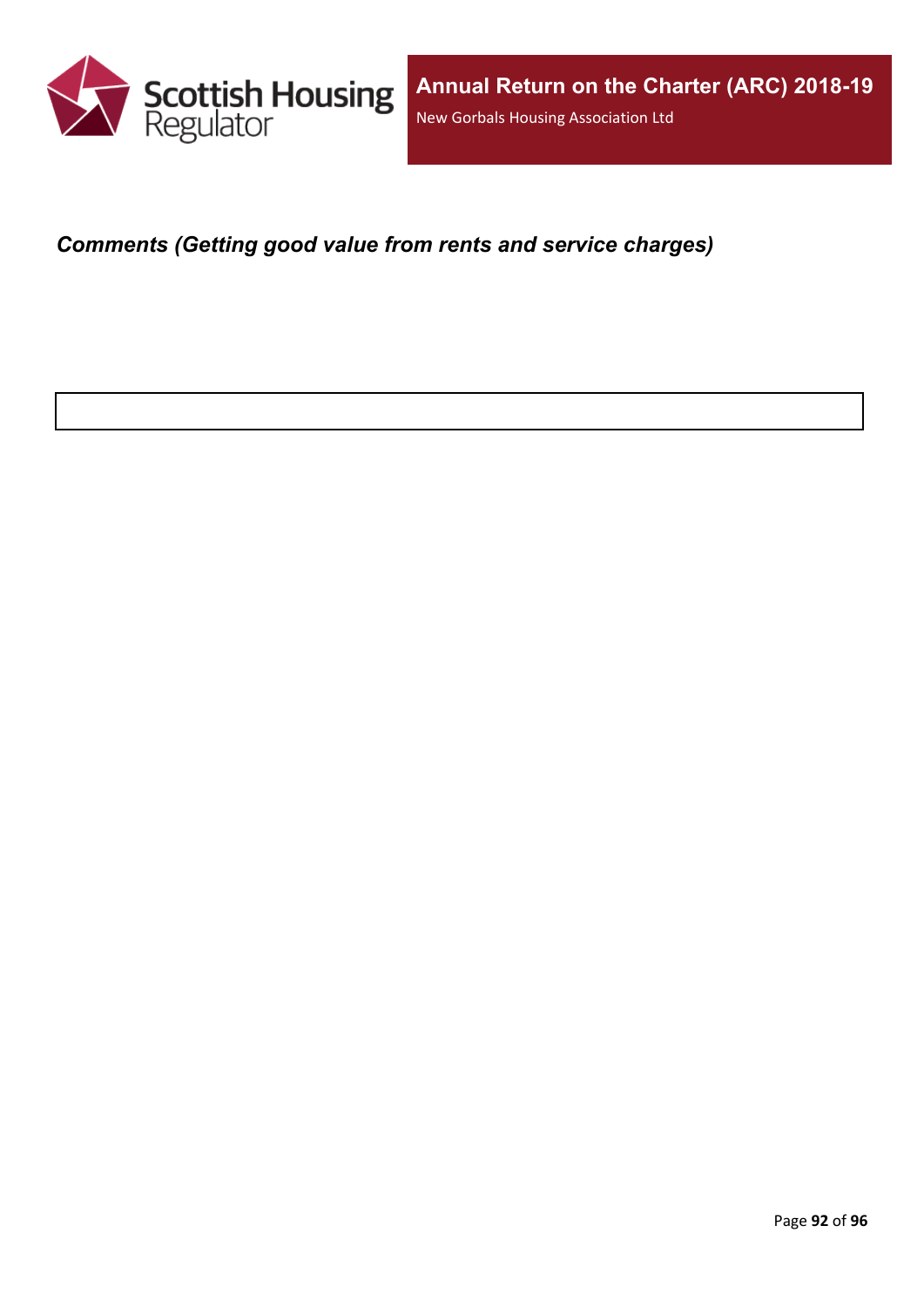

#### *Other Customers*

**The information you give us here will tell us about the services you offer to Gypsies/Travellers.**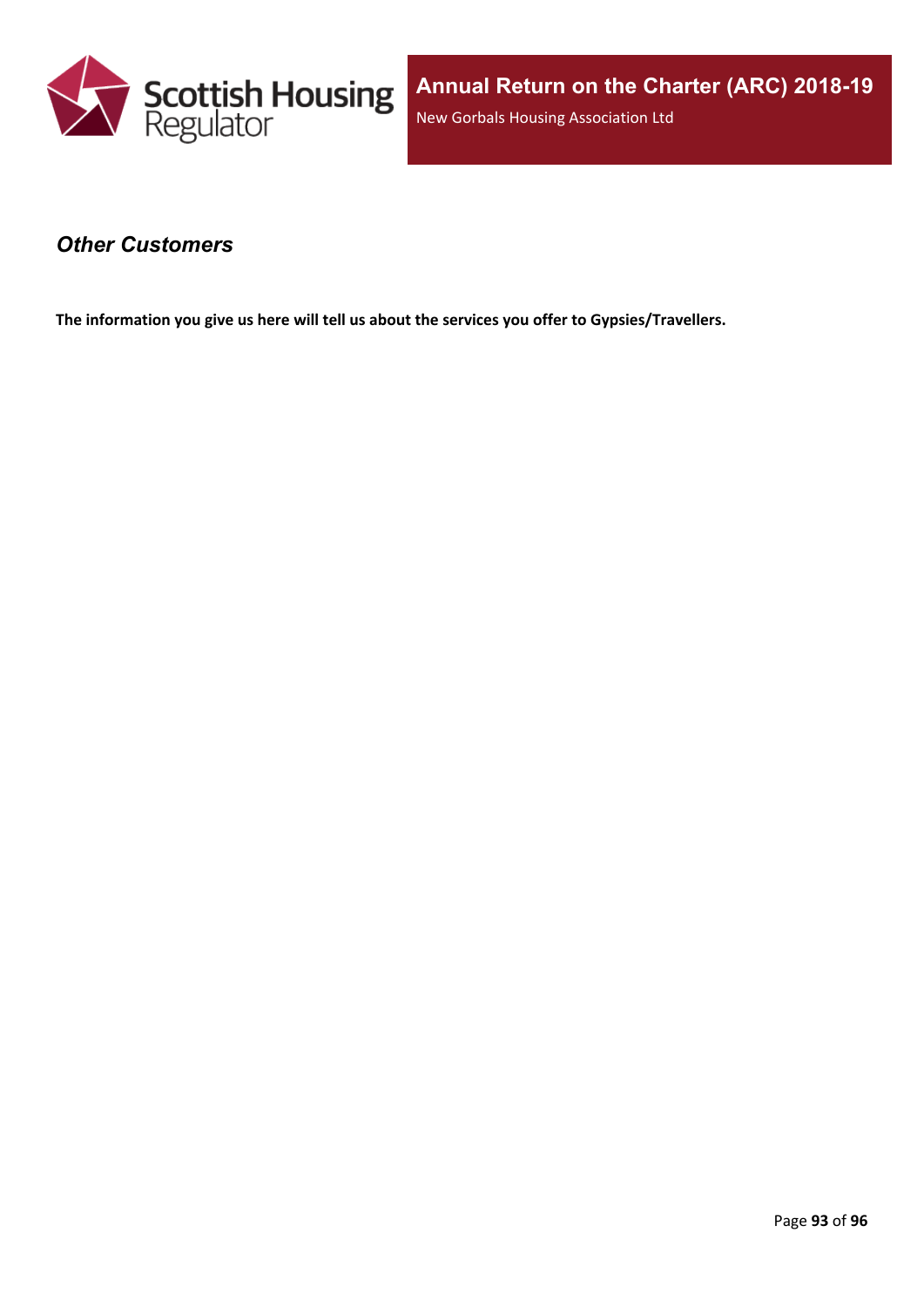

#### *Gypsies/travellers – Average weekly rent per pitch (Indicator 36)*

A pitch is a defined serviced area provided by a landlord for mainly Gypsies and Travellers to place their homes. **Please state:**

36.1 The total amount of rent set for all pitches during the reporting year

 $36.2$  The total number of pitches  $\boxed{0}$ 

| Gypsies/travellers - Average weekly rent per pitch (Indicator 36) | $\mathbf{f}$   0.0 |  |
|-------------------------------------------------------------------|--------------------|--|
|                                                                   |                    |  |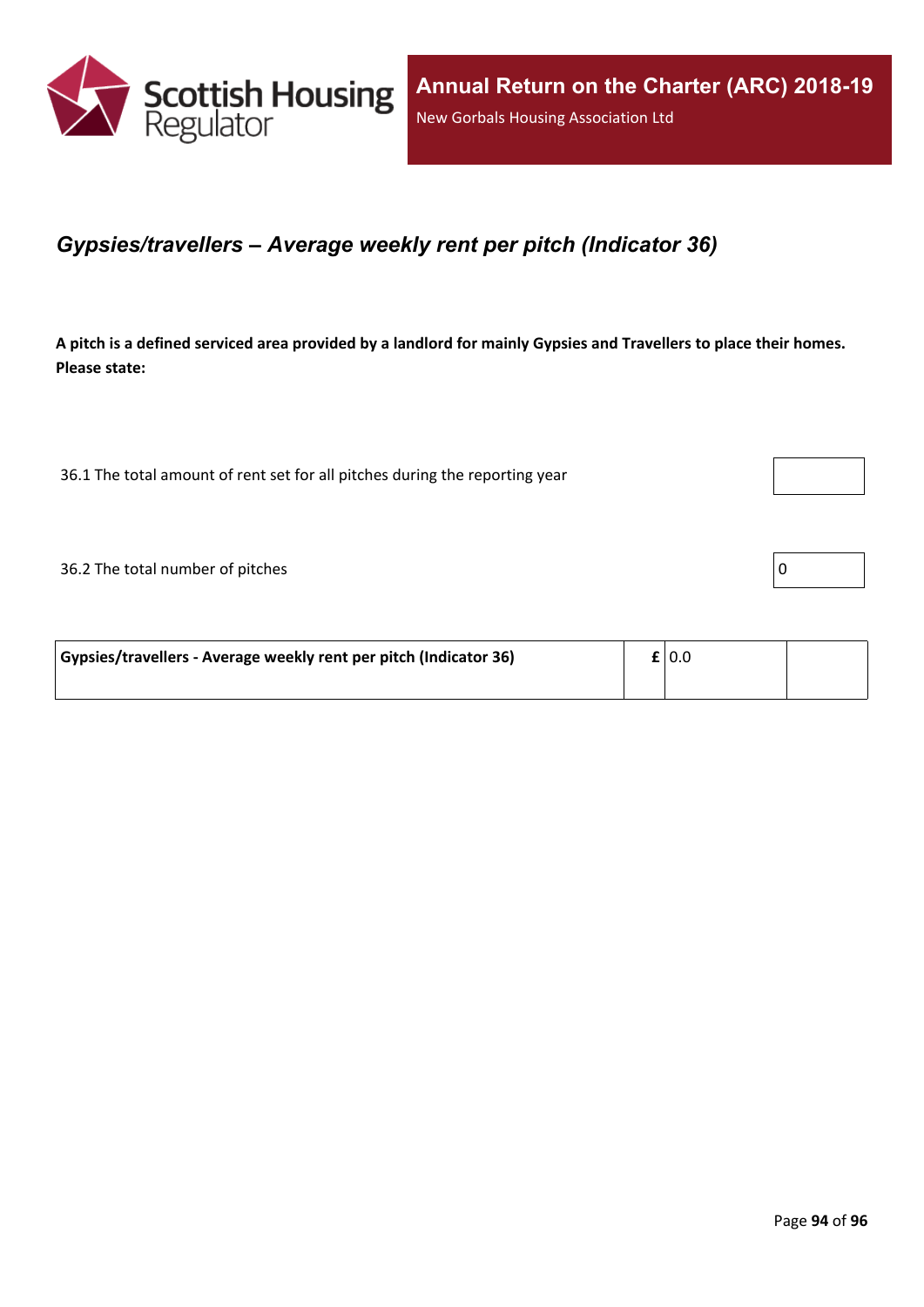

# *For those who provide sites – percentage of gypsies/travellers satisfied with the landlord's management of the site (Indicator 37)*

In relation to the satisfaction question on the management of sites provided to gypsies/travellers, please state:

37.1 How many Gypsies/Travellers answered the question "How satisfied or dissatisfied are you with your landlord's management of your site?"

37.2 Of the Gypsies/Travellers who answered, how many said that they were: **37.2.1 very satisfied**

**37.2.2 fairly satisfied**

**37.2.3 neither satisfied nor dissatisfied**

**37.2.4 fairly dissatisfied**

**37.2.5 very dissatisfied**

| For those who provide sites – percentage of gypsies/travellers satisfied with the | 0.0 | % |
|-----------------------------------------------------------------------------------|-----|---|
| I landlord's management of the site (Indicator 37)                                |     |   |